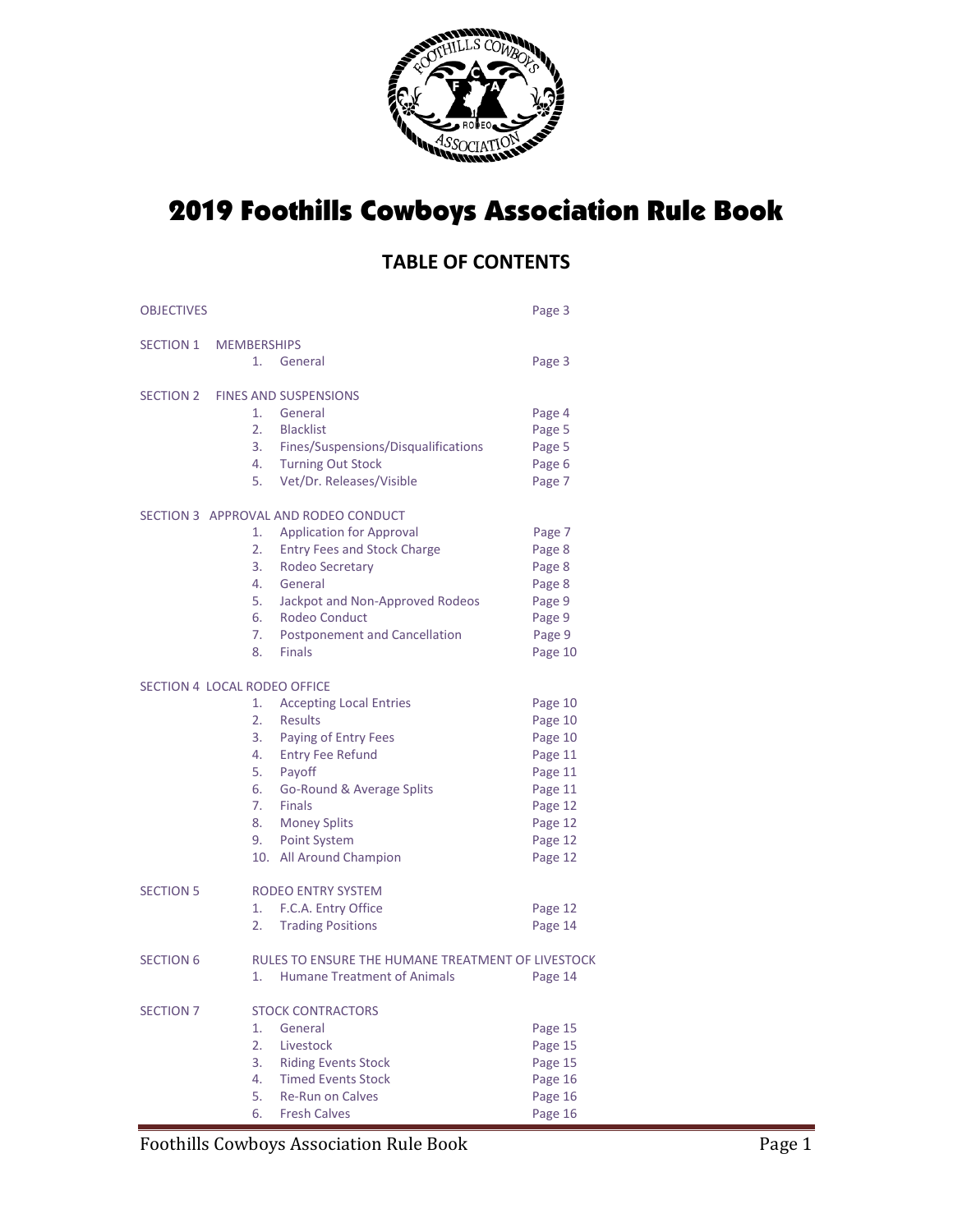|                   | <b>Fresh Steers</b><br>7.<br>8.<br><b>Stock Brought Back</b><br>9. Local Rodeo Finals Stock<br>10. Drawing Stock - General<br>11. Sick or Crippled Stock<br>12. Drawing Riding Events<br>13.<br><b>Drawing Timed Events</b>                                                                                                             | Page 16<br>Page 17<br>Page 17<br>Page 17<br>Page 17<br>Page 17<br>Page 17                                  |
|-------------------|-----------------------------------------------------------------------------------------------------------------------------------------------------------------------------------------------------------------------------------------------------------------------------------------------------------------------------------------|------------------------------------------------------------------------------------------------------------|
| <b>SECTION 8</b>  | RODEO OFFICIALS<br>1.<br>General<br>2.<br><b>Judging Riding Events</b><br>3.<br><b>Judging Timed Events</b><br>4.<br><b>Posting Markings</b><br>5.<br><b>Field Flagger</b>                                                                                                                                                              | Page 18<br>Page 18<br>Page 19<br>Page 19<br>Page 19                                                        |
| <b>SECTION 9</b>  | <b>RIDING EVENTS</b><br>1.<br>General<br>2.<br>Re-rides<br>3.<br><b>Saddle Bronc Riding</b><br>4.<br><b>Bareback Bronc Riding</b><br>5.<br><b>Bull Riding</b><br>6.<br><b>Junior Steer Riding</b><br>7.<br>Novice Horse Riding<br>8.<br>Junior Bull Riding                                                                              | Page 19<br>Page 20<br>Page 20<br>Page 21<br>Page 21<br>Page 22<br>Page 22<br>Page 22                       |
| <b>SECTION 10</b> | <b>TIMED EVENTS</b><br>1.<br>General<br>2.<br><b>Re-Runs</b><br>3.<br><b>Barriers and Score Line</b><br>4.<br><b>Calf Roping</b><br>5.<br><b>Steer Wrestling</b><br>6.<br><b>Team Roping</b><br>7.<br><b>Ladies Barrel Racing</b><br>8.<br><b>Junior Barrel Racing</b><br>9.<br>Pee Wee Barrel Racing<br>10.<br><b>Breakaway Roping</b> | Page 23<br>Page 23<br>Page 23<br>Page 24<br>Page 25<br>Page 25<br>Page 26<br>Page 28<br>Page 28<br>Page 29 |
| <b>SECTION 11</b> | <b>FCA Finals</b><br><b>FCA Finals</b><br>1.<br>2.<br><b>Turning Out Finals Stock</b>                                                                                                                                                                                                                                                   | Page 29<br>Page 30                                                                                         |
| <b>SECTION 12</b> | <b>TROPHY AWARDS AND DONORS</b><br>1.<br><b>Trophy Awards and Donors</b><br>2.<br><b>All Around</b><br>3.<br>Rookie of the Year                                                                                                                                                                                                         | Page 30<br>Page 31<br>Page 31                                                                              |
| <b>SECTION 13</b> | <b>TIMED EVENT &amp; ROUGH STOCK CHALLENGE</b><br><b>Trophy Awards and Donors</b><br>1.                                                                                                                                                                                                                                                 | Page 31                                                                                                    |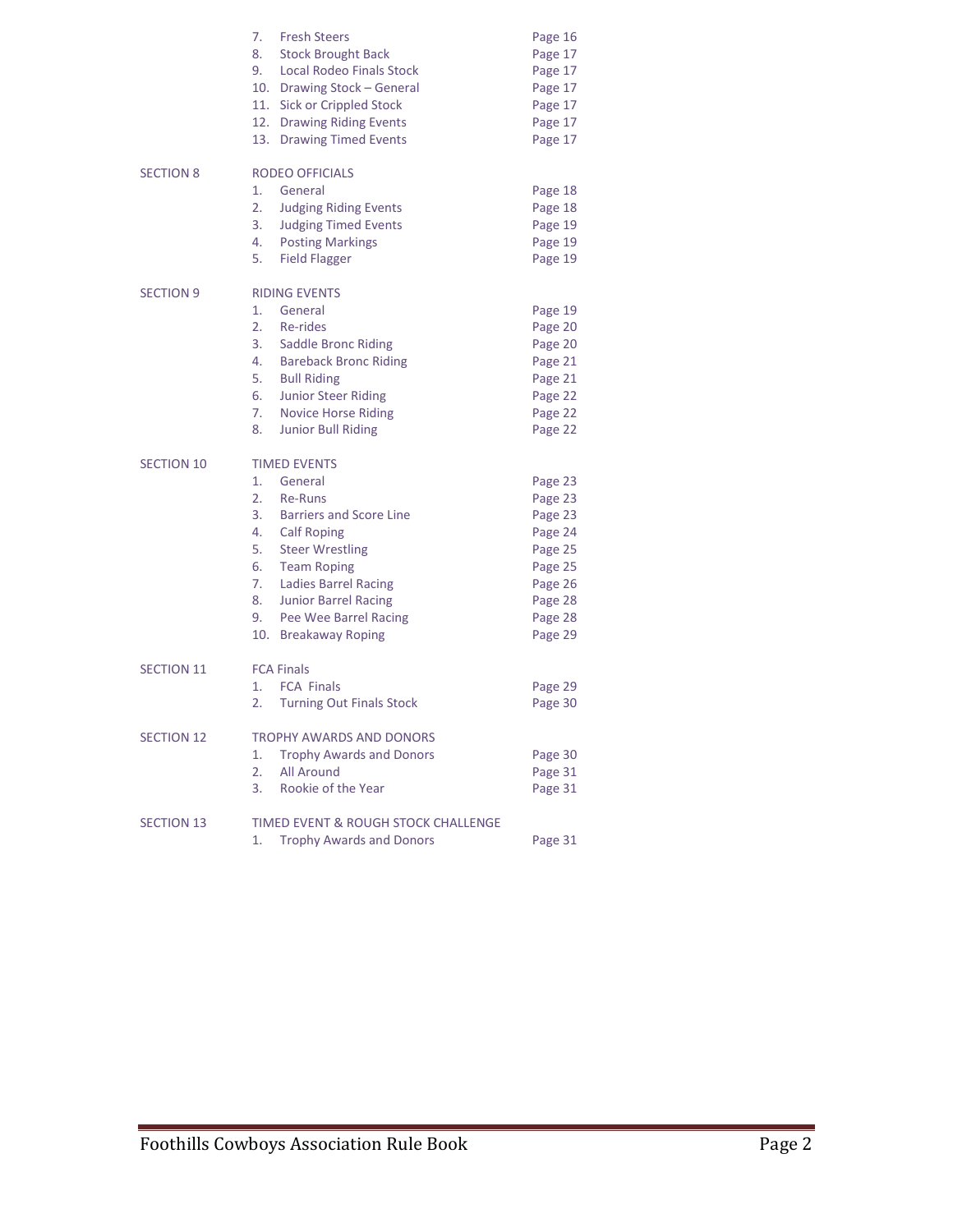# **The objectives of the Society are**

- (a) To organize and promote a circuit of Rodeo Contestants to afford the opportunity to the members to engage in rodeo competition; to assist, encourage and work for the benefit of novices and other cowboys contestants and generally to organize rodeo contestants who are not members of the Canadian Professional Rodeo Association**.**
- (b) To arrange meetings to bring member contestants and managements together to discuss their mutual problems.
- (c) To acquire lands, by purchase or otherwise, erect or otherwise provide a building or buildings for social and community purposes.
- (d) To sell, manage, lease, mortgage, dispose of or otherwise deal with the property of the Society (Association).

# **RULES AND REGULATIONS**

# **SECTION ONE - MEMBERSHIPS**

### **1. GENERAL**

- a. Membership and permit renewals will not be granted until all outstanding accounts are paid in full to the F.C.A.
- b. The fees are determined by the Board from time to time. The fees shall be set each year and published on the FCA Website. All members must participate in the Group Insurance Plan at a cost of \$18 per member per season included in the fees.
- c. All minor event members must participate in the Group Insurance Plan at a cost of \$18 per member per season included in the fees. A birth certificate must be presented to be eligible for a junior membership. The age of the contestant as on January 1 of the current year will be considered their age for the duration of that rodeo year.
	- 1. Junior Barrel Racing age is 15 years and under
	- 2. Junior Steer Riding age is 8 to 14 years
	- 3. Junior Bull Riding 13 to 17 years
	- 4. Novice Horse Riding 14-21 years
	- 5. Pee Wee Barrel Racers 10 years & under
- d. All contestants are required to read the rules carefully particularly those relating to the contests or events in which they enter. Failure to understand rules will not be accepted as excuse. If the FCA Rulebook does not have a rule to cover an incident, the FCA will refer to the CPRA Rulebook. Any FCA Member in violation of the Rules and Regulations shall be subject to such fine or suspension or both as determined by the Board of Directors acting in its absolute sole discretion.
- e. **First time members – All new members must either have a written letter of guarantee by a card holder of the association that is in good standing, or must be on a cash basis for the first year. – New Addition**
- f. No memberships will be processed on entry closing day**, contestants must have a paid membership card prior to entering rodeo. Membership deadline is Monday at 4:00 pm New Time Change**
- g. If membership dues are not paid by March 31st of each year, an additional late payment fee of fifteen dollars (\$15) will be assessed.
- h. **There is a ten dollar (\$10) Fee for replacement membership cards. - New Addition**
- i. By becoming a member of the F.C.A. a member releases the Association the right to use his name and/or picture for the good of the Association and of the sport of rodeo as long as there is no commercial endorsement or resale involved.
- j. The Board will expect the co-operation of any member when called upon by one of the Association officials to represent the Association interests regarding enforcement of rules at any approved rodeo or in any matter of official business.
- k. At such time as any member of the Association is approached by a Rodeo Committee for the purpose of asking that member to sign autographs, interviews on radio or television, etc. for the purpose of advertising, the member will be expected to co-operate to his utmost.
- l. Highlights of the minutes from all meetings shall be available to any FCA current member in good standing upon request.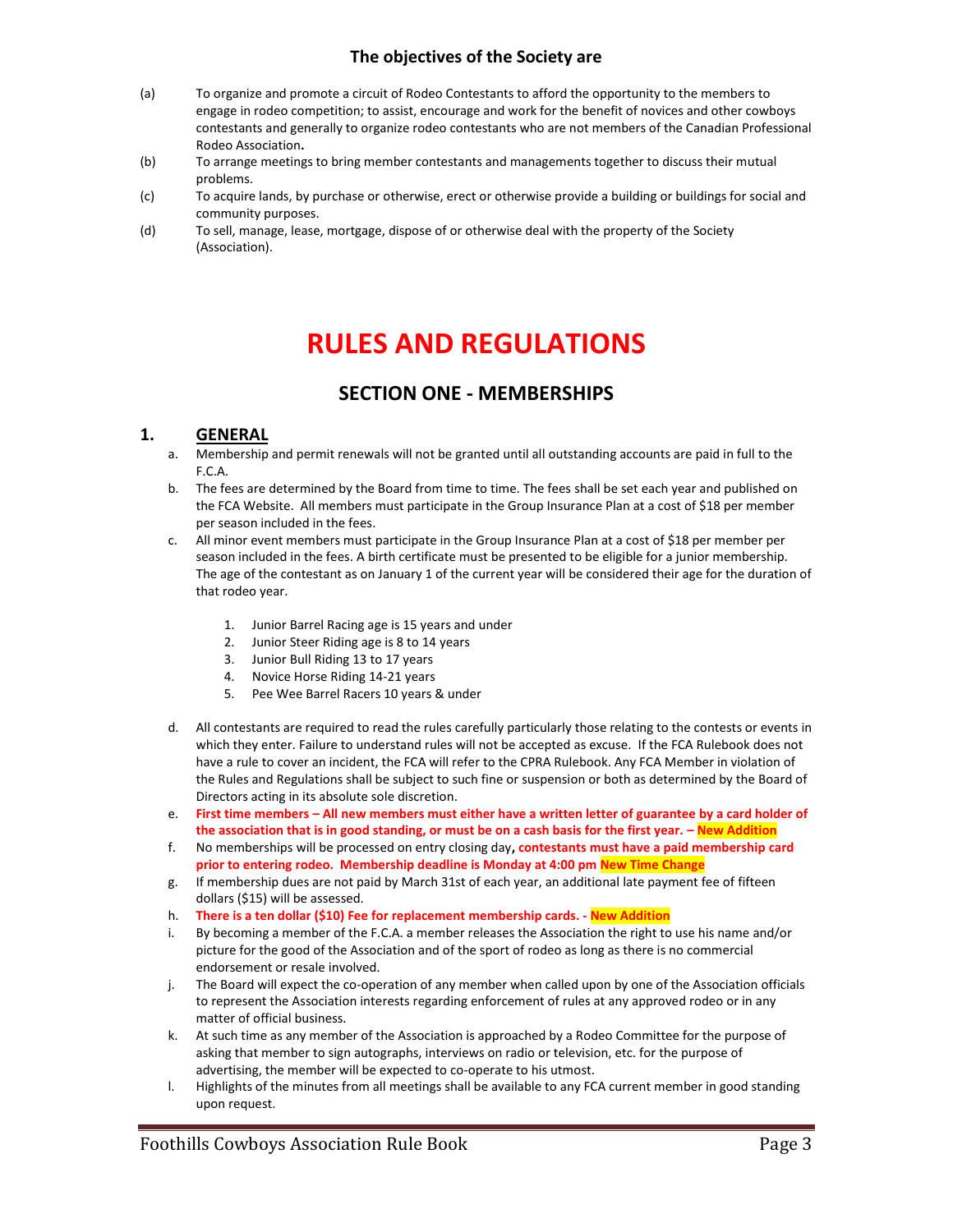- m. No FCA member can sue or take legal action against the Association, or any Director or Officer.
- n. Any member may resign from the Association by serving written notice to the Secretary/Treasurer.
- o. The executive may on its sole discretion, reinstate any person as a member who resigns in good faith, after he has paid the then current dues and fees of the Association provided the said person is not on the suspended list of any Association whose suspended list is honored by the F.C.A.
- p. Timers, judges, announcers, pickup men, bull fighters, contract acts and photographers working in the arena, must have a membership card to work at an FCA rodeo. The fee for this card will be set each year. These members must participate in the Group Insurance plan at a cost of \$18 per member per season included in the fees. **Stock Contractors are responsible for paying outstanding membership fees for personnel they hire to work a rodeo. Memberships must be purchased no later than 2 days before the 1st rodeo they work. – New Addition**
- q. All stock contractors must have a current FCA membership, cannot contract with a full-contesting membership. **Membership must be purchased no later than 2 days before the 1st rodeo contracted to work. New Addition**
- r. Owners of Stock\*\* Must hold a Sub-Contractor Card to provide any kind of Stock to a FCA Rodeo during the season – Roughstock and Timed Events. When submitting Stock List for a season rodeo, Main Carded Stock Contractor must indicate owner of all stock for each rodeo. All FCA Rules will apply. Membership must be approved by the FCA Board before membership is issued. **Membership must be purchased no later than 2 days before the 1st rodeo contracted to provide stock to. New Addition**
- s. Semi-pro CPRA cardholders are eligible to purchase F.C.A. memberships.
- t. Any CPRA, PRCA, or WPRA full-contesting member in good standing wishing to apply for a FCA contestant membership may do so, immediately upon resignation of that full-contesting membership from the CPRA, PRCA, or WPRA and that the FCA membership form state that the FCA membership be granted upon person swearing a statutory declaration that he/she is not currently a CPRA/PRCA/WPRA full-contesting member, except a member with Semi Pro Status, and if so becomes one agrees to immediately forfeit his/her FCA membership and all its rights and privileges. Semi-pro and Boys Steer Riding members and Permit Holders will be exempt from this ruling.
- u. First Nations Members: Members of the Association who are native are eligible to compete at any rodeo approved by the IRCA or IPRA.
- v. Gold Card (Honorary Membership) will be presented to every member who has completed twenty consecutive years of membership. Gold Cardholders need not buy an active card, but to be eligible to compete must participate in the Group Insurance Plan at the cost of \$18.00 per season.
- w. Honorary Members: The Board shall have the absolute sole discretion to present honorary memberships to such persons, as it deems worthy of such honor ("Honorary Members"). Honorary Members shall be reviewed on an annual basis and shall not be entitled to vote at meetings of Members.
- x. If any member fails to pay his/her dues in any given year he/she will be deemed to be a Non-Member for that year.
- y. A contestant with a Full or Senior Membership cannot enter a junior event, even if they are of junior age. Junior members cannot enter a senior event, except the Team Roping and Senior Barrel Racing if there is no Junior Barrel Racing offered. Junior members entering a senior event will not be eligible for the finals in that senior event.
- z. No member may appear in any contest rodeo event for television without the prior written approval of the Association.
- aa. Contestants shall not be required to contest or appear, nor shall the management or producers require contestants to contest or appear, directly or indirectly in television, film recording, or the like, in connection with any approved rodeo without first securing written consent of the Association.

# **SECTION TWO – FINES, SUSPENSIONS, DISQUALIFICATIONS**

### **1. GENERAL**

- **a.** The Board of Directors has full authority and the absolute sole discretion to set the terms of suspensions and fines of any Member or Permit Holder.
- **b.** Any Member of the Association will be suspended and/or fined for any rule infractions.
- **c.** Grievance Process**:** 
	- 1. After a charge is filed against any member for violation any rule, the accused shall be notified by Registered Mail at the address appearing on the books of the Association of the charges against them. Member will also be contacted by telephone to ensure member is aware of the reported infraction. The member must post a \$500 cash bond to be able to compete until the Board of Directors hears their case. A hearing will be scheduled within three (3) weeks of the incident, at a time convenient for both parties, to give the member an opportunity to answer to the charges. Grievance Committee will hear the appeal and vote on the outcome. The result of the Grievance Committee decision and notice of suspension and/or fine will be mailed to the member by Registered Mail. When suspension or fine is imposed, member will be put on the Suspended List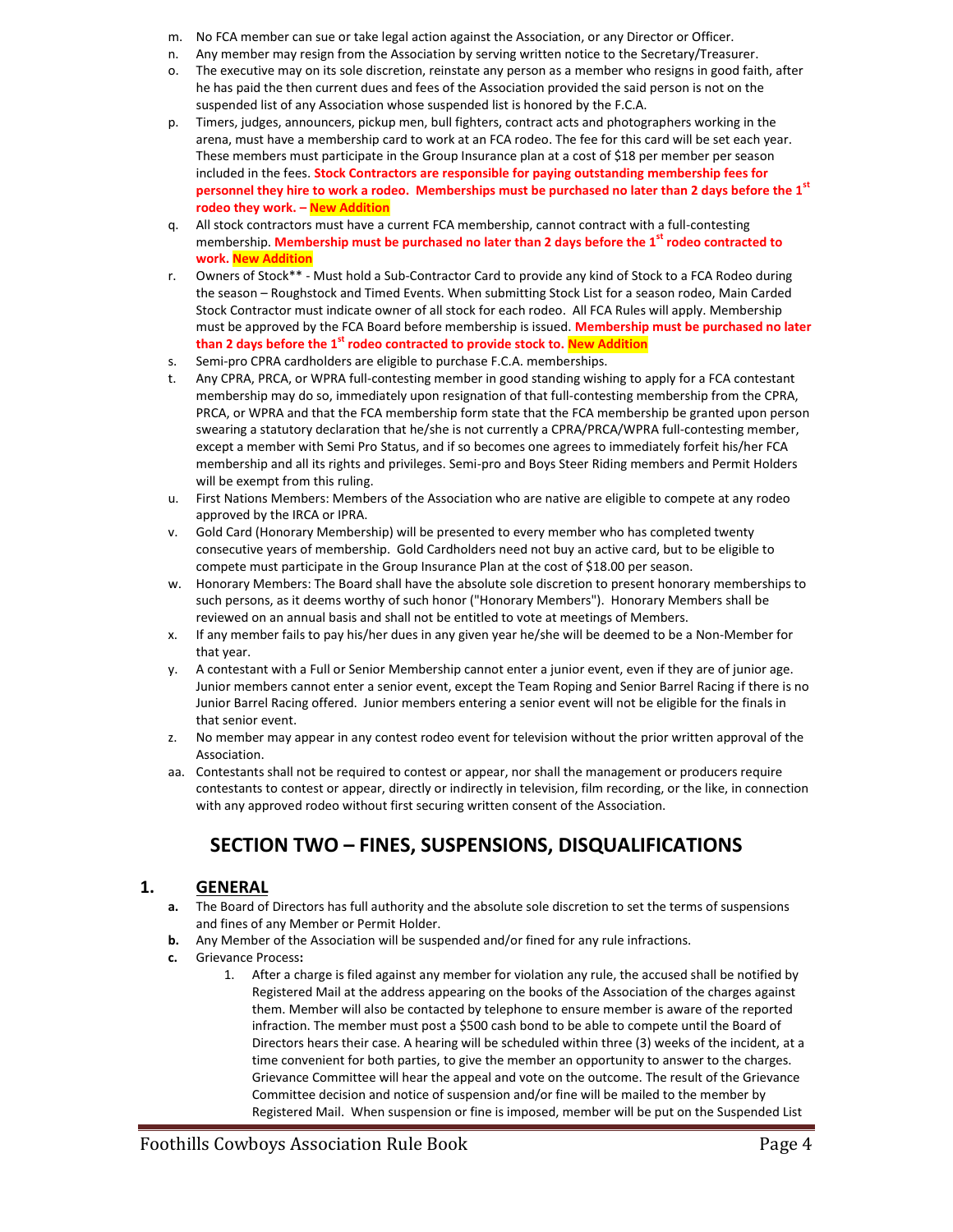until suspension is over and fine is paid. Failure of the accused to appear at the time and place aforesaid (unless excused by the Board) or conviction after the hearing will may subject the accused to a suspension from membership for a period not to exceed one (1) year and a fine.

2. After the hearing, regardless of the Board's decision, the cash bond shall be returned, only after all fines are paid in full.

### **2. BLACKLIST**

- **a. Any members on the blacklist as of December 31 of the prior year, the blacklist will be reviewed each year end by the FCA board of directors, must post a \$250 bond for one year and must remain in good standing during that year. If an outstanding account remains outstanding longer than two weeks after notification by email and/or ordinary mail the entire bond will be forfeited. At the FCA Board of Directors discretion, members on the FCA ineligible list after seven years may be removed from the list but put on a cash basis indefinitely. – New Addition**
- **b.** The FCA will honor all ineligible lists or "black lists" of all associations that honor the FCA blacklist.
- **c.** The FCA shall honor the IRCA AND IPRA suspended list on the condition that the IRCA and IPRA honor the FCA suspended list.
- d. No person shall be entitled to a membership or be allowed to enter or work an FCA rodeo when their name appears on the suspended list of the FCA or on the suspended list of any association recognized by the FCA unless they have first obtained the written approval of the Board.
- e. **If all outstanding accounts are not paid in full within 5 days of notification, member will automatically be "blacklisted" with an additional \$100 fine. Suspension will start from the time of notification by email and/or ordinary mail (to last known address) until restitution is made, plus the time it takes to make that restitution after the 5 days grace. Members may compete after paying all fines. – New Addition**
- f. **Contestants will not be advised by the FCA entry system operators on entry closing day that they are ineligible to compete. However if contestant is placed on the ineligible list in error, and was drawn out of a rodeo for that reason, he/she will be drawn back into the rodeo in question. – New Addition**
- g. **If all outstanding accounts are not paid in full within thirty (30) days of notification member or permit holder will automatically become ineligible. Turnout fines must be paid without notification thirty (30) days after the last performance of the rodeo in question, or contestant will automatically become ineligible. – New Addition**
- h. **When a member from a co-approving association enters a FCA rodeo and turns out, the co-approving association the member belongs to must pay the members outstanding account to the FCA. It is then up to that association to collect from their member. – New Addition**

#### **3. FINES/SUSPENSIONS/DISQUALIFICATIONS**

- a. In order to protect the membership and rodeo as a whole from the few irresponsible people who take advantage of the recognition given them as members of the F.C.A. by rodeo secretaries, the following rule is in effect:
	- 1. A member tendering a check for payment of entry fees at an F.C.A. approved rodeo or as payment for accommodation in a town during the time an F.C.A. approved rodeo is being held and which is not honored by their bank, or a check tendered to the F.C.A., and which is sent to the F.C.A., shall be subject to the following fines, penalties and provisions:
		- i. When the F.C.A. Office receives word of any N.S.F. check, the offender will be put on the suspended list immediately and will not be removed until reimbursement in the amount of the N.S.F. check plus a one hundred dollar (\$100) fine is received in the Association Office.
		- ii. The offender will be required to pay the existing amount in cash or with a certified check or money order, credit card or e-transfer**.** The offender will also be placed on the cash list for the remainder of the current year plus the following year.
- b. The end of the rodeo year is ten (10) full days prior to the finals.
- c. Any member or permit holder may be disqualified, fined, suspended or all from the Association for any of the following offenses:
	- 1. Being under the influence of liquor or drugs in the arena
	- 2. Issuing or tendering bad checks
	- 3. Failure to pay hotel/motel bills
	- 4. Non-payment of entrance fees
	- 5. Rowdiness or Quarreling in the domain of the arena
	- 6. Attempting to fix, threaten, bribe, influence or harass the judges at any time between the opening and closing dates of a rodeo, in or out of the arena, or for talking to a judge or timer while and event is in progress. Violation of this rule shall be reported to the Association Board by the judges involved or by the arena director or stock contractor of the rodeo where the violation occurred
	- 7. Conduct or speech of any kind detrimental to the best interests of the F.C.A. or the sport of rodeo
	- 8. Any Failure to abide by or disobedience of articles, by-laws and rules of this Association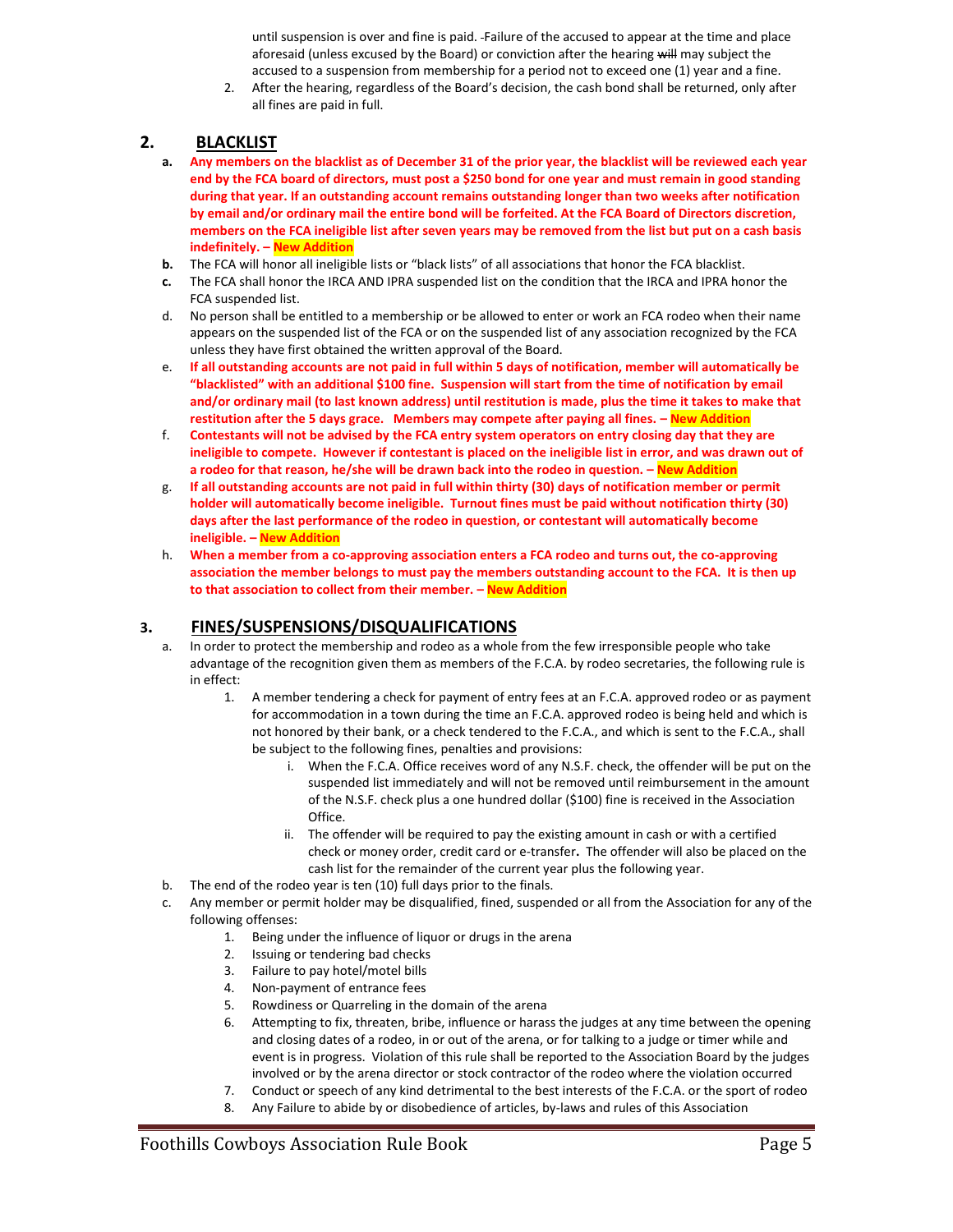- 9. Refusing to contest during a paid performance on an animal drawn for them
- 10. Not being ready to compete when called upon
- 11. Cheating or attempting to cheat
- 12. Unnecessary delay in taking stock. (This action to be enforced by the judges when a legitimate complaint has been lodged by the chute boss of the man in charge of the chutes)
- 13. Inhumane Treatment of Animals

Inhumane treatment of animals shall be: Putting any un-do stress on any animal on or around rodeo grounds: including but not limited to the following:

- i. Repeatedly striking an animal anywhere on its body with a bat, rope, over & under rope, etc.
- ii. Failure to provide feed/water to any animal
- iii. Dragging a fallen roped animal
- iv. Competing on or using an animal that is obviously lame or in pain
- v. Excessive use of a stock prod/electric shock on any animal
- vi. Any action that is deemed inhumane by the Judges or Board of Directors
- d. Any member who fails to pay their entry fees at an FCA approved rodeo shall be subject to a \$25 collection fee in addition to the amount of the entry fees. It will be recorded as a CNP Fine (competed did not pay.)
- e. Any person or persons taking part in the drawing of stock or position, who allow or take part in fixing or changing the draw will be fined not less than \$50 and will be suspended for not more than one (1) year. This includes secretaries, stock contractors, judges, association members or representatives present who allow this offense to take place.
- f. Contestants may not talk to a judge or timer while an event is in progress. Such questions may be addressed to the judge or timer only at the end of the section for that performance. Any member or permit holder violating this regulation will be reported to the Association by the judge of the rodeo where the violation occurred. Violators are subject to an automatic \$25 fine.
- g. Bareback riders who hang-up will be fined \$100.00 to be paid to the contractor. This fine is to be assessed by the judges and ratified by the board.
- h. Any member who has been assigned to mark the barrels will be assessed a \$50 fine for failure to comply or find a suitable replacement.
- i. If a contestant competes on a day other than what is stated on the posted draw at entry office on callback day, without properly trading out, he or she will be disqualified and assessed a \$100 fine.
- j. Anyone handling Judges' cards without consent from the judge will be assessed a \$25 fine.
- k. Judges may disqualify a rider who has been advised they are next to go, if they are not above the animal with glove on (if glove is used), when previous animal leaves the arena.
- l. Judges may disqualify a timed event contestant who has been advised they are next to go, if they are not ready to ride into the box when previous animal leaves the arena.
- m. All members must make an honest attempt when competing in the arena. If an honest effort is not made, they are liable to disqualification.
- n. Contestants may be disqualified for being in a pen with livestock at any time except when accompanied by stock contractor, arena director or a judge or when assigned to work in those pens.
- o. No contestant may be disqualified from a rodeo for a period to exceed one (1) year without the express consent of the Board of Directors.

### **4. TURNING OUT STOCK**

- a. Contestants will not be disqualified for not competing at any time except during a paid performance. A paid performance is any performance where admission is charged. Contestant not competing at any time except during a paid performance will receive no time or marking for that go-round, but will be eligible to compete on all other stock.
- b. Such contestant will not be eligible for average money in the event, which they have not competed on all their stock in that event.
- c. Fines for turnouts are as follows:
	- 1. Non Notified Turnout of 1st preference \$100 + fees,
	- 2. Notified Turn Out of 1st preference \$50 + fees,
	- 3. Non Notified Turn Out of performance other than 1st preference \$50 + fees,
	- 4. Notified Turn Out of performance other than 1st preference \$10 + fees.
	- 5. With ALL turnouts, contestants are responsible for paying the **applicable Fees & Admin Fees**.
- d. A turnout will be considered "notified" only if: Sent to the turnout email (found on website) at least two hours prior to the performance or slack time on the day the contestant is scheduled to compete.
- e. Turnout fines and fees must be received by the F.C.A. office before 9:00 a.m. on the Wednesday following the rodeo **to be able to enter the next rodeo, if you have online entered and fees are not paid you will be pulled from the draw**. **New Addition**
- f. Fines and fees may be paid by cash, check, Visa, MasterCard, E-Transfer or PayPal through the F.C.A. only. There will be a \$7 charge for the handling of Credit Card payments & 3% fee for PayPal.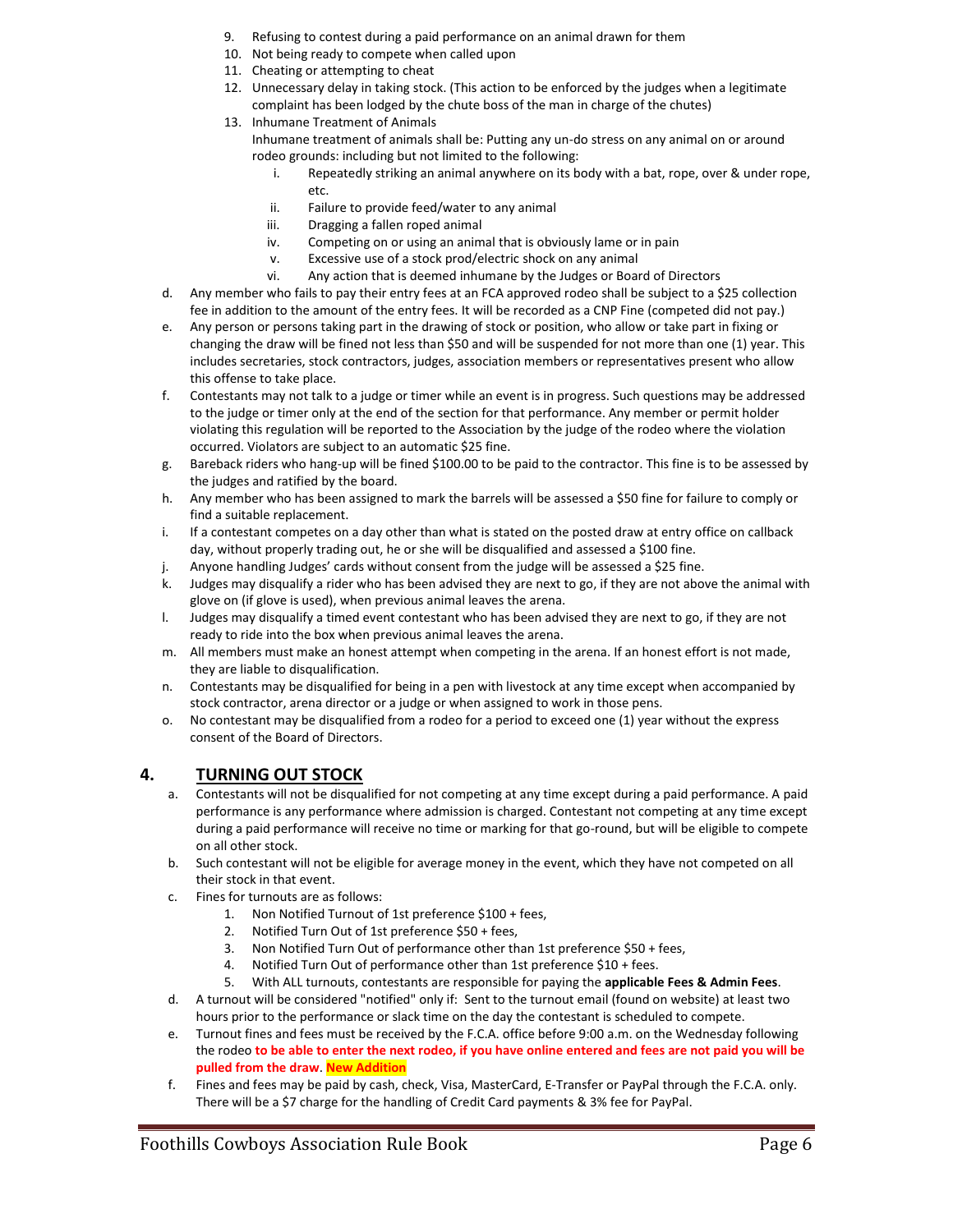- g. Stock so turned out in the arena will not be brought back.
- h. If a contestant is available but turns out stock that is drawn for him, he will be assessed a one hundred dollar (\$100) fine.
- i. A contestant that is entered in more than one event and is turned out in one of those events will still be eligible to compete on remaining stock.

### **5. VET/DOCTOR'S RELEASE AND VISIBLES**

- a. If contestant is injured at a rodeo, he may be held back at the same rodeo until later in the go-round with written consent of both judges and the stock contractor.
- b. A medical/vet release may be notified during
	- 1. callback
	- 2. to the rodeo secretary at the rodeo
	- 3. through the turnout email minimum 2 hours on the day of the performance. Email is posted on the
	- 4. website.
- c. A release from another rodeo will be honored if it is signed by both judges of the rodeo at which member was injured. Secretary must be notified at injured person's expense before the performance he is scheduled to compete at.
- d. If in the opinion of the judges a contestant is unable to compete in a particular event because of injury, he may withdraw, but this does not prevent him from competing in other events in which he is entered.
- e. Injured contestants who obtain a medical release and who are drawn out of a rodeo for that reason may not compete at another rodeo for 8 clear days, which does not include the day on which the medical release was used. The 8 full days as indicated above shall commence the first time the release is used, not the last, example: with respect to overlapping rodeos, if a contestant is entered at three rodeos, draws out on a medical on Friday and therefore cannot compete Saturday and Sunday for that reason, the time will begin to run on Saturday and not Monday. Such medical releases, if possible, shall be sent to the F.C.A. Office with rodeo results.
- f. The F.C.A. Office must receive medical release within 5 days of being used or contestant is responsible for fees and turnout fines. Contestants will be allowed 3 different medical releases in any one-year. Those having more than 3 will be liable for their fees or appear before the board.
- g. Visible injury: If in the opinion of the judges a contestant is unable to compete in that performance due to an injury, they must pay their fees but the turn out fine will be waived. This will allow competition if the injury permits within the eight (8) clear days since a medical is not required. A contestant may use the visible injury clause only three times in a season.
- h. With all visible medicals, medicals, doctor and vet releases, the secretary of the MOTHER Association (or turn out email if available) must be notified before rodeo performance times that the contestant is a medical/vet release, or the contestant will be assessed their fees and a turn out fine.
- i. Vet releases to be treated as a medical release. With a medical/vet release, F.C.A. Office must receive **the applicable fees** within five (5) days to avoid suspension.
- j. Rodeo will count toward finals qualification with a Visible medical, Rodeo will not count with a Medical, Vet Release, or Turn out.

# **SECTION THREE – APPROVAL AND RODEO CONDUCT**

### **1. APPLICATION FOR APPROVAL**

- a. Prior to approval F.C.A. assumes that committees will ensure that arena ground conditions provide for the safe performance of rodeo contestants and animals and the humane treatment of such. (Refer to Rules to Ensure the Humane Treatment of Livestock; Arena to be free of rocks, holes or obstacles.) Weather permitting, conditions to remain consistent from the 1st through to the last performance.
- b. Rodeo management must submit their prize list and entry fees to the Association Office for approval.
- c. The fee for such approval shall be \$150.00 for a one or two performance rodeo and fifty dollar (\$50.00) for each additional performance. All payout will be done from F.C.A. Office and will be included in this fee.
- d. A performance is the presentation of one or more rodeo events to the public, for which admission is charged.
- e. These fees must be paid to the Association when prize list is submitted for approval.
- f. Rodeo data sheet must be submitted for approval to the Association office sixty (60) days prior to the start of the rodeo.
- g. The F.C.A. will negotiate with rodeos before approving new rodeos and date changes of established rodeos within the F.C.A.
- h. Rodeos may exclude Association Permit holders in any or all major events if so stated on their prize list form when it is submitted to the F.C.A. for approval, otherwise the Association honors Permit holders at all Association approved rodeos.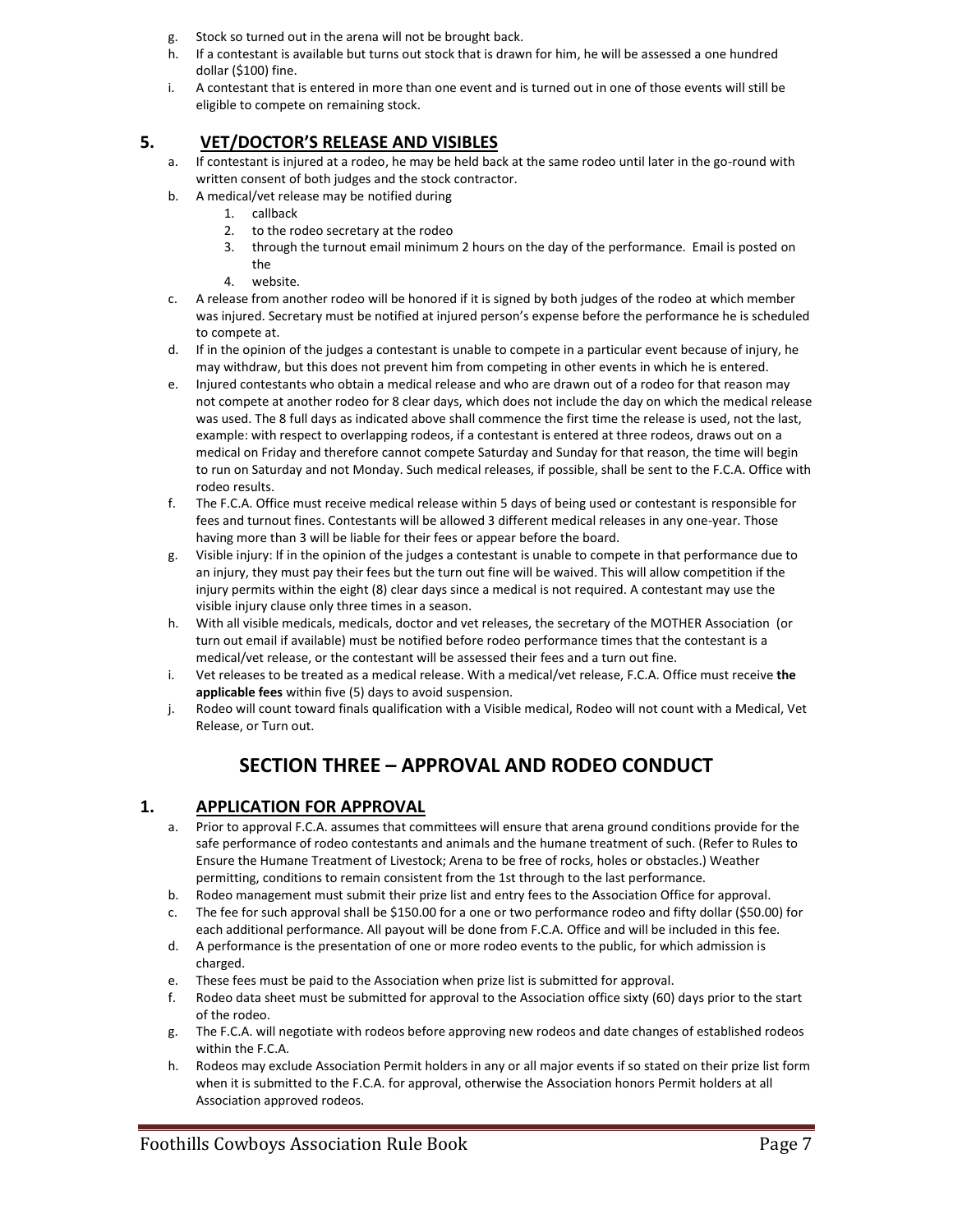- i. Where finals are held, it must be listed on the prize list when submitted to the F.C.A. Office.
- j. Prize money must be equal in all-major events and optional major events, although more than one event may be featured subject to Board approval. (Featured means more added money).
- k. FCA Rodeos that do not offer the seven (7) major events need special approval from the FCA Board of Directors.
- l. The seven major infield events are: Bareback Riding, Bull Riding, Calf Roping, Ladies Barrel Racing, Saddle Bronc Riding, Steer Wrestling, and Team Roping.
- m. A Rodeo committee may at its discretion, ask to have any or all of the Junior or Optional events listed below approved at their rodeo; Junior Barrel Racing, Junior Steer Riding, Novice Horse Riding, Junior Bull Riding, Breakaway Roping and Pee Wee Barrel Racing.
- n. To be approved by the F.C.A. these events must conform to F.C.A. rules and regulations.
- o. Every F.C.A. rodeo must have a minimum added purse of \$400.00 in each of the seven major events and \$300 in each of the Junior and optional events. Minimum Purse in Breakaway is \$100.
- p. Pee Wee Barrels Minimum purse \$100 (if \$100-\$250 added EF will be \$25 with a payout to 4 places) if purse is \$251-\$300 added EF will be \$40 with a payout of 6 places).
- q. In Junior Steer Riding, the committees must state on their approval sheets whether they are having steer riding, cow riding or bull riding.
- r. If the FCA dual approves rodeos, the mother association (FCA) rulebook will be used for FCA Lead Rodeos.
- s. The F.C.A. will in no manner cover any losses sustained by a member rodeo other than what is provided for in this rulebook.

# **2. ENTRY FEES AND STOCK CHARGE**

- **a.** The minimum entry fee that can be charged in the seven major events, the Team Roping (per man) is Seventy Five Dollars (\$75).
- b. The minimum entry fee for any of the Junior or Optional events (excluding PW Barrels) is Fifty Dollars (\$50).
- c. The minimum entry fee for the Pee Wee Barrel Racing is Twenty Five Dollars (\$25)
- d. Any committee with a purse of more than \$1000 per event shall have the entry fee set by the Board of Directors.
- e. All entry fees are subject to the approval of the Board of Directors.
- **f.** Five dollars (\$5.00) will be added to the Entry Fees per event per rodeo, including Full, Junior, Optional and Local entries, to be used for FCA Finals.
- g. When contestants are charged admission at the gate, contestants must be refunded the full amount in cash when paying their entry fees at the rodeo office. Committees must state on their approval sheet the intention to charge at the gate and the amount of gate admission. This information will be published with rodeo approval information.

# **3. RODEO SECRETARY**<br>**a.** All rodeos should submit a

- All rodeos should submit an arena secretary who has been approved by the Association to keep books.
- b. If the stock contractor desires to furnish his own secretary at his expense, he or she shall work in conjunction with the rodeo committee secretary.
- c. The rodeo committee or stock contractor, depending on who provides the arena secretary, will be responsible for the secretary's actions, and will be liable for the handling of entry fees in the event the secretary themselves do not make the proper adjustment, provided that all contestants shall be liable to refund any overpayment, or be subject to a fine, suspension or other discipline.
- d. Any person who intends to act, as secretary must notify the Association of their intentions so that they can be sent the secretary information.

### **4. GENERAL**

- **a.** All paid up rodeo committees shall be allowed one vote per committee at the general meetings.
- b. The Association reserves the right to withdraw their members from competition in any rodeo, which does not conform, to these rules.
- c. The F.C.A. provides its own Association rules for rodeo contestants, which must be adhered to by member rodeos. Any member of the Association who does not observe the rules is liable to a fine, suspension or both.
- **d.** Any rodeo with ground rules contradictory to or in addition to the Association rules must have the said rules approved by the Association before they become effective and binding upon Association members**.**
- e. The management of any member rodeos assumes no responsibility or liability for injury or damage to the person, property, or stock of any owner, contestant, or assistant. Each participant by the act of their entry waives all claims against the management for injury they or their property may sustain.
- f. The management of each FCA approved rodeo shall be required to provide an ambulance licensed by the Provincial Government and attendants qualified as an Emergency Medical Technician-Ambulance (EMT-A), Emergency Medical Technologist-Paramedic (EMT-P) or Medical Doctor at the rodeo arena for all performances and slack performances. Should the ambulance and attendants have to leave the rodeo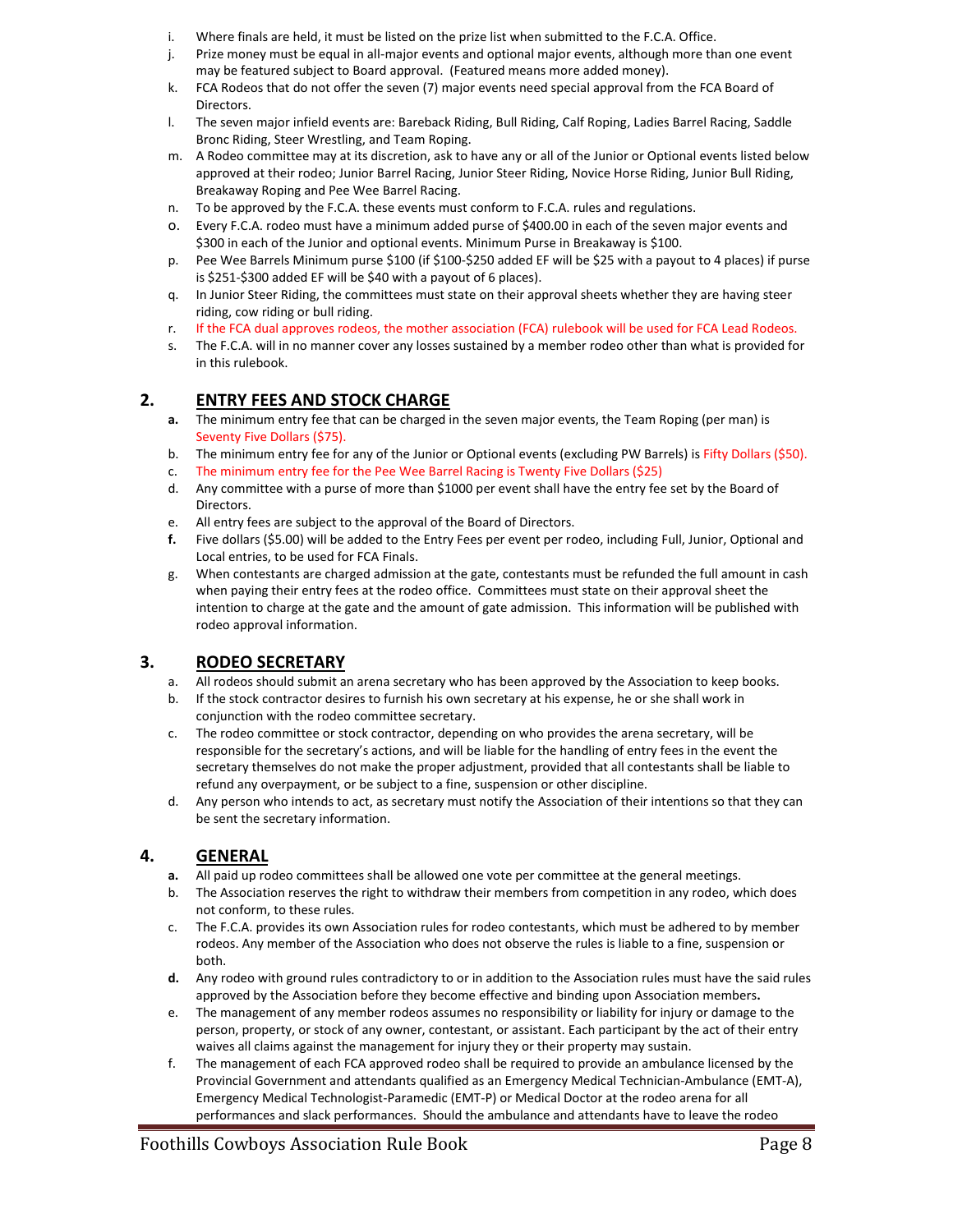arena, the rodeo shall be interrupted until such time as the ambulance and attendants have returned or been replaced.

- g. Every rodeo held during the rodeo season except for the F.C.A. Finals Rodeo must be open to all paid-up Association members in good standing, unless specifically agreed to by the Association.
- h. Any Rodeo with a performance or slack that is longer that last 4.5 hours, Judges will be paid by the Committee \$300.00 per Judge. Each performance or slack under 4.5 hours each Judges will be paid \$200.00.
- i. All contestants who compete during an F.C.A. rodeo including Steer Wrestling hazers and Team Roping partners must be an F.C.A. member in order to be eligible to compete. Rodeo management must approve local entries.
- j. A Barrier Fee of \$50.00 will be charged to the Committee by one Judge.

### **5. JACKPOT AND NON-APPROVED RODEOS**

- a. Money/Points earned in Approved Rodeos will be counted as FCA money/points.
- b. Money/Points earned in Un-Approved Rodeos will not be counted as FCA money/points.
- c. Association members may compete at jackpot and contract events where admission is charged, provided they qualify as follows:
	- 1. A jackpot must be advertised as such and not advertised as a rodeo.
- d. F.C.A. members may compete at convention rodeos provided these rodeos are for convention guests only and are not open to the general public.
- e. If any committee wishes to use F.C.A. members in a matched event prior approval must be obtained from the Association.
- f. The F.C.A. Board of Directors must approve all rodeo series.

### **6. RODEO CONDUCT**

- a. The F.C.A. has issued a pass to all the yearend saddle and buckle donors. This pass is good for free admission to any performance of any approved rodeo. The F.C.A. asks the co-operation of all the rodeo committees in seeing that these passes are honored. If a committee wishes, they may keep a record of how many of these passes are used at their rodeo, and the F.C.A. will reimburse them.
- b. No person shall be allowed in the arena during a rodeo performance unless entered in an event or unless they have signed a waiver releasing the management and producers from liability. The arena director should enforce this rule.
- c. If the management provides satisfactory seats for the contestants, the Association urges the contestants to stay out of the arena when they are not scheduled to compete.
- d. Contestants in the arena must conduct themselves in such a way as to not interfere with the work of bona fide press and professional photographers or with the vision of the spectators.
- e. Rodeo contestants must appear in the arena both at paid performances and at slack one hour prior to start time of a rodeo performance in complete western attire, including long sleeved shirts with cuff and collar and large cowboy hats. Roper runners are not considered adequate attire. Failure to comply with this rule will result in a \$100.00 fine to be assessed by an Association Director and forwarded to the Association Office.
- f. Contestants shall not have someone hold their hat or otherwise retrieve their hat before it lands on the ground.
- g. All contestants with horses and those with horses provided by the management must ride in the Grand Entry, when requested or will be subject to a fine.
- h. Complaints are to be submitted in writing to the Board of Directors to be reviewed at the next Executive Meeting.
- i. Should the occasion arise for representation at a rodeo, any member in good standing should get in touch with an Association Director or representative for instructions.
- j. Rodeo Clowns will not be allowed the use of shotgun or explosives in an indoor arena unless approved by the rodeo committee or the Association Director.
- k. Management must provide a place for official timers and announcers to work without obstruction or interference.
- l. Slack must be held on the dates the rodeo is approved for.
- m. In the timed events the director or judge, at their discretion have the right to impose a \$50.00 fine to any member who exercises or parades his or her horse during an event in the arena.

# **7. POSTPONEMENT AND CANCELLATIONS**

- a. A rodeo performance may not be postponed or cancelled except in the case of adverse weather conditions, disaster, strike or warfare; in which case the postponement should be agreed to by the rodeo committee chairman, the stock contractor and an Association official. In the event no Association spokesman is present to represent the contestants, one contestant chosen by the contestants should so act.
- b. Any performance so postponed must be held within 24 hours of the approved dates of that rodeo, unless that rodeo is in an area where Sunday rodeos are contrary to religious beliefs or customs, or prevented by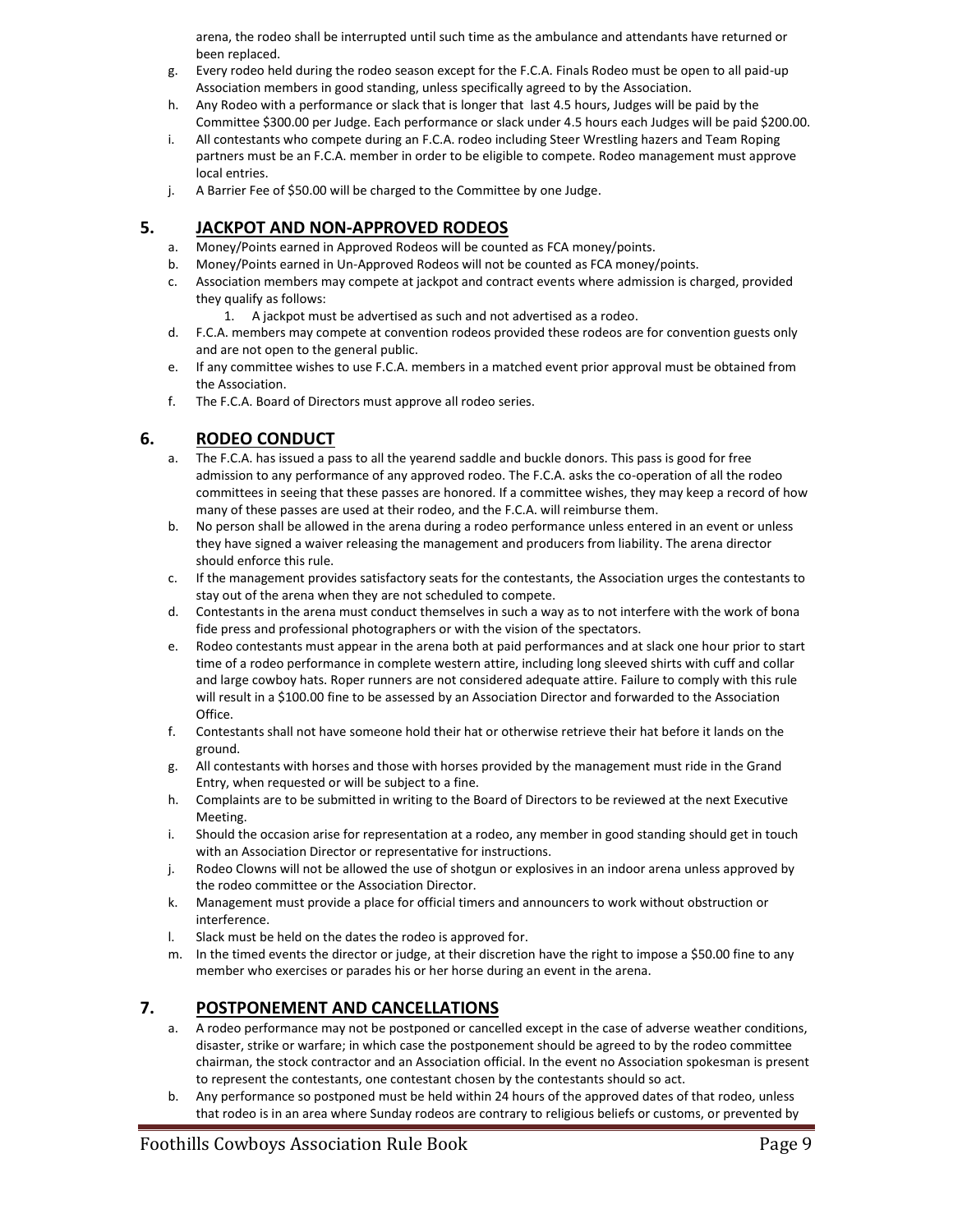law, in which case the postponed performance must be held within 48 hours. However, Stock Contractor and committee Chairman will have the option of completing contests of postponed performances at their convenience within 24 hours, canceling the postponed performances.

- c. Only that performance or section of slack, which had to be postponed, will be rescheduled.
- d. If a rodeo is postponed for more than 24 hours, or in the case of a Sunday, 48 hours, the books shall be reopened and all contestants will be required to re-enter the re-scheduled rodeo.
- e. If due to weather conditions, attendance at any rodeo is substantially reduced, then the members of the Association who have entered as contestants at any rodeo may appoint a committee of three of their members to negotiate with the management of the rodeo, which committee shall be empowered to agree to such reduction in day money as the circumstances warrant.
- f. If for any reason a rodeo is postponed or cancelled, all contestants entered may count said rodeo as one (1) of the qualifying rodeos of the seven (7) mother + three (3) dual approved rodeos that they must attend to qualify for yearend finals.

### **8. FINALS**

- a. Whenever management advertises a final event, the number of contestants advertised to compete in the event would do so regardless of standing in rotation.
	- 1. Where finals are held, contestants must notify the rodeo secretary before the draw is made if they will not be available to compete in the finals, and the next high man will qualify, and to continue in that fashion.
- b. Finals may be held in any or all events in each case the number of contestants in the finals must be at least two or more than the number of monies paid in the average.
- c. When the total purse per event exceeds \$2,000.00 and finals are held, the Board may negotiate with the Stock Contractor and the Committee as to the number of contestants to compete in the finals.
- d. The number of contestants to compete in the finals must be posted in the rodeo office before the first performance.
- e. Whenever possible, finals must commence with the low man.
- f. In any final ride, contestants may draw their stock in the presence of the judges if management desires.

# **SECTION FOUR – LOCAL RODEO OFFICE**

### **1. ACCEPTING LOCAL ENTRIES**

- a. Each Rodeo Committee is responsible for taking their Local Entries. When a contestant telephones or enters a rodeo before the entry closing time, their name is to be put on the books. If local entry is not received in the rodeo office by entry closing time it will not be accepted.
- b. Rodeo Committee is responsible for entry fees for their local entries once they are sent to FCA office for processing into entry system for their rodeo.
- c. Each rodeo shall have the option of accepting the following non-member entries:
	- 1. Members of the armed forces who are on leave or furlough;
- d. Local, closest or hometown entries may be accepted, once per season. Such entries may be accepted in any event, even though permits may not be accepted in the event, and provided further that local permit entries may be accepted in an event that excludes permit entries. Each rodeo shall have the option of accepting as many or as few local entries as it wishes, and in the events it wishes. Non-members' entry fees and injuries are the responsibility of the rodeo committee. Non-members can compete at only one rodeo a year as a local.
- e. The local contestant will sign a waiver form declaring that he/she is not currently a CPRA/PRCA/WPRA fullcontesting member, excepting a member with Semi-Pro or Permit status, and if found to be one agrees to immediately forfeit any winnings from said rodeo. Semi-pro and Boys Steer Riding Members are exempt from this ruling.
- f. Contestants will not suffer disqualifications, etc., because of mistakes made by the rodeo secretary.

# **2. RESULTS**

- a. Secretaries are required to write on the result sheet submitted to the Association Office, the Association number, Permit number and local or service status with each winner's name. Results must be submitted (faxed or e-mailed) to the Association Office within 24 hours of the rodeo's final date.
- b. Failure to have the results of a rodeo in the mail by 24 hours from the last date of the rodeo will constitute an automatic TWENTY-FIVE DOLLAR (\$25) fine.
- c. Secretaries must send the judges' cards to the F.C.A. Office along with the official rodeo results.

### **3. PAYING OF ENTRY FEES**

a. Contestants must pay their entry fees in all events before the first go-round is over unless other arrangements are made with the secretary.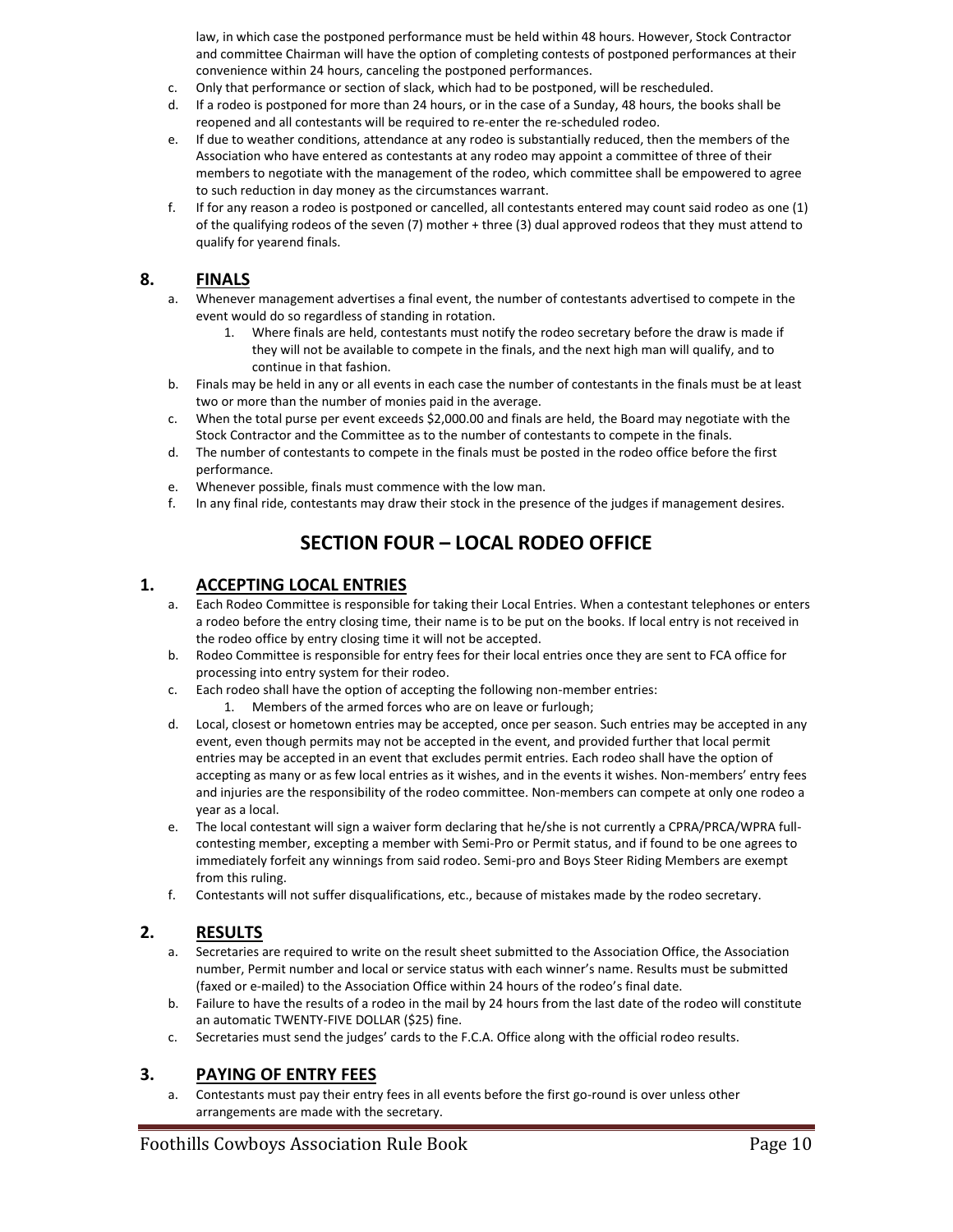- b. Stock and/or position must be drawn for every member contestant who is entered.
- c. Entry fees for all contestants for whom position or stock is drawn must be included in purse. Contestants injured and unable to compete are exempt. If the secretary is notified of withdrawal because of injury previous to performance in which contestant is scheduled to compete, their entry fees are not to be included in purse.
- d. Non-member contestants must pay entry fees before stock or position is drawn or makes satisfactory arrangements with the arena secretary for payment of same. Any such contestant failing to do so will have their name automatically removed from the books when stock or position is drawn.
- e. Rodeo secretary, arena director, stock contractor or a contest judge must turn into the Association Office immediately after each rodeo the names of any member contestants who did not pay entry fees and the amount of these unpaid entry fees must be listed.
- f. Unpaid entry fees for F.C.A. members will be honored by the Association upon receipt of written notification at the Association Office.
- g. In any instance where an F.C.A. member presents a N.S.F. check in payment for their entry fee, the Association will honor this check. Any such check must be sent to the F.C.A. Office within 10 days.

# **4. ENTRY FEE REFUND**

- a. No rodeo that completes its contract shall be responsible for the returning of a contestant's entry fees if they have contested in an event once during the rodeo. If they are entered in other events in which they are unable to compete the entry fees for those events must be returned.
- b. When a contestant asks for his stock, in any rodeo event, his entry fees shall be included in the payoff and shall not be returned to him.
- c. After stock or position is drawn, secretary may not refund any entry fees without approval of judges.

# **5. PAYOFF**<br>a. Purse mone

- Purse money and entry fees must be totaled for go-rounds and average in all infield events.
- b. There will always be an average paid.
- c. A contestant must compete on every head of stock drawn for him in an event to place in the average at any FCA mother rodeo or finals.
- d. When less than four contestants compete on their last head of stock, the remaining places in the last goround and the average are divided among those who do.
- e. When only two men compete on their last head of stock third and fourth monies are split between first and second, 60% for first, 40% for second.
- f. If only one man competes on his last animal he gets all the money for the last go-round and average.
- g. Go-rounds will be divided according to number of head competed on.
- h. Contestants are to be paid any money won in a complete go-round.
- i. When a performance is cancelled and a go-round is not completed, contestants must be paid-off on completed portion of the go-round.
- j. When a final head is given, all markings or times will be counted for the average.
- k. The arena secretary shall deduct 5% off the purse and entry fees before payout from all FCA approved events.
- l. Ground money from F.C.A. rodeos will be split equally among qualifying contestants of that event. In the event there are no qualified rides/times the added purse \$\$ will be returned to the Committee & EF will be retained by the FCA & added to the 5% account.
- **m.** FCA Payouts will not be issued at the rodeos but are to be issued at the FCA office after results have been thoroughly checked within 8 to 10 working days after rodeo. FCA does direct deposit for all contestants entered in the Rodeo and we do not issue cheques. Copy of VOID Cheque or Banking Direct Deposit form from your bank must be sent into the FCA office by Wednesday following the rodeo if you have won money. If a cheque is issued, payout cheques dated over 6 months are null and void and will not be re-issued. – **New Addition**

# **6. GO-ROUND AND AVERAGE SPLITS**

- a. On two head of stock the average will be the same as the go-round.
- b. On three head of stock the average will be one and one-half times the go-round.
- c. On four head of stock the average will be twice the go-round.
- d. On five or more head of stock the average will be three times the go-round.
- e. The average will never exceed three times the go-round.
- f. A rodeo with one long go, one short go and an average, the purse shall be split as follows: short go 20%, long go 40%, and average 40%.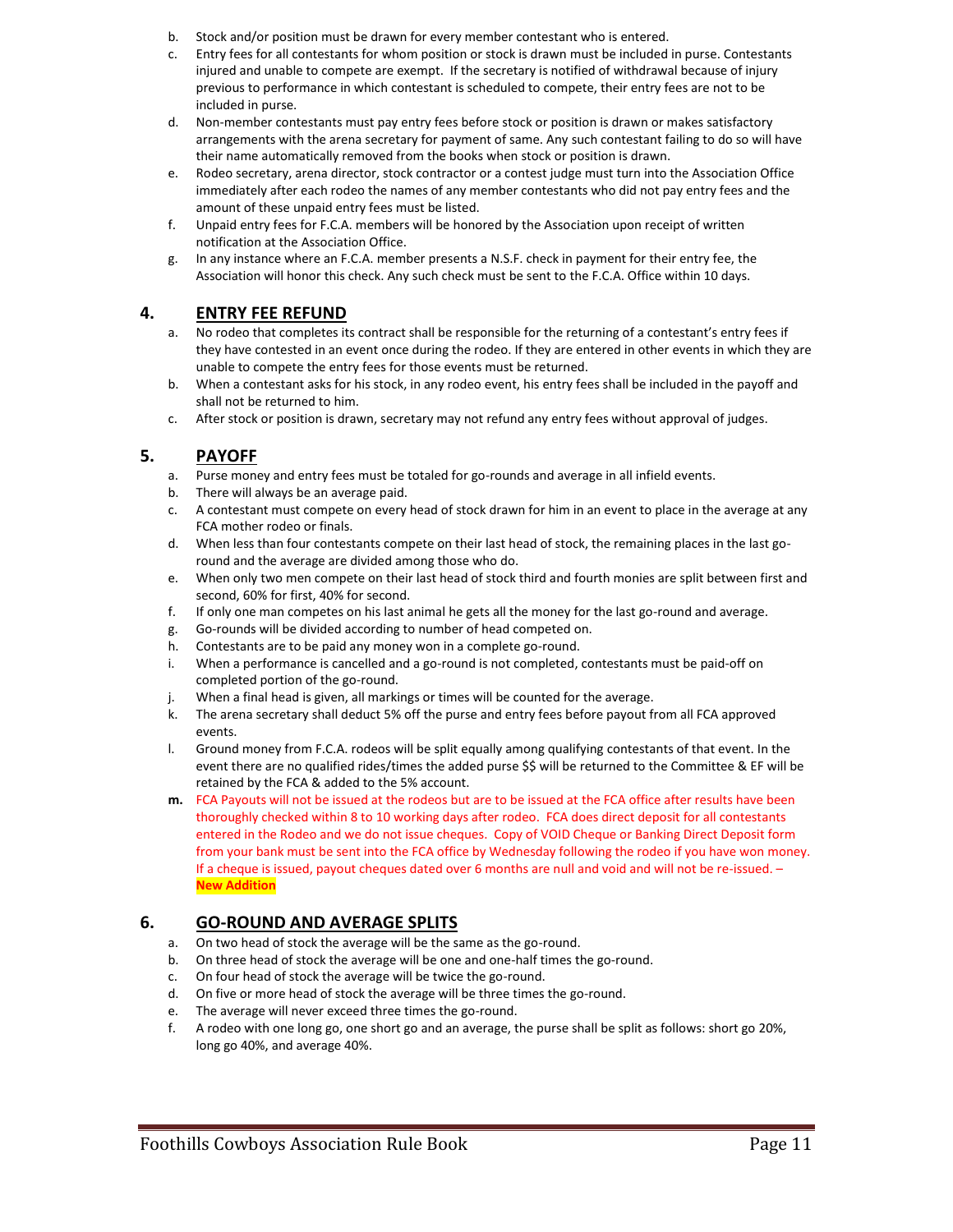# **7. FINALS**

- a. When there are two full go-rounds and a final or short go-round, the money in the final go-round will be deducted and the remaining money divided so that the average pays one and one-half (11⁄2) the amount of the full go-rounds.
- b. When there are three full go-rounds and a final or short go-round, the money in the final go-round will be deducted and the remaining money divided so that the average pays twice the amount of the full gorounds.
- c. When there are four or more full go-rounds and a final or short go-round, the money in the final or short go-round will be deducted and the remaining money divided so that the average pays three times the amount of the full go-rounds.

### **8. MONEY SPLITS**

- a. When the net money per event in a go-round or average in the four major timed events (CR-SW-LBR-TR), after deducting the five percent (5%) is \$500.00 or less, four monies only shall be paid in the go-rounds and average. When the net money per event in a go-round or average in the three major roughstock events (SB-BB-BR) after deducting the five percent (5%) is \$1500 or less, four monies only shall be paid in the go-round or average.
- b. When four monies are paid the purse shall be split as follows: 40%, 30%, 20% and 10%.
- c. When six monies are paid the purse shall be split as follows: 29%, 24%, 19%, 14%, 9% and 5%.
- d. In the minor events six monies will always be paid unless an event is only held one performance, then only four monies will be paid, and provided that the net purse less the 5% if \$500.00 or less. If a minor event is only held one performance and the net purse after the 5% has been deducted is greater than \$500.00 six monies shall be paid.
- e. When the net money in a go-round or average in the seven major events, after deducting the 5% exceeds \$500.00, six monies shall be paid, with the exception of a two performance two go-round rodeo, in which case only four monies will be paid in the go-rounds and the average.
- f. Only four monies will be paid in a final or short go-round.
- g. In any event if the purse after the entry fees have been added is over \$3,000.00 (Team Roping \$5,000.00) eight monies will be paid. The percentage to be paid is as follows: 28%, 23%, 18%, 13%, 8%, 5%, 3%, 2%.
- h. When the Total payout after entry fees have been added is over \$7,500.00 (TR \$11,000) ten monies will be paid. The percentage to be paid is as follows: 24%, 19%, 16%, 13%, 8%, 6%, 5%, 4%, 3%, 2%.

### **9. POINT SYSTEM**

- a. One point shall be awarded for each dollar of prize money won by the member in approved events at approved rodeos.
- b. Any point split not covered herein shall be set by the Board, if and when necessary.

# **10. ALL AROUND CHAMPION**

a. If a member rodeo declares an All Around champion, the winner must be decided as follows: All Around trophies will be awarded to the contestant winning the most points and who is entered in two or more of the five major events, these can be either timed events or both a timed and riding event, at the discretion of the committee. To qualify the contestant must compete on all stock drawn for him, with the exception of injury.

# **SECTION FIVE – RODEO ENTRY SYSTEM**

### **1. F.C.A. ENTRY OFFICE**

- a. The Board will permanently organize and take full responsibility for coordinating all duties of the entry system.
	- 1. The entry system will be in operation for all F.C.A. approved rodeos.
	- 2. All entries, except for local entries and entries for un-approved events for all F.C.A. approved rodeos will be taken through the online entry system and to the telephone number published on the FCA website.
- b. All rodeo entries and callback and entry closing times will be taken according to local time at the entry system office.
- c. Unless notified otherwise, phone in entry times are from 9:00 a.m. until **1:00 pm** on the Wednesday the week prior to the rodeo, online entry opens on the Friday prior to phone in entries. Callback times are from 9:00 a.m. until 12 noon on Friday following entry day (unless otherwise posted). FCA rodeos will have an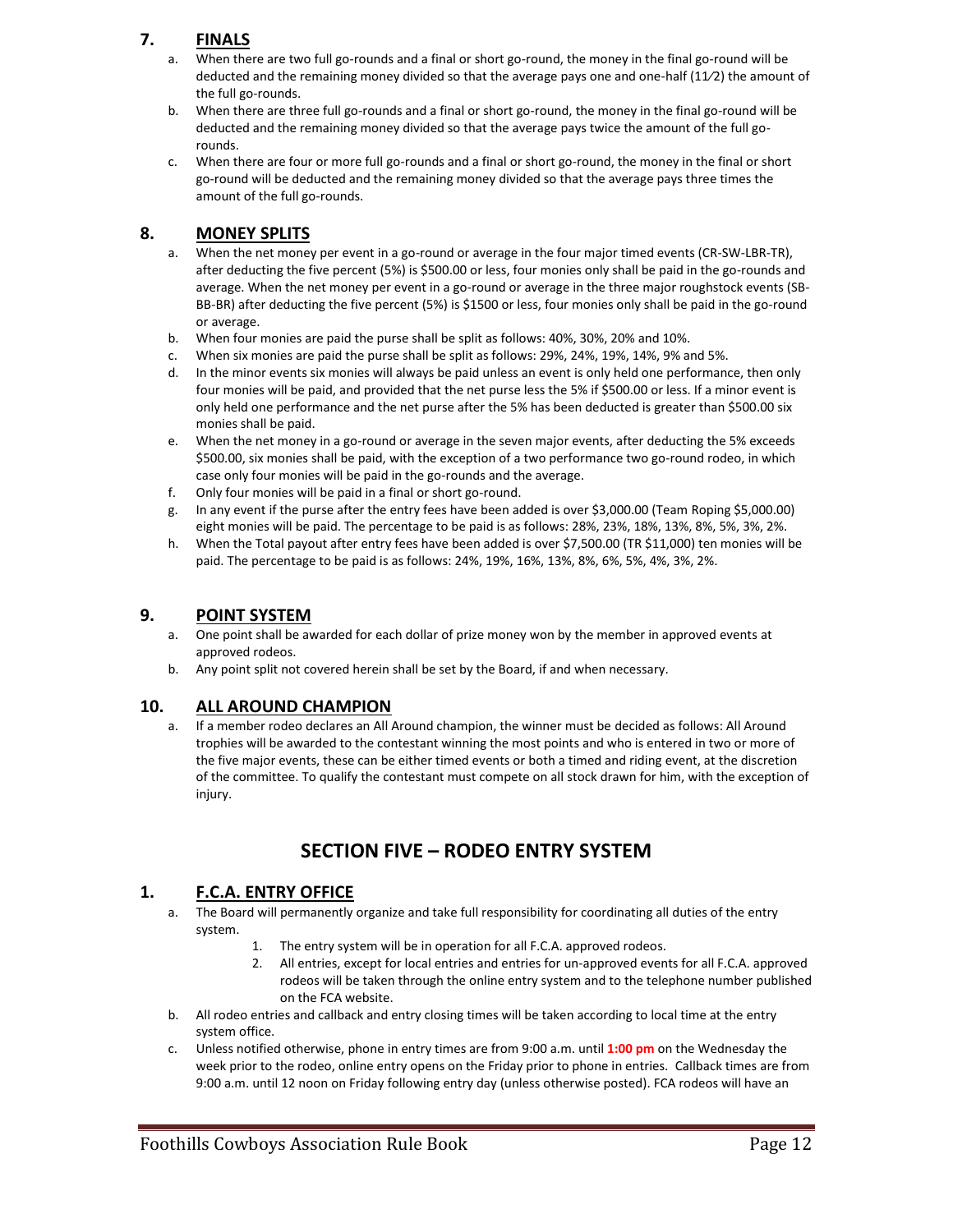entry period of no less than 6 hours. Position Callback & Stock Callback will be posted on FCA Website www.fcarodeo.ca **NOTE NEW CLOSE OF ENTRY DEADLINE**

- d. The entry closing times listed on the FCA website shall be official (should telephone service disruption, at the entry system location, cause a delay in the taking of entries, the entry system office shall remain open for a corresponding period of time, beyond the official entry closing time).
- e. Contestants when entering shall have valid, correct F.C.A. membership numbers or they will not be entered.
	- 1. Contestants must give entry system operator: F.C.A. number, contestant's name and number of rodeos they wish to enter, which events they want to contest and give two separate performances as their first and second preference (slack may be given as preference).
	- 2. **Contestants may give an "out preference" when entering i.e. Contestant is only available for the second performance of a rodeo, they would enter two (2) or out. If they do not receive their preference they will be removed from the draw but are responsible for the FCA Entry Office and Associated Fees in this instance. New Addition**
	- 3. When entering FCA rodeos any contestant entering the Team Roping only and no other event will be considered a tag and not one of the four member buddy group, provided that the Team Roping tag not enter any other event, nor be tagged to another buddy group.
	- 4. Entry system will try to set up group to give all first preferences, if not, then all second preferences, and if not, then as many first/second preferences as possible allowing the group to make all F.C.A. rodeos.
	- 5. The Entry system may split a group between a slack and performance, as long as they are the same day.
- f. Members who double-enter a rodeo will be subject to a Twenty Five dollar (\$25.00) fine.
- g. No person on the F.C.A. Ineligible-to-compete (suspended) list will be permitted to enter any F.C.A. approved rodeos. Anyone who has entered while on the suspended list will be drawn out at entry closing time.
- h. Local entries will close at a time agreed to by the Rodeo Committee and the FCA office.
- i. Stock contractors must have the necessary stock information for drawing purposes by the time set by entry system management and the contractor.
- j. An entry office fee will be charged to contestants, per rodeo, for the use of entry system and cannot be increased without the approval of the F.C.A. Board of Directors.
- k. All contestants entering F.C.A. approved rodeos are required to pay their entry system fee.
	- 1. Failure to pay entry system fee will result in a contestant being placed on the F.C.A. suspended list.
	- 2. Any member reported to the F.C.A. for nonpayment of entry system fees on a medical release will be given five (5) days to pay the same to the F.C.A. office.
	- 3. In the event of cancelled performances, contestants are still required to pay entry system fees in 15 days.
- l. The drawing of the priority list will be made on the basis of contestants entering the largest number of rodeos on any given entry day. Full cardholders will receive a higher priority than Permit and High School card holders. Regarding FCA Dual-Approved Rodeos – anyone entering only one rodeo will receive lower priority than those entering 2.
- m. **In the timed events the performances/slacks will be filled from the bottom, except ladies' barrel racing which will be filled from the top down. In the barrel racing, a contestant that gets their first preference will be positioned before a contestant that does not get their first preference. In all other timed events, a contestant that gets their first preference will be positioned after a contestant that does not get their first preference. New Addition**
- n. Contestants will be notified on callback day of what day they will be at a specific rodeo, what position has been drawn, and whether they are in the slack or paid performance. Stock Drawn for each contestant will be available on a separate callback day, see rodeo listing.
- o. Any discrepancy with callback will not be addressed unless the contestant provides a confirmation number. Members requesting callbacks after the designated callback time will be assessed a \$5.00 office charge and information given will be unofficial.
- p. Entry system will notify the local rodeo arena secretary of the list of contestants entered at the specific rodeo, what events the contestants are entered in, and what day they are entered.
- q. The number of local entries that may be placed per event per performance may equal up to 20% of the total competitors in that performance.
- r. If a FCA Members entry is missed because of an entry office error, the contestant must be given his/her first preference at those rodeos drawn together. Contestant must notify entry office of any error by the end of position callback. Other contestants (dual-approved association members or Locals) will be placed where their priority allows.
- s. Entries may not close more than ten (10) days before the rodeo starts.
- t. FCA will choose entry day for each FCA Mother Rodeo. All rodeos will coordinate with the Association of the day and hour of Local entry opening and closing time as well as the Rodeo Office phone number and this information shall be adequately published.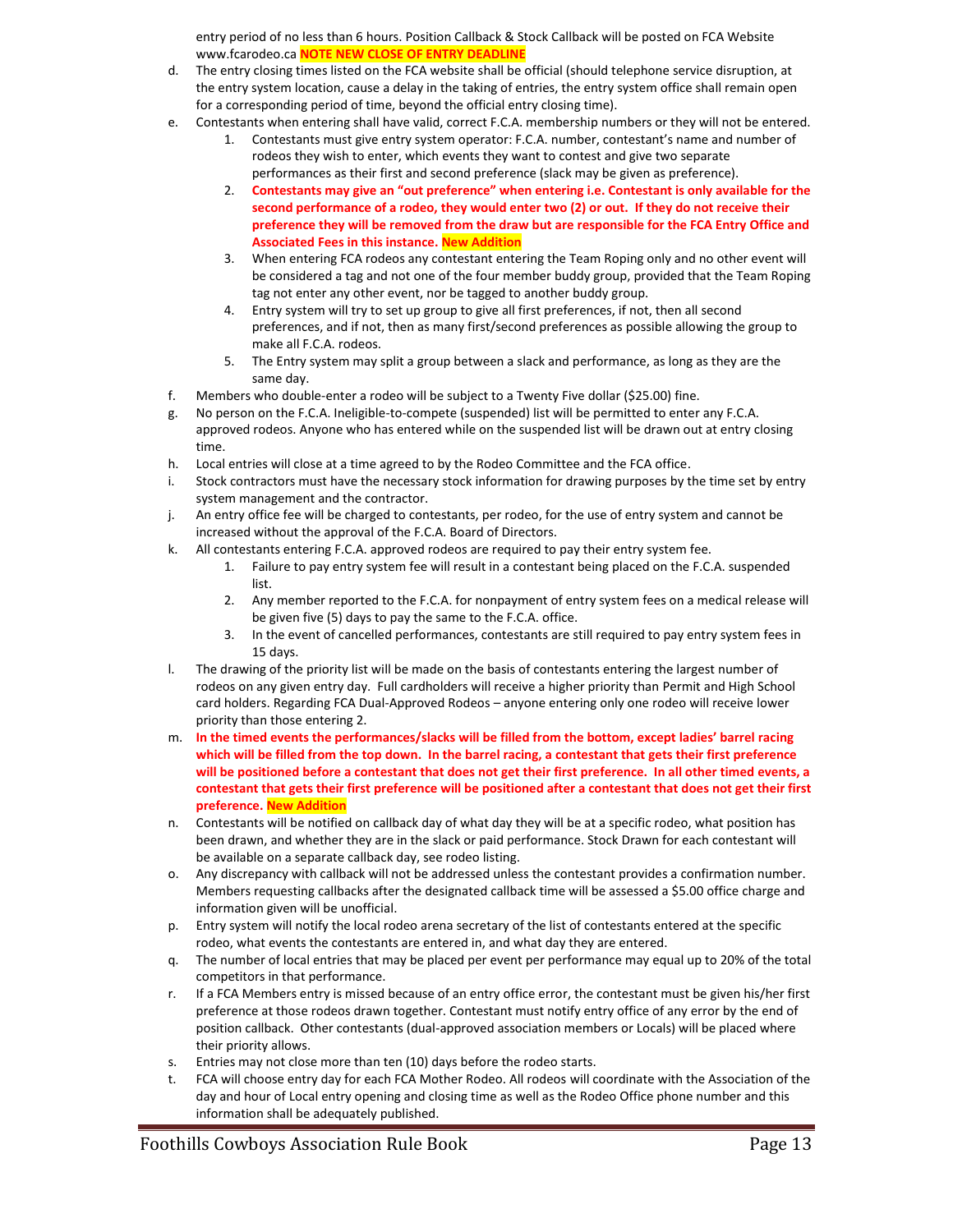### **2. TRADING POSITIONS**

- Official trades must be made through the FCA entry office. Unless notified otherwise, the trade deadline is 3 p.m. Monday following the entry day. Only trades given to the committee from the FCA entry office will be considered official. Any contestant who competes in a performance or slack, other than what has been recorded through the entry office, without an official trade, will be disqualified and assessed a \$100 fine.
- b. **Trades for multiple events must be requested and granted separately, and the granting of a trade in one event shall not automatically entitle a contestant to trade in another event. Trades shall also be specific to the individuals involved and shall not apply to buddy groups of which the traded individuals are members. New Addition**

#### 1. **TRADE OUT RULES:**

- i. A trade list will be kept during callback for contestants. Contestants may request their name to be put on this list with preference for trade.
- ii. When trading performances, each contestant must take the other's position.
- iii. A trade can be made to the position a contestant has turned out or is going to medical.
- iv. In all events positions will be drawn for the first go-round and the position reversed for the second go-round. If trading is allowed, permission must be obtained from both contestants.
- v. Local set ups will be allowed when beneficial to an F.C.A. rodeo only.
- **vi.** Stock can be held only to the end of the event the contestant was drawn in or the end of the run on Timed Event cattle, if the judges have been notified. A Fifty dollar (\$50) fee will be assessed for the change.
- **vii.** Any Contestant who has stock moved or held without a legitimate trade, will be disqualified and assessed a one hundred dollar (\$100) fine. The Ladies Barrel Racing and the Junior Barrel Racing will be considered one (1) section at all F.C.A. rodeos.

# **SECTION SIX – RULES TO ENSURE HUMANE TREATMENT OF LIVESTOCK**

### **1. HUMANE TREATMENT OF LIVESTOCK**

- a. No locked rowels, or rowels that will lock on spurs, or sharpened spurs may be used on bareback horses or saddle broncs.
- b. No wooden paddles. Straps are permissible.
- c. A neck rope must be used and a calf may not be busted. If a horse stops and the calf hits the end of the rope in such a manner that the calf busts himself, the roper will not be responsible. Contestant must adjust rope and reins in a manner that will prevent the horse from dragging the calf. Rope to be removed from calf's body as soon as possible after "tie" is completed. Calves for roping must weigh not less than approximately 200 pounds and be strong and healthy.
- d. The placing of fingers in eyes, lips or nose on any animal is forbidden.
- e. Animals for all events will be inspected before the draw and no sore, lame, sick or injured animal or animals with defective eyesight shall be permitted in the draw at any time. Should an animal become sick or be injured between the time it is drawn and the time it is scheduled to be used in competition, that animal shall not be used in competition and another animal shall be drawn for the contestant as provided in the F.C.A. rulebook.
- f. No animal shall be beaten, mutilated, or cruelly prodded. Standard electric prods shall be used as little as possible.
- g. A conveyance must be available to remove animals from arena in case of injury.
- h. No sharp or cutting objects in cinch, saddle girths, or flank straps shall be permitted. Only sheepskin-lined flanking straps shall be used on bucking stock and shall be of the quick-release type.
- i. No stimulants or hypnotics to be used, or given any animal used for contest purposes.
- j. Chutes must be so constructed as to prevent injury to stock. Maintenance men and equipment shall be stationed at chutes to assist in removal of any animal should it become caught. The arena shall be free of rocks, holes and obstacles.
- k. Clowns are not to abuse stock in any fashion.
- l. No small animals or pets allowed in arena where restraint is necessary or subject to injury or attack by another animal.
- m. Livestock to be removed from arena after completion of entry in contest.
- n. Use of fireworks to frighten animals is prohibited.
- o. Foothills Cowboys Association Rule under Contestant Disqualifications. Contestant will be disqualified for any mistreatment of livestock.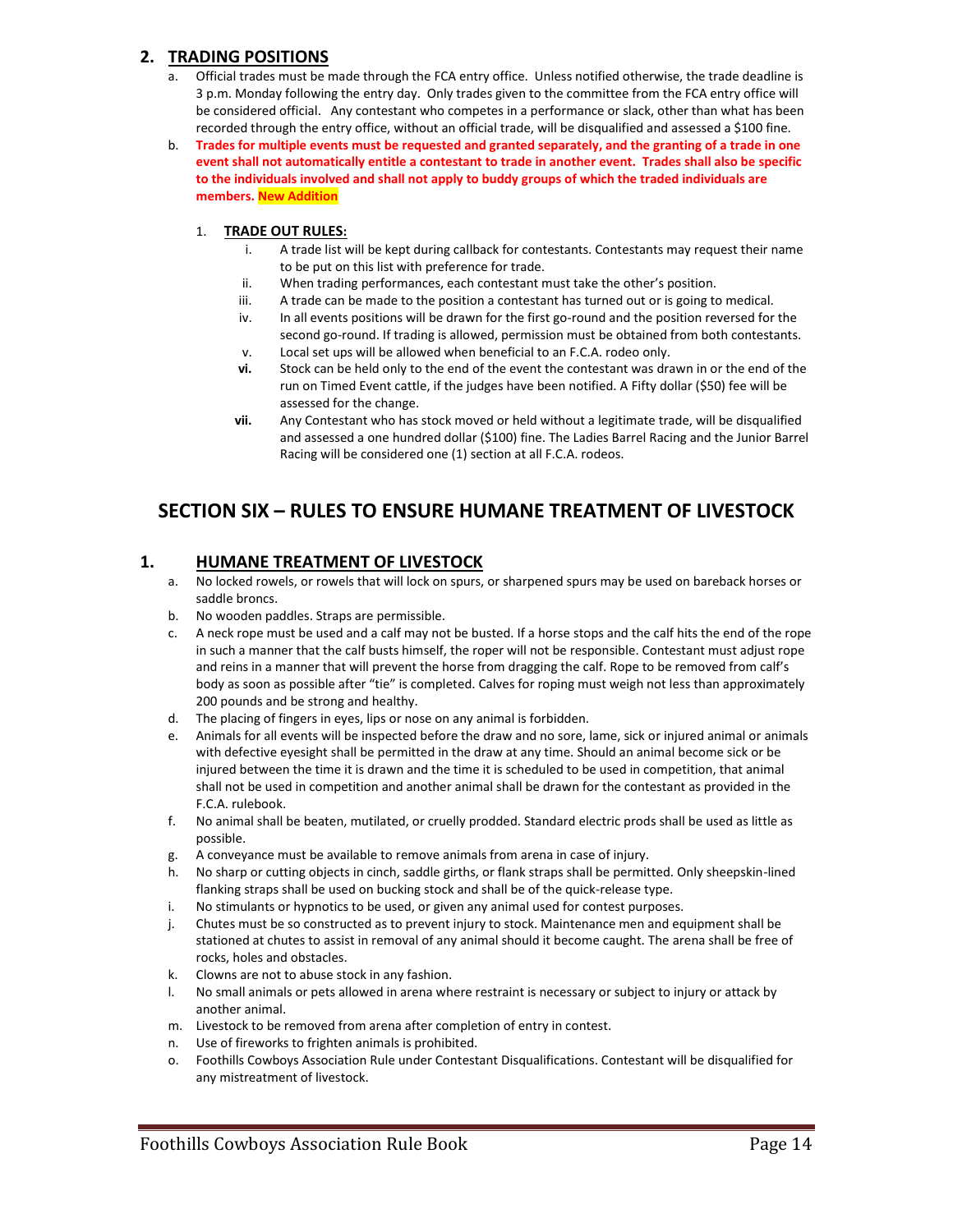# **SECTION SEVEN – STOCK CONTRACTORS**

### **1. GENERAL**

- a. Stock contractors must hold stock contracting cards to contract stock at an F.C.A. Rodeo. Any individual or firm who did not hold a valid Stock Contractor membership in the preceding year, will not be issued a card in the current year until they have produced one (1) new F.C.A. Mother approved rodeo. The fee for this card will be set each year.
- b. FCA Stock Contractor that is advertised as the contractor for each rodeo must supply a minimum of 25% of the Roughstock at said rodeo.
- c. Stock contractors must abide by all Association rules, regulations and by-laws.
- d. FCA Stock Contractor that have an idle year and do not produce any FCA mother Rodeos, must bring a new rodeo the following year to be able to purchase their Stock Contractor's card. Rodeo Year will be January 1 - December 31.
- e. No whips or stock prods are to be used in the arena during performance or slack.
- f. Stock contractors are required to have two (2)-approved bullfighters hired for the bull riding, during both the performance and the slack. **Stock Contractors are responsible for paying outstanding membership fees for personnel they hire to work a rodeo. Memberships must be purchased no later than 2 days before the 1st rodeo they work. New Addition**
	- **1. First Offence: Stock Contractor Pays Membership Fees plus fine of \$50 for the bullfighter/pickup men in question.**
	- **2. Second Offence: Stock Contractor pays membership fees plus fine of \$100 for the bullfighter/pickup men in question.**
- g. **Any FCA Bullfighters card can be pulled if the officials or directors, with review of the Board of Directors, feel the bull fighter is not adequate or qualified. – New Addition**
- h. Each stock contractor shall be required to supply sufficient and adequate livestock, both in quantity and quality, to put on a proper and acceptable rodeo, having regard to the expected number of entries. In timed events adequate stock defined as 15 animals or 1/3 of the total entries, whichever is less. Any timed event animal that is removed from the draw in one event, because of conduct, being banned, or size, may not be placed in the draw of another timed event for any following rodeos in that season. See Breakaway Roping section for new rule.
- i. In the timed events if the event director finds the contractor's stock unsuitable, the director must find suitable stock two weeks prior to the rodeo date. Price for the stock is to be negotiated with the contractor.

# **2. LIVESTOCK**

- a. All rodeo livestock must be numbered and drawn for.
- b. The Association Board of Directors or its official representative must inspect all rodeo livestock at a reasonable time before the start of the rodeo and has the right to declare any stock unsatisfactory, and any stock so declared shall be taken from the draw.
- c. Any stock declared by the F.C.A. as unsatisfactory must be replaced.
- d. Rodeo Roughstock may not be worked in the arena 2 hours prior to any performance.
- e. Suitable ear tags for all timed event cattle shall be mandatory and all calves used in the Calf Roping event shall have suitable number stickers on them.
- f. Head fighting bulls or steers having bad horns must be dehorned or kept out of the draw. No bull may be put in the draw until his horns have been cut back a reasonable distance.
- g. It shall be the responsibility of the stock contractor to have the proper animal at the performance for which it has been drawn and if animal is not available at the proper performance the following shall apply:
	- 1. If stock is crippled or becomes sick after the draw is made the contestant who has drawn the sick or crippled animal shall receive the first re-ride animal drawn as a replacement.
	- 2. Or, if it is agreeable to both the contestant and the stock contractor, the contestant may take the proper animal when available at a later date.
- h. All yak and yak-cross bulls are banned from F.C.A. rodeos.

### **3. RIDING EVENTS STOCK**

a. Horses and Bulls may be bucked 3 times with a clipped number, thereafter numbers must be branded. These numbers must be submitted for the draw or the stock contractor submitting the stock will be assessed a fine of Twenty Five (\$25.00) per head.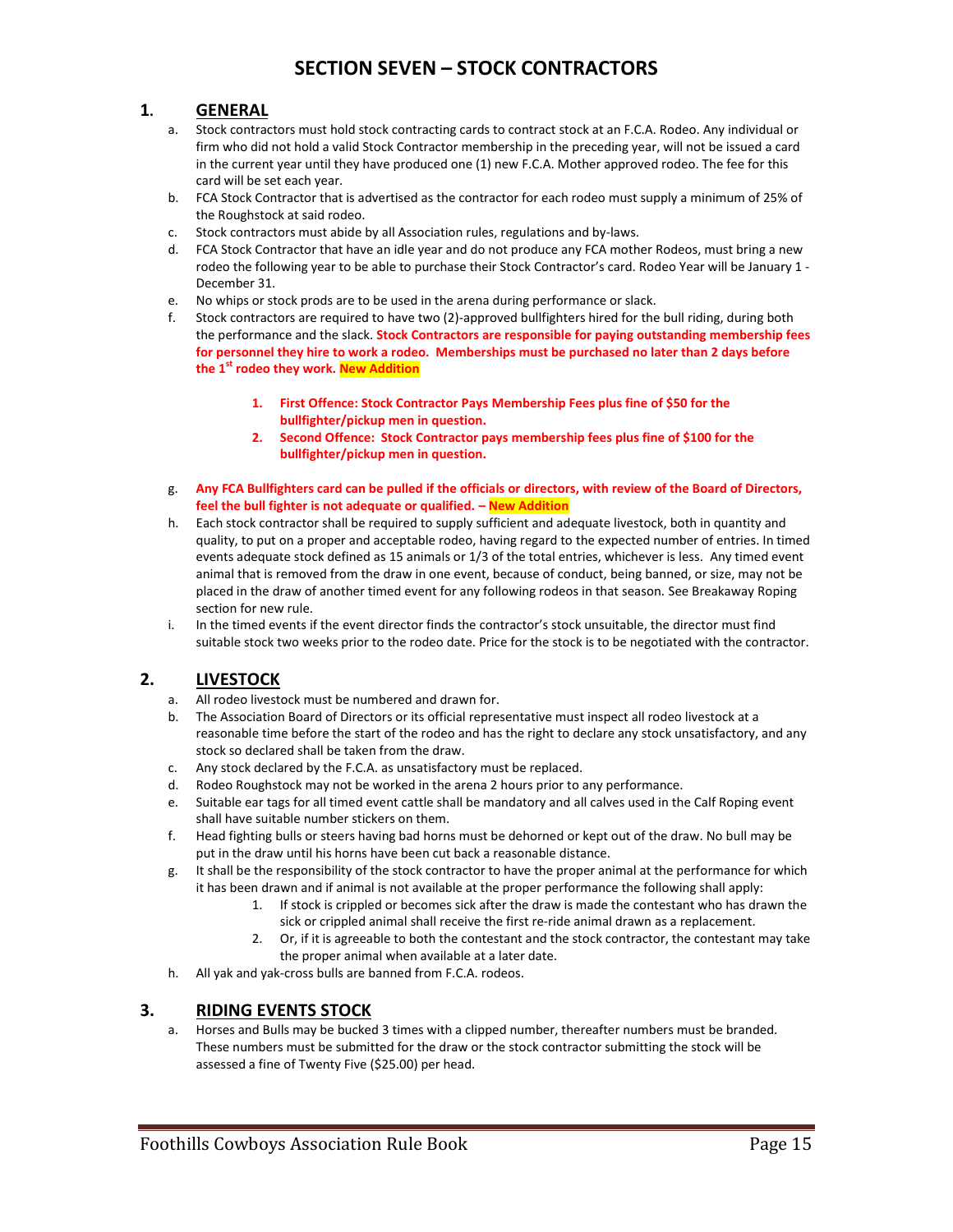# **4. TIMED EVENTS STOCK**

- a. The judges and/or Directors shall inspect all timed event stock and are empowered to cull unsatisfactory stock provided that such culling must take place at a reasonable time before the rodeo starts.
- b. Any cattle that have been used cannot be held over from one year to the next for use in the steer wrestling, except as approved by the steer wrestling director.
- c. Stock contractors must co-operate in trimming the horns of steers that are not able to pass through the steer-wrestling chute. The minimum width for the steer chute shall be thirty-two inches (32").
- d. An animal in the timed events of a rodeo may not be used in any other way than in the contest events of that rodeo, until after the last time that the animal has been used at the rodeo.
- **e.** Minimum weight of calves 160 lbs, maximum weight 250 lbs, with the emphasis on uniformity
- f. Maximum weight of each dogging steer and each horned team-roping animal shall be 700 pounds, with emphasis on uniformity. Muley team roping cattle should not exceed 550 pounds.
- g. Cattle used for steer roping, cutting, team roping or other events shall not be used for steer wrestling.
- h. When it is necessary to make a cut in the cattle in timed events, the weaker end will be out of the draw.
- i. Stock contractors will be given a \$10.00 fine per run per rodeo for any head of livestock deemed unsatisfactory by the event director or judge prior to the start of the rodeo.
- j. Steer Wrestling cattle that are barred from any other association cannot be used.
- k. Steer Wrestling cattle must be all steers or all heifers.
- l. All timed event cattle can be number branded or CCIA tagged. Tag numbers cannot be changed during the rodeo season.

### **5. RE-RUN ON CALVES**

- a. Unless approved by the Board of Directors, all calves at F.C.A. rodeos must be tied prior to the competition.
- b. If there must be a re-run of calves to complete a go-round, all calves must be tied down before any stock is drawn. If, after one go-round has been completed, a fresh calf has to be used, the calf must be roped and tied before the drawing, but if extra calves have been tied at that rodeo they will not be considered fresh. Fresh calves being roped and tied down must be handled by hand or with a horse.
- c. When calves are not fresh, re-runs will always be drawn from the whole herd used in the draw, not from those calves that are missed. When calves are fresh, re-runs will be drawn from missed calves when re-runs amount to less than ten percent (10%) of the ropers entered at that rodeo. These re-runs will be drawn from calves on which there is no time for that go-round up to the performance that ends the go-round, provided there are enough of these calves. If there are not enough calves with no time in that go-round, up to the performance that ends the go-round, the re-runs will be drawn from all calves being used except for any drawn for the performance that ends the go-round.

# **6. FRESH CALVES**

- a. Where it is required, the stock contractor shall advise the judges & Event Director that it is necessary to have calves tied down, and the contestants shall be responsible to tie the calves down, under the supervision of the judges. Calves must be finished being tied at least one (1) hour before the start of a rodeo performance or slack or the stock contractor has the right to refuse the calf ropers the right to tie the calves, provided that the calves are at the rodeo location in sufficient time prior to the rodeo to complete the tying one hour before the start of the rodeo performance or slack. Calves, which have not been to a rodeo within two weeks, will be considered fresh and must be tied.
- b. Calves on cows are to be considered fresh, and must be tied only before the first performance of each rodeo.
- c. Each rodeo committee must stipulate their time event stock contractors on their approval form.
- d. If conditioned calves are used, no less than 1/3 of total entries must be supplied, if fresh calves are used no less than ½ of total entries must be supplied.

# **7. FRESH STEERS**

- a. Steer Wrestling cattle must have horns a minimum of 8 inches from the tip of the horn to the base of the skull.
- b. Steers used in the Steer Wrestling event must be suitable steers not exceeding five hundred and fifty (550) pounds for fresh cattle.
- c. Where it is required, the stock contractor shall advise the judges & Event Director that it is necessary that steers be thrown down, and the contestants shall be responsible to throw the steers down, under the supervision of the judges. This practice must be completed one hour prior to the start of a rodeo performance or slack or the stock contractor has the right to refuse the wrestlers the right to throw the steers provided that the steers are at the rodeo location in sufficient time prior to the rodeo to complete the throwing one hour before the start of the rodeo performance or slack.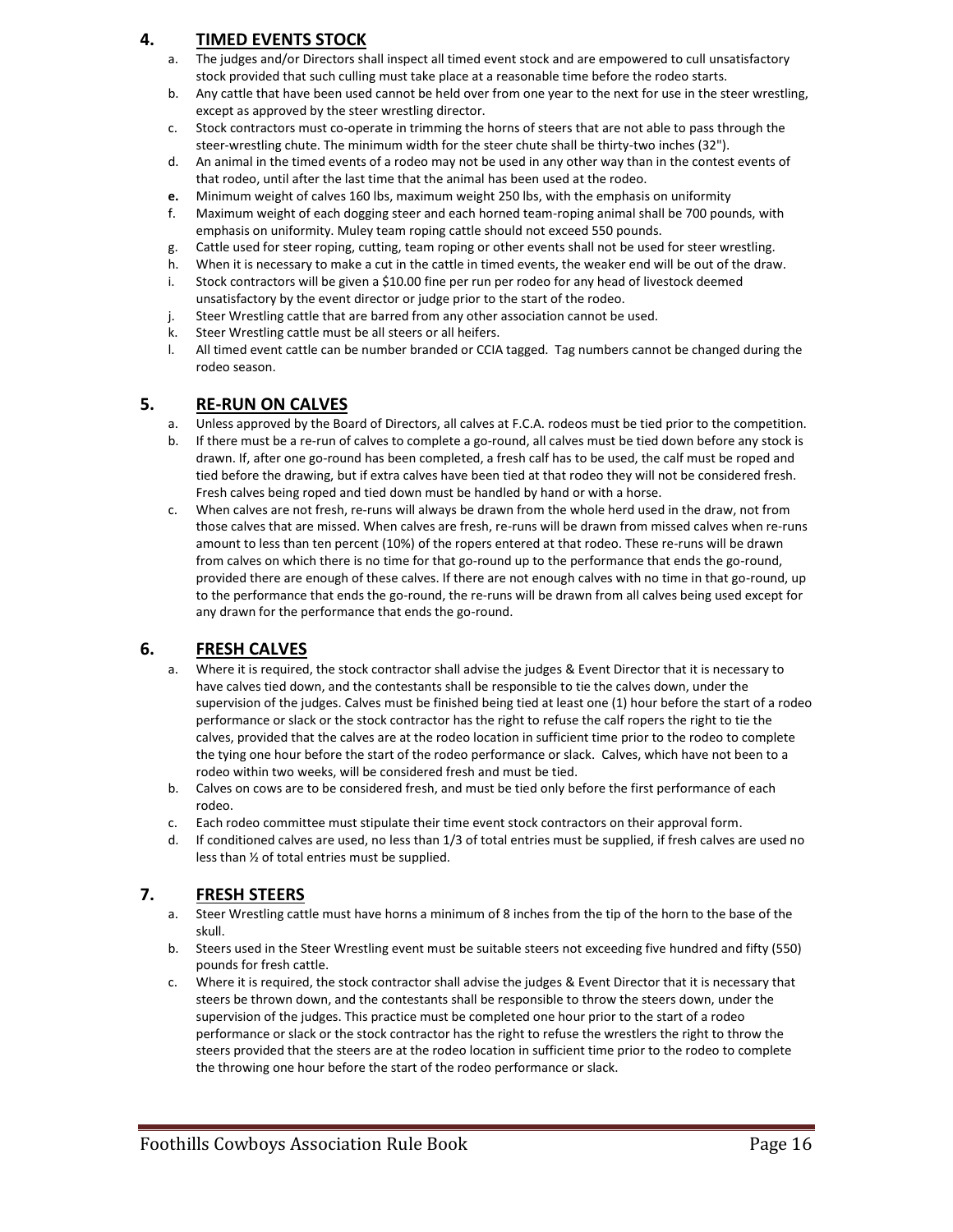# **8. STOCK BROUGHT BACK**

a. During any performance if an animal in timed events escapes the chute or pens before it is called for by the contestants, or if barrier fails to work and stock is brought back, that animal will be returned by the arena director and the labor crew during or at the end of that performance in the same manner it was originally worked or brought to the pens for contesting. One steer or calf cannot be brought back alone.

### **9. LOCAL RODEO FINALS STOCK**

- a. All stock used in the finals in the riding events will be selected by the stock contractor. However, in the case of unsatisfactory stock, the stock contractor will be required to co-operate with judges and/or Directors in replacing unsatisfactory stock.
- b. All finals stock in riding events must be posted in the rodeo office before the start of the last complete goround.
- c. Where practical, stock used in finals must be bucked in a preceding go-round.
- d. When a final head is to be ridden in the riding events, at least two head must be drawn for re-rides.
- e. Feature animals equaling one half of the final riders may be held out of the draw before re-rides are drawn.
- f. All timed event cattle competed on at a rodeo by finalists will be used when drawing for final head. If more stock is needed, the necessary stock will be the stock on which the next fastest times were made and added to the finals draw.

# **10. DRAWING STOCK - GENERAL**

- a. All stock in contestant events must be drawn by number by a judge or an F.C.A. representative.
- b. No contestants may compete on the same head of stock twice at any one rodeo in the same event.
- c. Drawing must be conducted so that any entrant may witness the draw.
- d. All animals' names and numbers must be written on cards that are identical in color and size or drawn by a computer.
- e. Receptacle containing numbers to be drawn must be held above the drawing judge's head and numbers shaken between each number drawn.
- f. There must always be at least four copies made of the draw: one to be posted; one copy for each judge; and one or more copies for the secretary's records.

### **11. SICK OR CRIPPLED STOCK**

- a. If an animal that is drawn for a riding event or is drawn in a pen in a timed event becomes sick or crippled before it is out that time, a judge must pass on the animal's inability to be used before it can be shipped or replaced in the draw.
- b. In the case stock is sick, crippled or already shipped replacement will be drawn from re-ride animals.
- c. If stock is crippled or becomes sick after the draw is made the contestant who has drawn the sick or crippled animal shall receive the first re-ride animal drawn as a replacement.

### **12. DRAWING RIDING EVENTS**

- a. In all riding events, a complete go-round must be drawn at one time.
- b. Any animal drawn for a re-ride but not used in that go-round may be held out of the draw for re-rides in the following go-round along with feature animals but then will be returned for the go-round draw after the rerides have been drawn.

### **13. DRAWING TIMED EVENTS**

- a. Stock in the timed events must be drawn by the flag judge or barrier judge not more than one hour before the performance at the roping chute or the rodeo office.
	- 1. If mistake is made in drawing timed event stock, redraw will be made from the mistake down.
- b. Drawing to be made for one complete performance only. Slack considered for drawing purposes as a performance.
- c. In timed events, no drawn stock can be held over from one performance to the next or overnight.
- d. No pens of cattle may be drawn for more than one day in advance. If the number of calves required for a rodeo is larger than the number used on the first day or days of that rodeo, then pens will be drawn for each day of the rodeo and only the calves in the pen for a particular day will be tied.
- e. Only calves and steers that are available for use for the first go-round can be put into the draw for the second and subsequent go-rounds.
- f. Timed event cattle shall be drawn in rotation. Rotation meaning: each animal has to have been run once before anyone can have a second run. For example: if there are fifteen steers and ten steer wrestlers in each performance or section draw ten steers, the five left over will be the first ones drawn for the next performance or section and then draw five from the first ten used so there will be five left over to draw from first for the next performance or section, etc.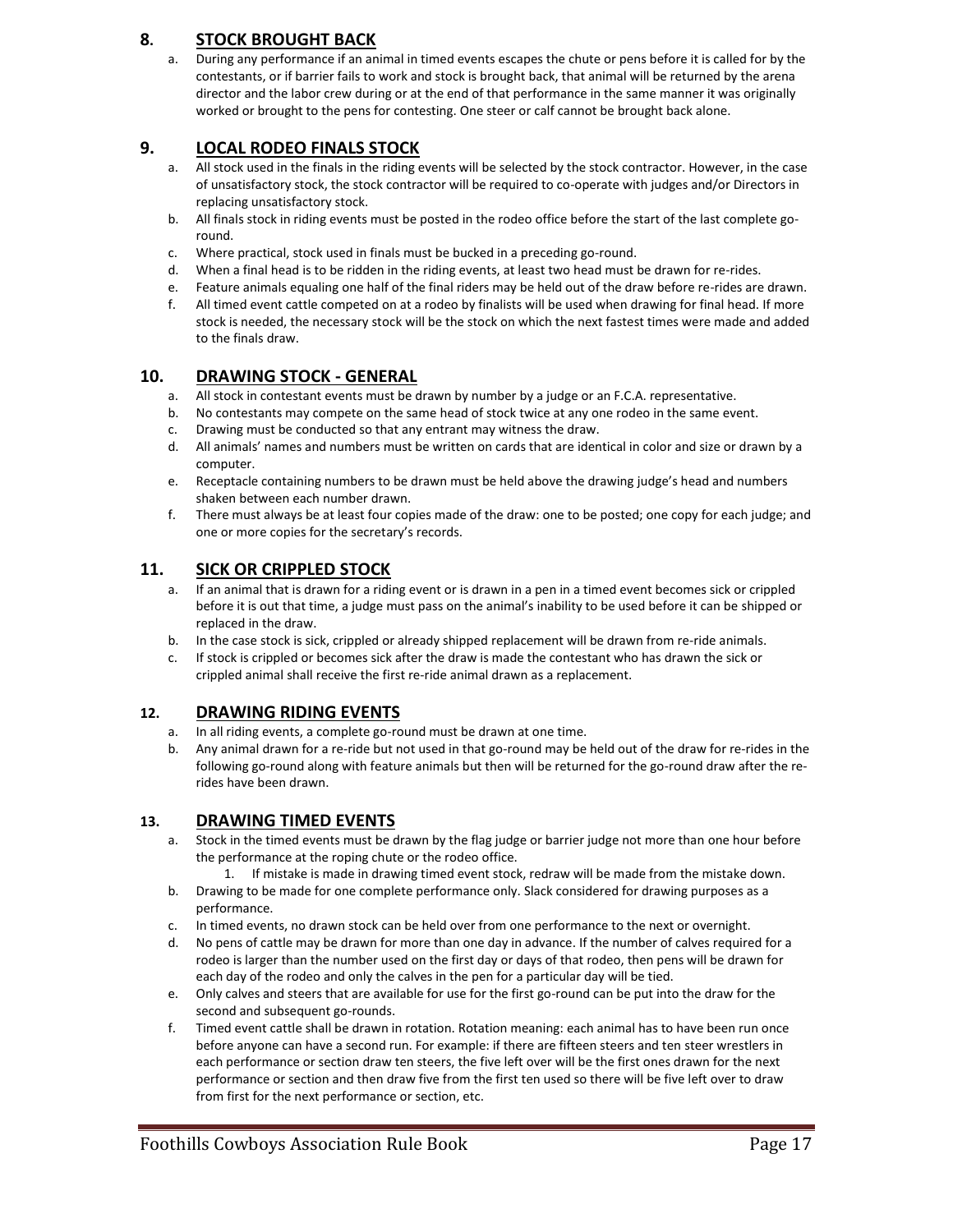- g. In the timed events, if a contestant has advised the secretary that he will be turning out his stock, no stock will be drawn for such a contestant.
- h. In timed events, a complete go-round must be finished before any contestant can compete on his next head of stock, except for stock that must be brought back.
- i. Stock order must run in order for slack and performance except when it is necessary to make changes to avoid consecutive runs on the horse.
- j. Any contestant who competes on stock that has not been drawn for him/her will be disqualified.
- k. In the event that there are not enough cattle for each contestant in a given performance (or slack) the judges shall draw the first, second and subsequent run as usual. When there is half-enough stock, the timed event draw must be hidden from the rest of the contestants. (i.e.: 30 ropers, 15 calves, draw must be hidden, 30 ropers, 12 calves, draw does not have to be hidden.)
- l. When drawing stock for the Timed Events there shall be a spare drawn for each performance/slack. The number of the spare shall be kept hidden until such time that the animal s required to be competed on. If the spare is not used in the performance/slack that it was drawn for, then it will be put back in the draw for use in the regular rotation.
- m. A contestant who has injured stock drawn to him in the Timed Events will run the spare that has previously been drawn for that event. If there is no spare available (e.g. the spare has already been used) the contestant will draw from the remaining available cattle.
- n. In the timed events the first three contestants cannot be moved unless the contestants below them agree to move up in the order of go, unless a turn out is assessed.

# **SECTION EIGHT – RODEO OFFICIALS**

### **1. GENERAL**

- a. FCA judges will be required to attend and FCA judging clinic annually in order to judge a FCA rodeo. All FCA Judges must have a current membership.
- b. The decisions of all judges, flagmen or timers will be final and no protests by contestants will be permitted.
- c. Whenever it is necessary to make exception to the rules due to unusual circumstances, the judges must confer with the F.C.A. executive members present to discuss the possibility of any unfair treatment to rodeo contestants entered at such rodeo.
- d. Judges must have the official markings available to be announced before the end of that performance.
- e. Judges must remain available to the rodeo office until the rodeo secretary has made a final check of the books.
- f. Markings must be totaled by the judges and checked by the secretary in presence of the judges.
- g. The men appointed to flag are the judges for timed events regardless of who is judging riding events, and are the only ones authorized to deliver a decision or draw stock in a timed event.
- h. Neither barrier judge nor field-flag judge may be changed during the course of a rodeo except for injury or illness.
- i. The timers and flagman of the barrel racing may not be changed after the first performance except because of sickness or injury, or unless by the request of the F.C.A. Show Representative because of their incompetence.
- j. Timers for a rodeo may not be changed after the first performance except for injury or illness, or by the request of an Association official because of timer's incompetence, or through agreement of stock contractor, rodeo committee and Association. The timer who times the first performance of a riding event must time that riding event for the duration of that rodeo, except as above provided for in this rule.
- k. Judge's Cards must be returned to the rodeo secretary immediately after each performance.
- l. All rodeos are required to use at least two stopwatches in tenth of a second. Score board clocks shall not be used as official timing devices.
- m. No rodeos are required to have four judges.

### **2. JUDGING RIDING EVENTS**

- a. Ride and animal to be marked separately. Ride shall be timed for eight (8) seconds, time to start when animal leaves chute for the Saddle Bronc, Bareback, Bull Riding and Junior Steer Riding.
- b. Mark the ride from one (1) to twenty-five (25) according to how much rider spurs the animal and use the full spread.
- c. The animal to be marked from one (1) to twenty-five (25) and use the full spread.
- d. In Saddle Bronc and Bareback Riding, to qualify, rider must have spurs over the break of the shoulders and touching horse when horse's front feet hit the ground first jump out of the chute.
- e. If a horse stalls coming out of the chute either judge may tell rider to take his feet out of the horse's neck and first jump qualification will then be waived.
- f. If a horse turns out backwards from the chute the spurring out rule shall be waived.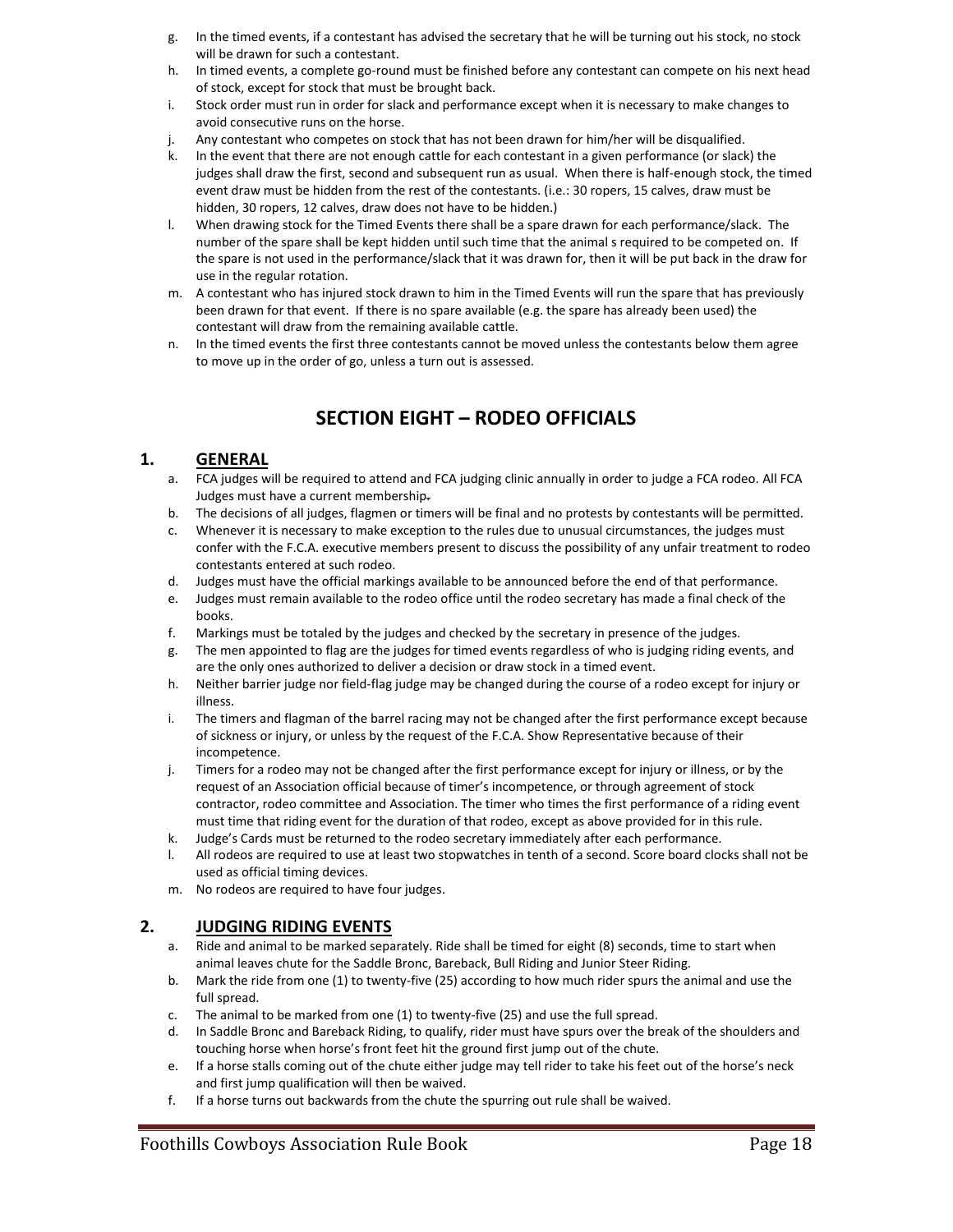- g. Rider may be disqualified for not following judges' instructions to take feet from neck of horse stalled in chute.
- h. If in the opinion of the judges a rider is fouled at the gate, at the judges' discretion, a re-ride may be given or the spurring out rule may be waived. Rider must claim animal to get a re-ride
- i. Judges must watch complete ride at all times. (Even if rider is disqualified at gate.)
- j. Judges are to use a stopwatch in all riding events. Watches must be digital. The official time is the watch on the latch side of the chute.
- k. Judges will use red flags to indicate a violation of the spur-out rule and all other disqualification's. Judges are to also indicate disqualification violations by already established hand signals. This pertains to all rodeo events.
- l. No riding event judge will compete in riding events at a rodeo where he is judging.

# **3. JUDGING TIMED EVENTS**

- a. Any unnecessary delays in the timed events will constitute a twenty-five dollar (\$25) fine, escalating with each violation.
- b. If a steer or calf is hindered from natural progression when gate is opened the contestant shall be disqualified and the pusher will be fined one hundred dollars (\$100) for the first offense and progressing with each offense. Pusher will not leave, nor will any part of his body extrude past gate. The barrier judge will enforce this.
- c. FCA judges are responsible for providing and setting up the barrier at FCA rodeos.
- d. Barrier judges shall keep a record of all barrier penalties. They are to be furnished with a complete list of contestants by the rodeo secretary and their records and those of the rodeo timers must correspond when checked in the office.
- e. Flagman and barrier judges cannot rope, dog or haze in the events they flag.
- f. A judge will record the electric timer times during barrel racing, these are the "official times" for that event. Timers: one timer to record  $2<sup>nd</sup>$  copy of electric timer times and other timer to record stopwatch times. Judges Cards must be signed by judges and timers.
- g. A judge other than the flag judge shall be present to read the time off the electric timer.

### **4. POSTING MARKINGS**

a. Contestant is privileged to see the records of all contestants in any event, in which he takes part at the end of each go-round, at a reasonable time, so that the secretary and a judge may be present.

### **5. FIELD FLAGGER**

- a. When flagging timed events field flagger must position himself so as not to hinder contestant.
- b. In any timed event, if an animal escapes from the arena, flag will be dropped and watches stopped. Contestant will get animal back with lap and tap start, and time already spent will be added to time used in qualifying. If time is not recorded, the decision of the flag judge shall be final. If rope is on animal, roper will get lap and tap with rope on it in chute.
- c. Once a man has been flagged out, he will not receive stock back.

# **SECTION NINE – RIDING EVENTS**

### **1. GENERAL**

- a. A contestant may have his fees returned or a re-ride drawn if his drawn animal does not have eligible branded number or painted number as outlined in the rule book. There will be no duplicate numbers. In any case the stock contractor will be fined fifty dollars (\$50) for the first offence and one hundred dollars (\$100) for the second offence, if animals are not properly brand numbered as stated.
- b. The Association Board of Directors or its official representative must inspect all rodeo stock at a reasonable time before the start of the rodeo and has the right to declare any stock unsatisfactory, and any stock so declared shall be taken from the draw.
- c. Rider will be subject to a twenty-five dollar (\$25) fine, after he has been advised by the judge he is next to go, he is not above the animal with his glove on (if glove is used) when previous animal leaves the arena.
- d. No locked rowels or rowels that will lock on spurs, or sharpened spurs may be used on bareback horses or saddle bronc.
- e. No sharp or cutting objects in cinch, saddle girths, or flank straps shall be permitted. Only sheepskin lined flanking straps shall be used on bucking stock and shall be of the quick-release type.
- f. Each contestant in a horse-riding event must have someone to turn his horse out; the horse's halter must not be held.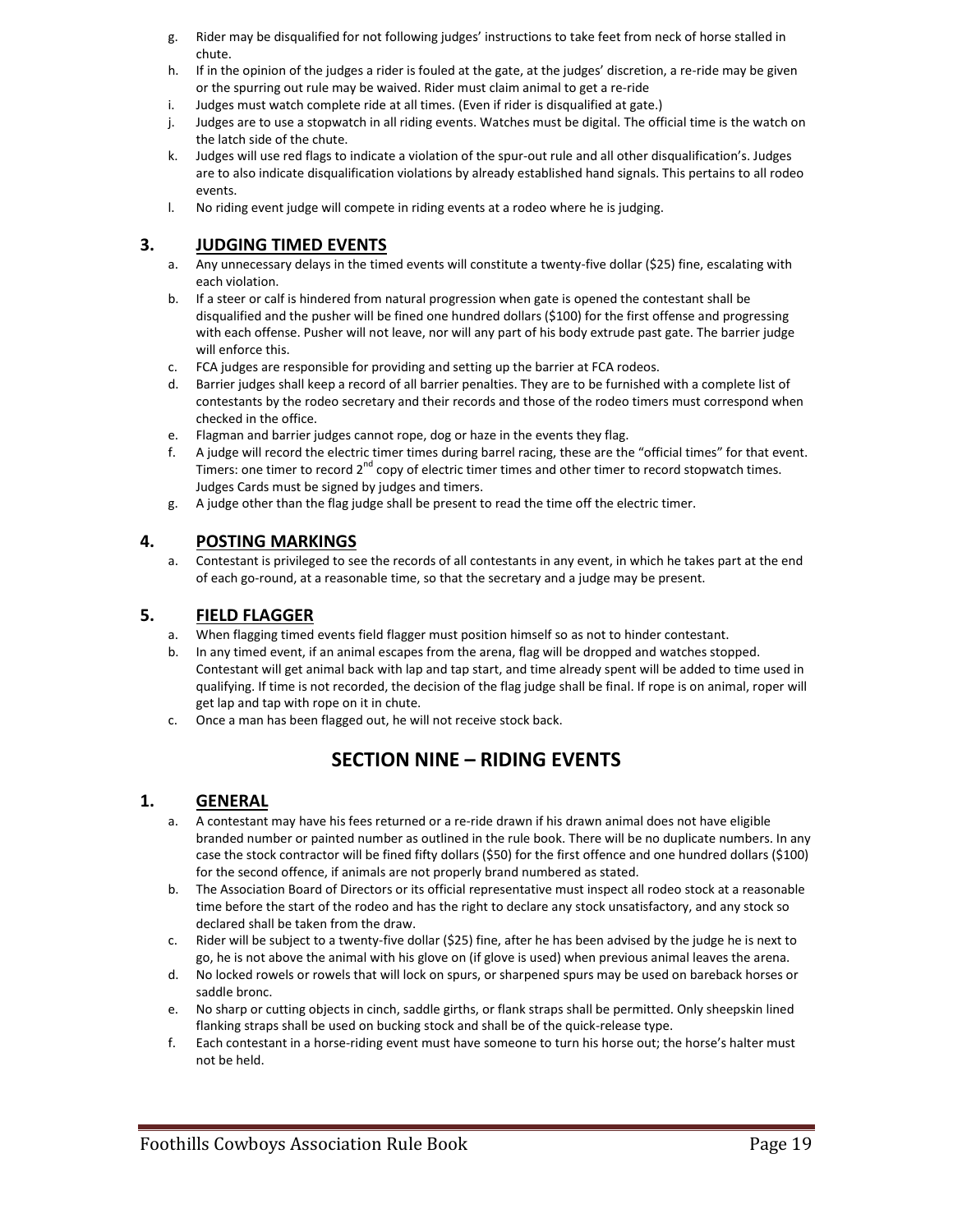# **2. RE-RIDES**

- a. Re-rides may be awarded in all three riding events.
- b. The matter of re-rides shall be totally in the discretion of the judges, provided that a re-ride shall be awarded in the following situations:
	- 1. An animal fails to break (runs off) or stops during a ride.
	- 2. The rider is fouled at the chute or in the arena, and the rider declares himself or does not try to go on with the ride.
	- 3. In the horse riding events, if the rider makes a qualified ride and the flank comes off.
	- 4. In the bull riding, if the rider makes a qualified ride until the flank comes off, re--ride optional.
	- 5. If an animal deliberately throws itself or falls.
	- 6. If a rider makes two honest attempts to get on a chute-fighting animal and is unable to do so.
	- 7. In the Saddle Bronc riding, if the halter breaks but not if it comes off a re-ride shall be awarded. **8.** If contestant and stock contractor cannot come to an agreement regarding cross-tying an animal,
	- the judge will award a re-ride.
- c. At no time shall a re-ride or a re-run be given if the contestant's own equipment breaks or fails.
- d. If a re-ride is awarded, the judges must have the mark and the fact that a re-ride has been awarded, announced, and in all cases the choice of accepting the mark or taking a re-ride is the contestant's but if the contestant elects to a re-ride animal drawn for him, he must get on the re-ride or be disqualified.
- **e.** If a re-ride is awarded, the first turned-out animal will be used. If there is no turn-outs then the first drawn re-ride will be used.
- f. A contestant shall not ask for a re-ride.
- g. Drawing re-rides:
	- 1. In the five (5) riding events (Bareback, Saddle Bronc, and Bull Riding, Novice Horse Riding & Junior Bulls) one (1) re-ride animal for each performance and each slack session will be drawn in the prescribed manner.
- h. When the stock contractor submits his stock list to entry system, he will submit the branded number of one more animal than is required to furnish each contestant in that performance or slack with an animal. The stock contractor is allowed to feature three (3) animals in each performance or slack session that will be exempt from the re-rides. The remaining animals will be put in a hopper and one (1) animal per performance or slack session will be drawn as the designated re-ride animal for each specific performance or slack.
	- 1. Or a stock contractor may choose to submit in any given pen the equivalent of one (1) additional animal plus one (1) for each performance of the rodeo or go round, i.e. at a three (3) performance rodeo or go round, four (4) re-ride animals would be drawn. A maximum of four (4) animals may be featured before re-rides are drawn. If (2) is used, then the drawn re-rides will constitute the rerides for the entire rodeo and may not be put back into draw. If, after all drawn re-rides and turned out stock are used, more re-rides are needed, it will be the responsibility of the judges to draw re-rides from a pen of animals which represents the animals used in any given performance agreeable to the stock contractor. All re-ride stock should be available during or immediately following the performance in which the re-ride was granted.
- i. The re-ride animal will be competed on during or following that performance or slack or at a time mutually agreeable to by both the stock contractor and the contestant.
	- 1. Any stock in the original draw that is turned out, meaning not bucked either in competition or as an exhibition ride, automatically goes in the re-ride draw.
	- 2. NOTE: A turned out animal can only be drawn once as a re-ride. Thereafter, animal will be drawn out of the herd.

### **3. SADDLE BRONC RIDING**

- a. **Minimum age to enter is 16 as of January 1st of current year. New Addition**
- b. Horse to be furnished by the producer. Riding to be done with plain halter, one rope rein and Standard Association saddle. Stock contractor may call on judges to pass on whether or not a saddle is standard.
- c. Stock contractors must furnish their own halters and contestants must use them. The placing of buck rein, foreign material, fitness of halter, etc., subject to judges' approval.
- d. Standard halter must be used unless agreement is made by both contestant and stock contractor.
- e. Horses to be saddled in chute. Saddles may not be set too far ahead on horse's withers. Rider may cinch own saddle or examine same to determine if satisfactory. Either stock contractor or contestant shall have the right to call the judge to pass on whether or not horse is properly saddled and flanked to buck its best.
- f. Middle flank belongs to rider, but contractor may have rider put flank cinch behind curve of horse's belly. Flank cinch may be hobbled.
- g. Contestants may cinch saddle from either side.
- h. Unless requested by the rider, saddle bronc horses cannot be hot-shotted after rider sits down in the saddle.
- i. One arm and hand must be free at all times.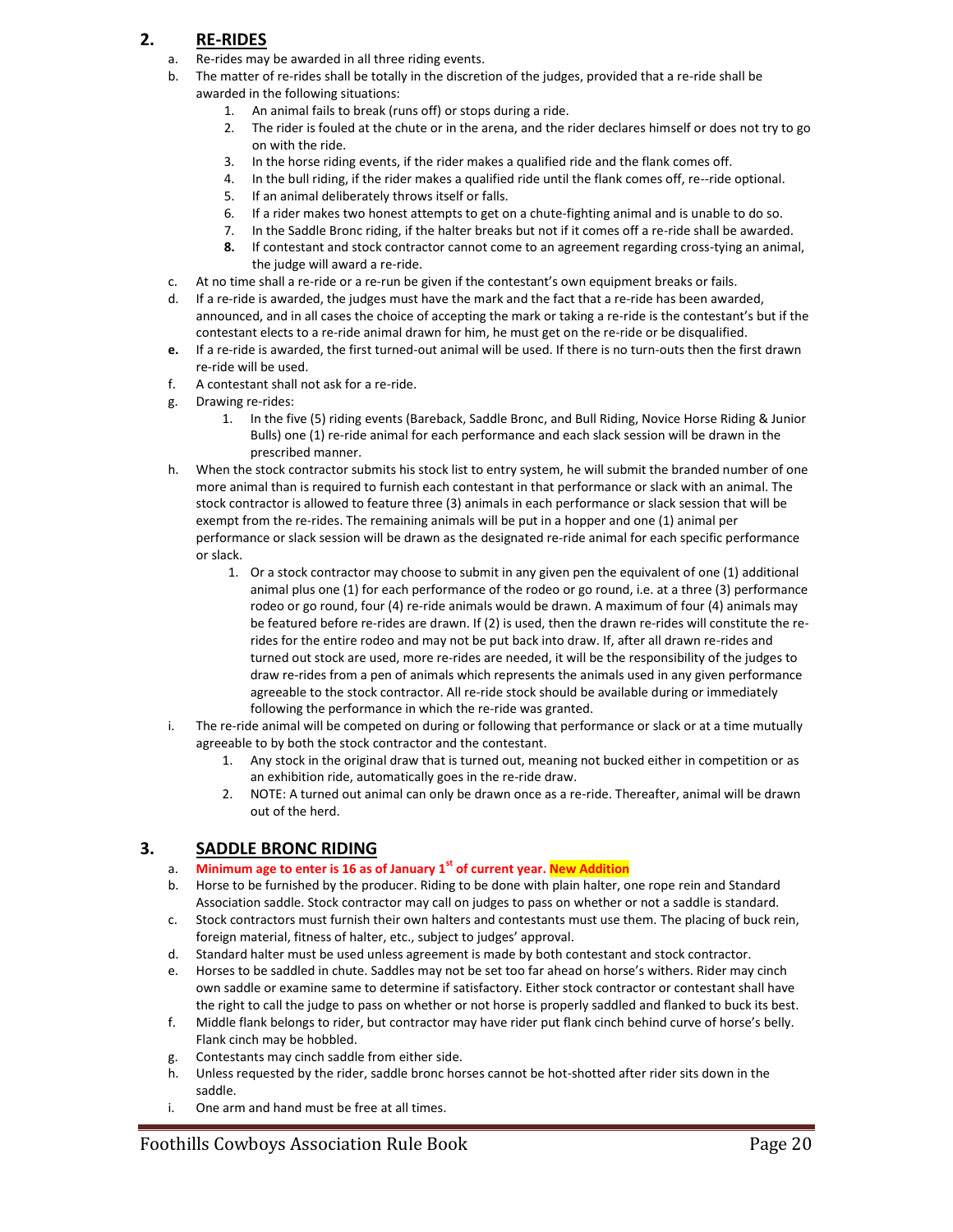- j. Any of the following offenses shall disqualify a rider: being bucked off, changing hands on rein, wrapping rein around hand, pulling leather, losing stirrup, touching animal or himself or saddle or rein with free hand, riding with locked rowels, or rowels that will lock on spurs, failing to follow judge's instructions when horse stalls in the chute, for using any substance except dry rosin on saddle or chaps.
- k. CONTEST SADDLE SPECIFICATIONS:
	- 1. RIGGING: 3/4 double front edge of "D" ring must not pull further back than directly below centre of point of swell, Standard E-Z or ring type saddle must be used and cannot exceed 53⁄4 inch outside-width measurement.
	- 2. SWELL UNDERCUT: Not more than two inches one inch on each side.
	- 3. GULLET: Not less than four inches wide at centre fork of covered saddle.
	- 4. TREE: Saddles must be built on standard tree.
	- 5. SPECIFICATIONS: Fork 14" wide; height 9" maximum; gullet 53⁄4" wide; cantle 5" maximum height, 14" maximum width.
	- 6. Stirrup leathers must be hung over bars
	- 7. Saddle should conform to the above measurements with a reasonable added thickness for leather covering.
	- 8. No freaks allowed.
	- 9. Cinches must be at least five inches wide.

### **4. BAREBACK BRONC RIDING**

- a. **Minimum age to enter is 16 as of January 1st of current year. New Addition**
- b. One hand rigging to be used. Riders may use their own rigging if rigging is not over ten inches in width at hand hold and not over six inches wide at "D" ring, or not a freak. No rigging may have metal, fiberglass, or other objectionable material underneath rigging. All riggings must have sheepskin or sponge rubber underneath. Stock contractors will have the right to have judges pass on whether riggings are objectionable. Judges will decide on all riggings.
- c. Riggings must lie flat on the horses back while rigging is being cinched so there is an even distribution of pressure at all times. Stock contractor may call judge to pass on whether rigging is being set and/or cinched in a way that might hurt the horse's back.
- d. A one-inch (1") thick pad must be used under bareback rigging if stock contractor requests its use.
- e. All cinches must be at least 5 inches (5") wide.
- f. Contestants will have the right to call judges to pass on whether or not horse is properly flanked or cinched.
- g. Contestants may pull riggings from either side.
- h. Unless requested by the rider, bareback horse cannot be hot-shotted after rider sits down.<br>i. THERE WILL BE NO TAPE OR ANY OTHER ADHESIVE MATERIAL OR SUBSTANCE OTHER THAN
- THERE WILL BE NO TAPE OR ANY OTHER ADHESIVE MATERIAL OR SUBSTANCE OTHER THAN DRY ROSIN USED ON RIGGING OR RIDER'S GLOVE.
- j. RIDERS SHALL NOT TAKE ANY KIND OF FINGER TUCK OR FINGER WRAP.
- k. Any of the following offenses will disqualify a rider: riding with rowels too sharp in opinion of judges, being bucked off, touching animal or himself with free hand, failing to follow judges' instructions when a horse stalls in the chute.
- l. Contestants will be disqualified if rigging is set too far ahead (to an extreme).
- m. A one hundred dollar (\$100) fine will be imposed at the discretion of the judges, and stock contractor or pick-up men for the bareback rigger hanging-up. This infraction is to be sent to the F.C.A. office with rodeo results, and must be in writing.
- n. Riders must have their horses cinched before putting their hand in the rigging.

### **5. BULL RIDING**

- a. **Minimum age to enter is 16 as of January 1st of current year. New Addition**
- b. Riding to be done with one hand and loose rope, with or without handhold; no knots or hitches to prevent rope from falling off bull or steer when rider leaves him. Rope must have bell; no bell, no marking. Bell must be under belly of bull.
- c. No wire or sharp metal to be used to lock rowels.
- d. No more than two men may help pull contestant's rope.
- e. Rope may be pulled from either side.
- f. Contestant will have the right to call judges to pass on whether or not bull is properly flanked to buck to the best of his ability.
- g. Unless requested by the rider, no bull or steer can be hot-shotted after rider sits down.
- h. If rider makes qualified ride with any part of rope in riding hand, he is to be marked.
- i. Rider will be disqualified for any of the following offenses: being bucked off, touching animal or himself or equipment with free hand and/or arm, using sharp spurs, or fouling animal by holding gate.
- j. The rider shall not be allowed to reset and re-pull his rope more than two times if the bull is standing well in the chute.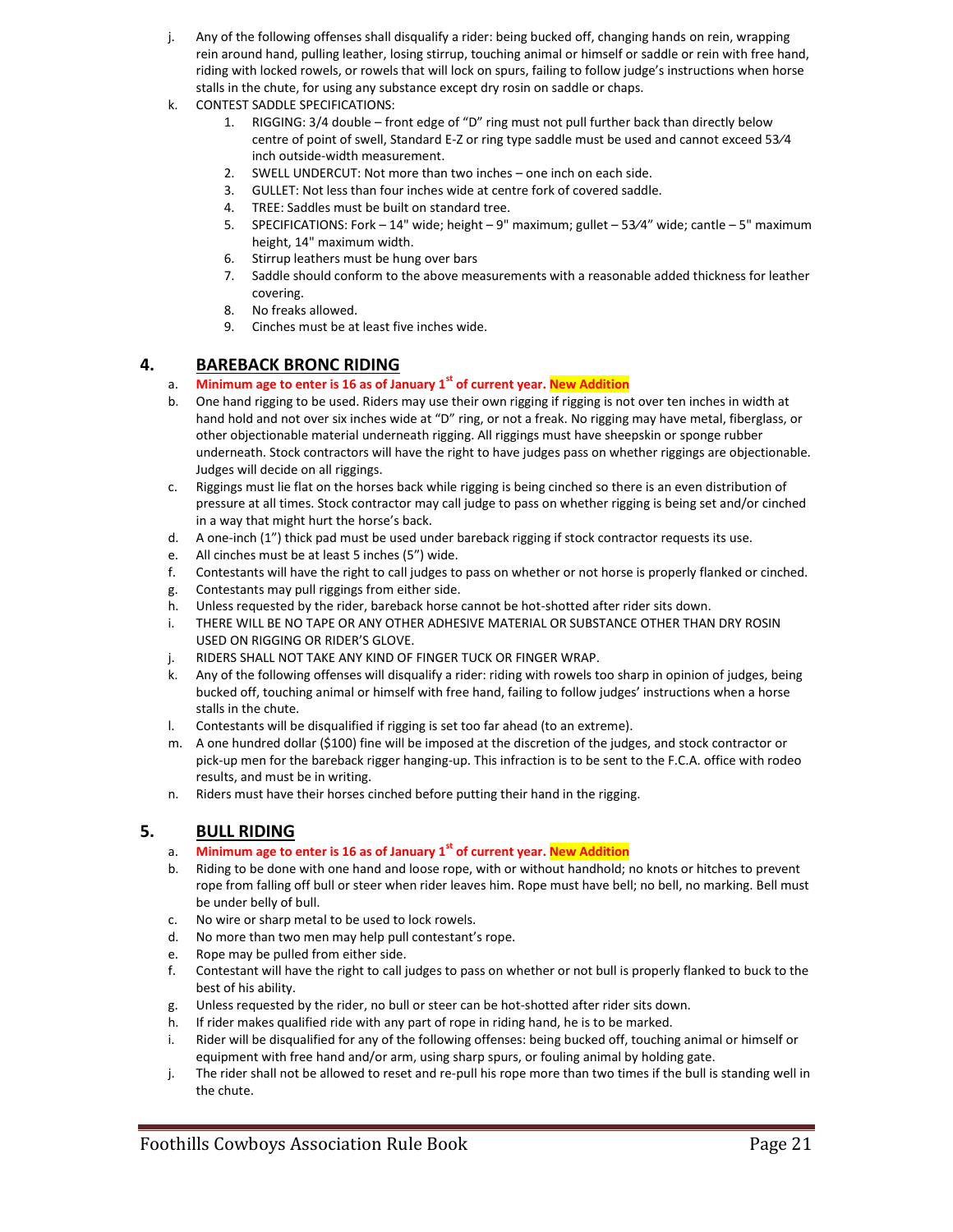- k. If bull fence is used in the bull riding it must be solid enough for a man to climb, or raised high enough off the ground for a man to roll under (approximately sixteen inches (16")).
- l. Snow fences will not be allowed for bull fences or arena fences.

### **6. JUNIOR STEER RIDING**

- a. The age of the contestant as on January 1 of the current year will be considered their age for the duration of that rodeo year. Junior Steer Riding age is 8 to 14 years.
- b. Riding to be done with one or two hands and loose rope, with or without hand holds; no knots or hitches to prevent rope from falling off steer when rider leaves him. Rope must have bell; no bell, no marking. Bell must be under belly of steer.
- c. No more than two men may help pull contestant's rope.
- d. Rope may be pulled from either side.
- e. Contestant will have the right to call judges to pass on whether or not steer is properly flanked to buck to the best of his ability.
- f. Unless requested by the rider, no steer can be hot-shotted after rider sits down.
- g. If rider makes qualified ride with any part of rope in riding hand, they are to be marked.
- h. Rider will be disqualified for any of the following offenses: being bucked off, touching animal with free hand, using sharp spurs, or fouling animal by holding gate.
- i. The rider shall not be allowed to reset and re-pull the rope more than two times if the animal is standing well in the chute.
- j. If a qualified ride is made until the flank comes off, a re-ride shall be optional but it need not be on the same animal.
- k. If suitable cattle are not available, the event will be cancelled. If Junior Steer Riding is held at an F.C.A. approved rodeo, the event must fall under the guidelines of the F.C.A
- l. Neither bulls nor horned cattle shall be used in the event if older than yearlings. Suitable cattle such as yearling heifers or steers preferable.
- m. If a contestant starts with one hand they must finish with one. If they start with two hands, they may change to one but then rides under the one hand rule.
- n. Touching the animal with their head is not a disqualification.
- o. Contests allowing over age contestants will not be F.C.A. approved. A birth certificate must be presented to be eligible for a junior membership.
- p. It is compulsory to wear a protective vest & helmet when competing in Junior Steer Riding.

# **7. NOVICE HORSE RIDING (Optional Event)**

- a. Contestants must be 14-21 years old on January 1 of the current rodeo year. Contestants must hold a FCA Novice Horse Riding Membership or Full Membership. Junior card holders cannot compete in this event.
- b. Can be rode either as Saddle Bronc or Bareback.
- c. Stock contractors must designate bucking horses for each rodeo for either the Novice Horse Riding or Open Saddle Bronc or Bareback. There must be a separate stock list for the Novice Horse Riding event.
- d. Novice Horse Riding stock for FCA season rodeos will be submitted to the office by the stock contractors and drawn for at the office.
- e. Try out horses will not be allowed.
- f. **If you wish to enter both the NHR and the Open Bareback/Saddlebronc you must purchase a Full Membership. Minimum age to enter the open Bareback or Saddlebronc is 16 years of age. If you wish to just enter the NHR you only need a NHR Membership. New Addition**
- **g. If you qualify for the finals in both the Novice and Open you can go to the finals in both events. New Addition**
- h. Spur our rule will be in effect.
- i. Novice Horse Riding stock for the Finals must be submitted by the FCA stock contractors and chosen by the top 6 in the NHR Event.

### **8. JUNIOR BULL RIDING (Optional Event)**

- a. Contestants must be 13-17 years old on January 1 of the current rodeo year. Contestants must hold a FCA Junior Bull Riding Membership or Full Membership. Junior Steer Rider card holders cannot compete in this event at the same rodeo they compete in the Steer Riding.
- b. Mature cows OR bulls two years and younger can be used, but must be of the same sex at one rodeo.All bull riding rules apply. Horned cattle must have horns tipped.
- c. Junior bull riding stock for the FCA season rodeos will be drawn for at the office with the other riding events.
- **d. If you wish to enter both the Jr. Bull Riding and the Open Bull Riding you must purchase a Full Membership. Minimum age to enter the open Bull Riding is 16 years of age. If you wish to just enter the Jr. Bull Riding you only need a Jr. Bull Riders Membership. New Addition**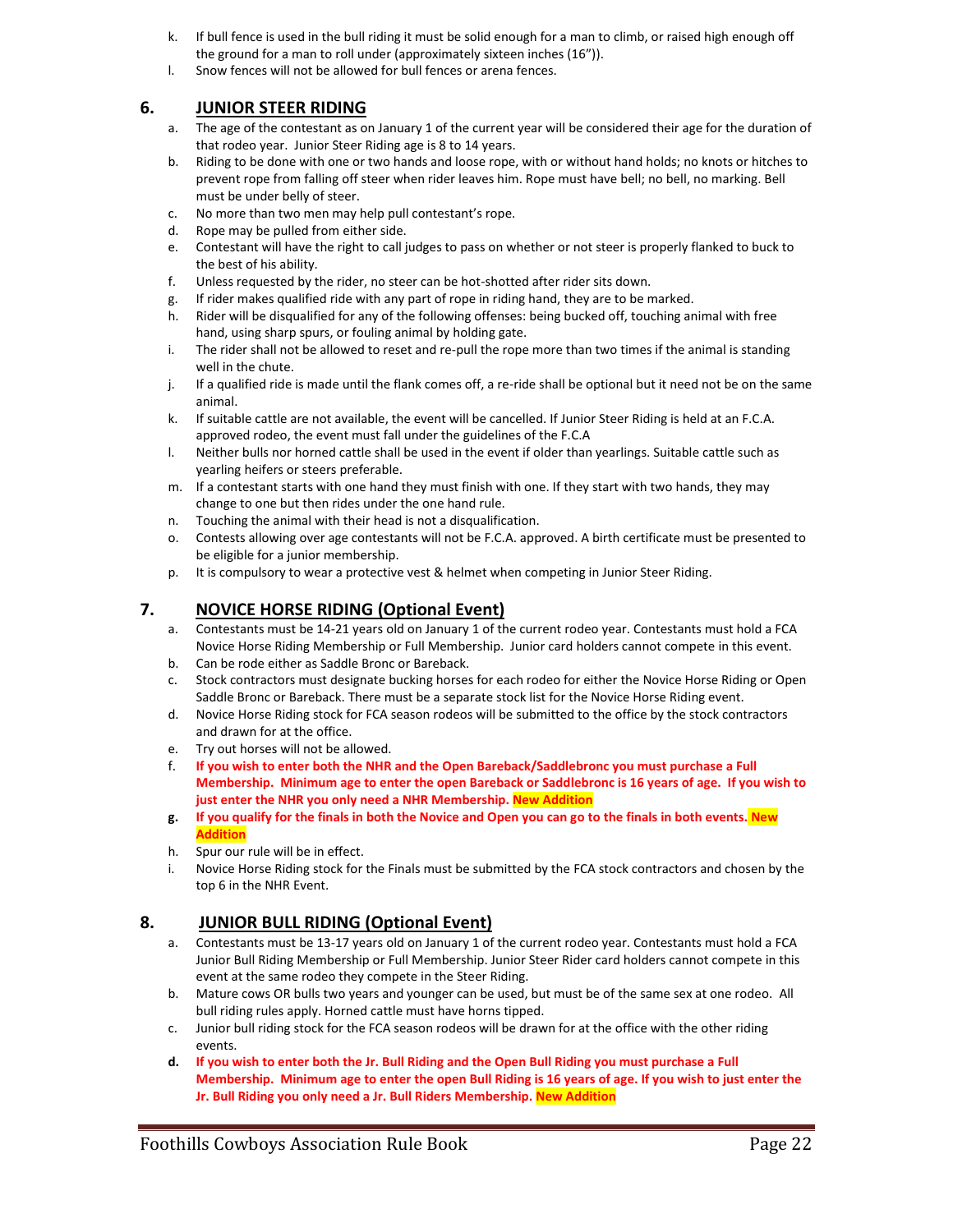- **e. If you qualify for the finals in both the Junior Bulls and Open you can go to the finals in both events. New Addition**
- f. Junior Bull Riding stock for the Finals must be submitted by the FCA stock contractors and chosen by the top 6 in the Junior Bull Riding

# **SECTION 10 – TIMED EVENTS**

### **1. GENERAL**

a. Refer to Section VII – Stock Contractors (General, Timed Event Stock and Drawing Timed Events)

### **2. RERUNS**

- a. Reruns may be awarded in all timed events
- b. The matter of awarding a re-run for a contestant in any event shall be completely in the discretion of the judges, provided that a re-run may be awarded if the contestant is not given a fair opportunity to complete the event. The judge shall have the sole discretion to determine whether or not the contestant has been given a fair opportunity to complete the event. The spare will be used for the re-run.

### **3. BARRIERS & SCORELINE**

- a. Automatic barriers must be used when barriers are required and there must be a score line at the point where the barrier trips.
- b. Barrier equipment must be inspected by the judge before each timed event. If equipment is faulty, it must be replaced.
- c. Barrier judge is responsible to change barrier string and see that neck rope is on properly at the request of the contestant.
- d. Neck ropes must be tied with string. No metal snaps or hardware shall be used on neck ropes in the timed events.
- e. If the barrier neck rope flies up and hits the contestant or his rope, impairing him, the contestant may declare himself and if so must be given a re-run. A contestant shall so declare himself by not throwing his rope and pulling his horse up in a reasonable distance.
- f. Height of barrier in timed events shall be from thirty-two to thirty-six inches (32"-36"), measured at the center of the box.

#### **BREAKING BARRIER**

- 1. A ten second penalty will be added for breaking or beating the barrier.
- 2. In all timed events, a barrier will not be considered broken unless the ring drops within ten feet of the pin.
- 3. Should a barrier break at any point other than its designated breaking point, decision is up to the barrier judge.
- 4. If contestant obviously beats barrier, but the staples are pulled or barrier rope is broken and string unbroken, Barrier Judge may assess a ten second fine. Otherwise this will not be considered a broken barrier.

#### **BARRIER FAILURE**

- 1. In order for time to be considered official, barrier flag must operate.
- 2. If automatic barrier fails to work, and stock is brought back, contestant must take same animal over during or immediately after the same performance.
- 3. Barrier penalties will be assessed by the barrier judge. If the barrier malfunctions, the judge at their discretion will assess or take off the ten (10) second penalty.

#### **SCORELINE**

- 1. Arena conditions will determine score, length of score to be set by arena director and timed event director or representative, if present, subject to the conditions set forth herein, and subject to the approval of the judges.
- 2. Once score line has been set in timed events it will not be changed at the rodeo, nor can length of box be changed.
- 3. The length of the score line must be determined one hour before the rodeo commences.
- 4. CALF ROPING SCORELINE: The calf roping score will be five feet less than the length of the barrier box to a maximum of 12 feet with exceptions approved by a director.
- 5. STEER WRESTLING SCORELINE: At indoor rodeos the length of the score shall be no longer than 5% of the length of the working area of the rodeo arena.
- 6. In the timed events the box must be a minimum of Sixteen (16) feet in length and Ten (10) Feet in width. This is for new builds only, current builds are exempt.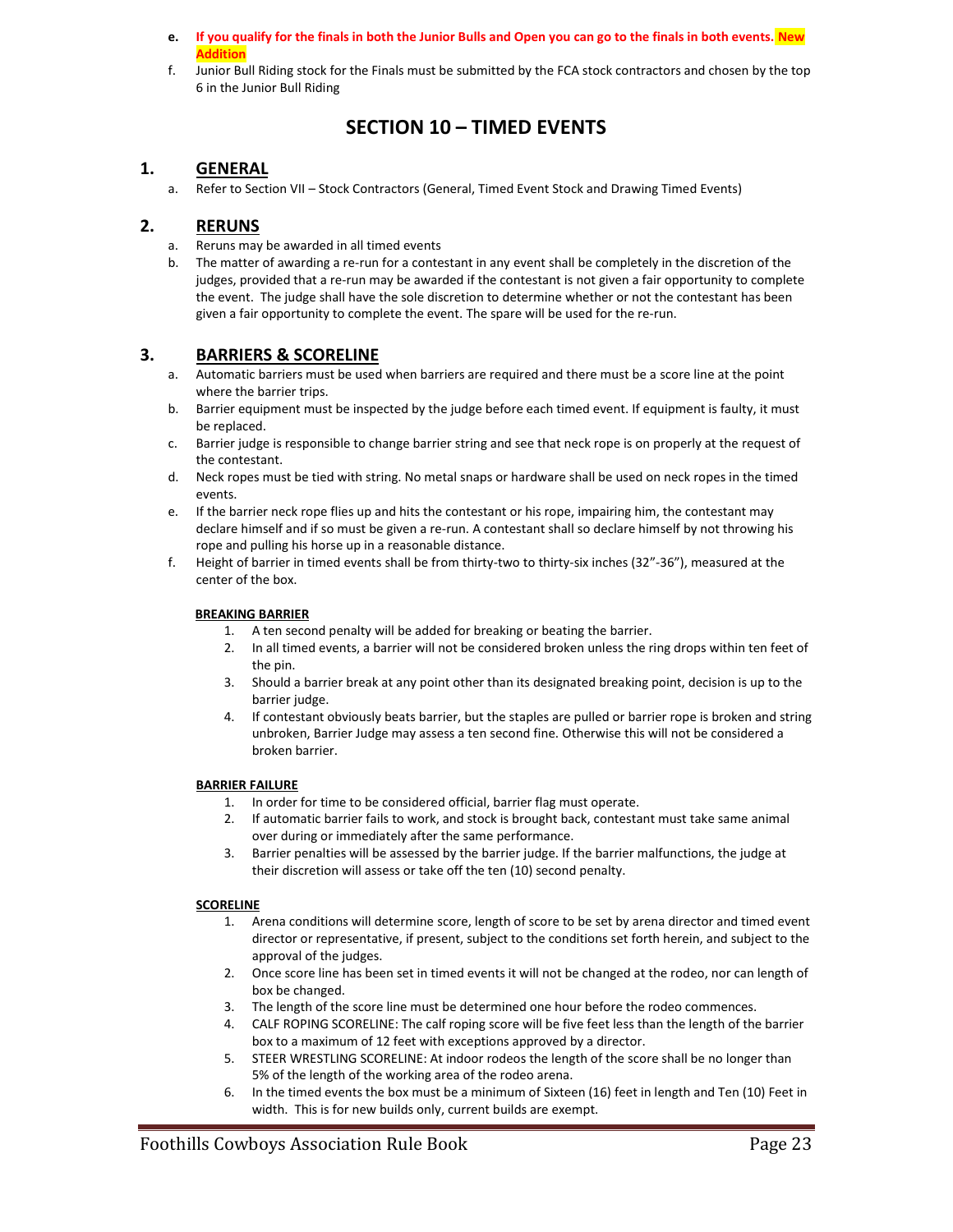7. A score line must be used at all F.C.A. rodeos.

#### **HOW TO MEASURE SCORELINE**

1. To measure correctly put barrier up with pin in barrier ring, holding the pin in place, measure from post where barrier pin goes, to the point where barrier rope touches the ground. Set barrier line 18 inches beyond that point.

#### **TIMED EVENT BOX**

- 1. In order to protect the contestant's horse, the back and the side opposite the timed event chute of timed event boxes shall be lined from a minimum of four inches (4") under ground level (unless properly supported by other means) up to a minimum of three feet (3') high with solid panel (no less than three quarter Inches (3/4") thick plywood.)
- 2. In order to protect contestant's horse, proper box pads are required for each timed event box.
- 3. Failure to properly line each timed event box and provide proper box pads for each timed event box shall result in a fine to the rodeo committee. The first incident of non-compliance will result in a one hundred dollar (\$100) fine and each additional incident will result in a fine of two hundred & fifty dollars (\$250.)

**TIME LIMIT FOR ALL TIMED EVENTS: A one minute time limit will be in effect from when the barrier is strung or the contestant is "waved in" in the Barrel Racing, under judges stop watch & discretion. If animal is in standing position, a 30 second warning will be called. At one minute contestant or hazer must mount a different horse or be flagged out. A Fifty Dollar (\$50) fine will be issued. The contestant will be able to ride the horse at the next rodeo.**

### **4. CALF ROPING**

- a. Contestant will be allowed only one (1) loop.
- b. Animal belongs to contestant when he calls for him regardless of what happens, except cases of mechanical failure.
- c. Once gate is opened, it must not be closed. But if it is opened and then closed the contestant will be disqualified, at discretion of the judge.
- d. Contestant must adjust rope and reins in a manner that will prevent horse from dragging calf.
- e. Contestant must receive no assistance of any kind from outside.
- f. If horse drags calf excessively, field judge may stop horse and penalty not to exceed one hundred dollars (\$100), may be assessed by field judge and/or any director.
- g. Rope may be dallied or tied hard and fast either is permissible; contestant must dismount, go down rope and throw calf by hand and cross and tie any three feet with at least one wrap and a half hitch. If calf is down when roper reaches it, the calf must be let up to his feet and thrown by hand. If the roper's hand is on the calf when calf falls calf is considered thrown by hand. Rope must hold calf until roper gets hand on calf. Tie must hold until passed on by the judge, and roper must not touch calf after giving finish signal until the judge has completed his examination. If tie comes loose or calf gets to his feet before the tie has been ruled a fair one, the roper will be marked no time. Untie man must not touch calf until signaled to do so by flag judge.
- h. A one hundred dollar (\$100) fine will be assessed to calf ropers for unnecessary roughness towards a calf. This will be assessed for obvious jerk down, even though the calf does not go straight over backwards as outlined in the Rule Book. i.e. the one hundred dollar (\$100) fine will be assessed if the contestant throws the slack straight in the air or makes no visible attempt to switch the calf to avoid a jerk down (to hold slack or to throw it off to one side or another). Further examples are as follows: excessive dragging, intentionally running calf into the back fence, any roughness to the calf that could be avoided.
- i. The field flag judge will pass on the tie of calves through use of a stop watch, timing six (6) seconds from the time the rope horse takes his first step forward after the roper has remounted. Rope will not be removed from calf and rope must remain slack until field judge has passed on tie.
- j. Flagger must watch calf during the 6 second period and will stop watch when the calf kicks free, using the time shown on the watch to determine whether the calf was tied down long enough to be a qualified run.
- k. If calf is intentionally dragged at any time after it has been thrown roper will be disqualified.
- l. If the calf dies before the completion of the run and before the flag is dropped the contestant shall be given no time, and shall not be entitled to a re-run.
- m. Contestant will be disqualified for:
	- 1. The calf releases roping the calf before barrier.
	- 2. If contestant's feet touch ground before horse has crossed the score line.
	- 3. Contestant may not have calf line beyond the score line. The judge and/or event rep will position line in the calf-roping event.
	- 4. A One Hundred Dollar (\$100) jerk down fine will be charged in the calf roping at the judge's discretion. A jerk down being defined as straight over backward with all four feet in the air. The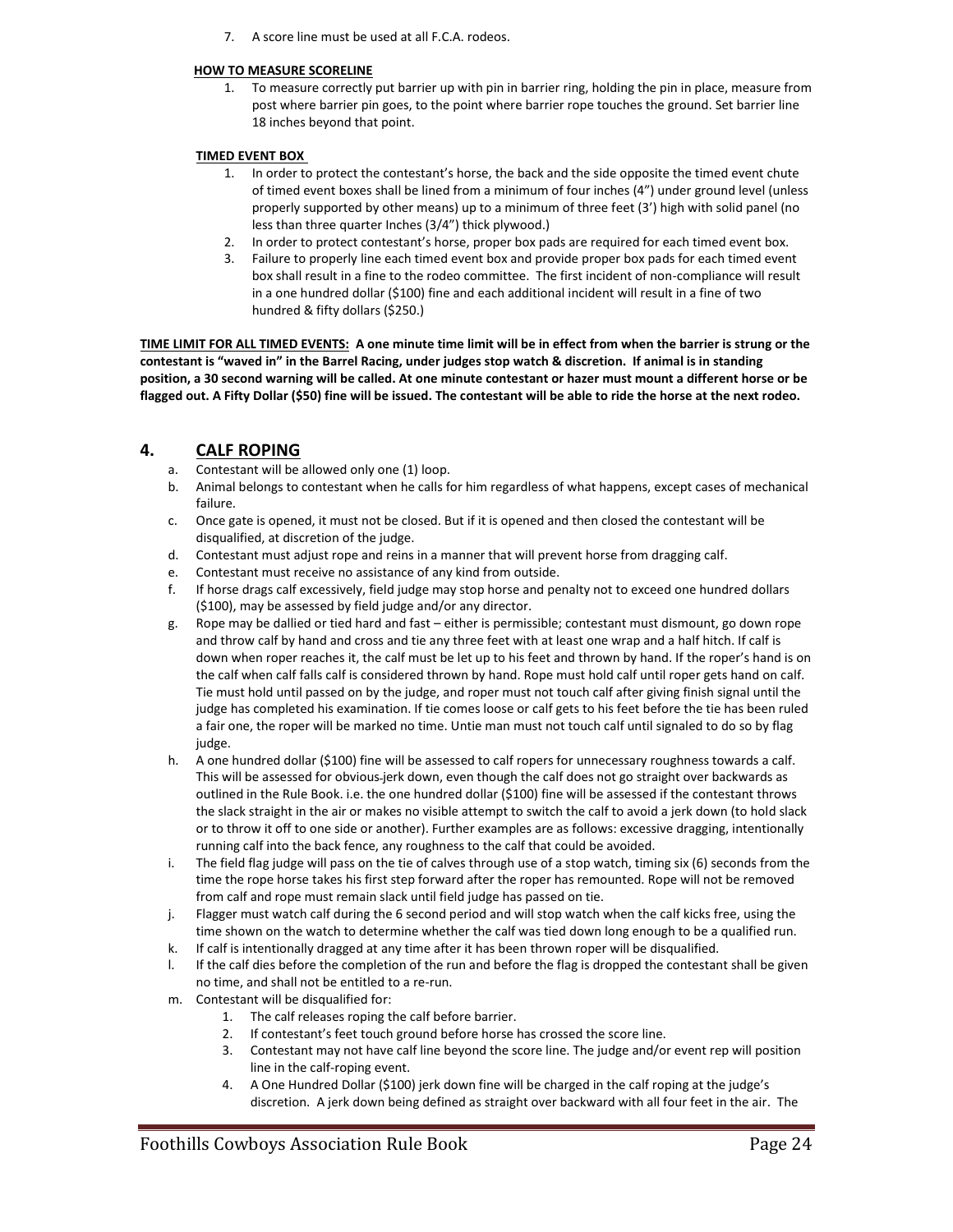\$100 will go to the F.C.A., this fine must be announced by the announcer when it has been enforced.

- 5. There will be a thirty- (30) second elapsed time limit in the calf roping. The timer at the end of the thirty (30) second span shall blow a whistle indicating "no time". If contestant is in the process of tying the calf he may finish the tie but will receive no time.
- **n.** Where a rope horse is going to be used by more than one roper, calves must be run in such a way as to allow at least one (1) contestant to compete between runs on that horse. On failure to comply with this rule, contestant will be subject to a Twenty Five dollar (\$25) fine, escalating with each violation. (No successive runs will be allowed except at the finals.) After calves have been drawn the revised order of contestants must be given to chute help and rodeo announcer**.**
- o. A neck rope must be used and a calf may not be busted. If a horse stops and the calf hits the end of the rope in such a manner that the calf busts himself, the roper will not be responsible. Rope to be removed from calf's body as soon as possible after "tie" is completed. Calves for roping must weigh not less than approximately two hundred (200) pounds and be strong and healthy.
- p. In the event the calf kicks free the calf roper shall dismount and flank or leg the calf to the ground again and hold it there until assisted by people untying calves.
- 
- q. Calves must be run through the arena one (1) hour before the  $1<sup>st</sup>$  performance at each FCA Rodeo.<br>r. Every calf roper in the  $1<sup>st</sup>$  performance or slack must help run and tie the calves (tied only if require Every calf roper in the  $1<sup>st</sup>$  performance or slack must help run and tie the calves (tied only if required) one (1) hour prior to 1<sup>st</sup> performance or slack or a Twenty Five Dollar (\$25) fine will be assessed.

# **5. STEER WRESTLING**

- a. Contestant will not be required to compete on a crippled steer or a steer with a broken horn. If a contestant jumps a steer, he accepts him as sound.
- b. Contestant will be disqualified if he attempts in any way to tamper with steers or chutes. There can be only one hazer and horse. After catching steer, wrestler must bring it to a stop and twist it down. If steer is turned back, he is considered to have stopped.
- c. If steer is thrown while still going ahead no time. If steer is accidentally knocked down or thrown down before being brought to a stop it must be let up on all four feet and thrown. Steer will be considered down only when it is lying flat on its left side or back, on the ground, all four feet and head straight.
- d. Wrestler must have hand on steer when flagged. The fairness of catch and throw will be left to the judges and their decision will be final.
- e. Steer wrestler is required to turn steer's head so he can get up.<br>f. Hazer must not render any assistance to contestant while conte
- Hazer must not render any assistance to contestant while contestant is working with steer. Failure to observe this rule will disqualify contestant. Contestant and hazer must use same two horses they leave chute with.
- g. A ten (10) second penalty shall be assessed in any case in which a flag judge rules that steer wrestlers feet touch the ground before score line is crossed.
- h. Contestant may only jump once.
- i. There will be no penalty for breaking horn, but a re-run will not be given to the contestant.
- j. If a qualified run is made by a contestant, and the steer dies, there shall be no disqualification, but if contestant is not flagged and the steer dies, the contestant shall be given no time and shall not be entitled to a re-run.
- k. Once the gateman opens the gate, he shall leave it open. If the gate is opened and then closed, the contestant will be disqualified at the discretion of the judge.
- l. A weight limit shall be placed on steer wrestling cattle; a minimum of four hundred and fifty (450) pounds, and a maximum of seven hundred (700) pounds with a suitable horn length as approved by the steer wrestling representative. Once the steers have been approved, no steer will be removed from the draw because of horn length. However, the steer wrestling representative and/or judge has the authority to remove unsuitable animals from the draw.
- m. Steer must be caught from horse. If steer gets loose, steer wrestler may take no more than one step to catch steer.
- n. If steer wrestler experiences difficulty getting out on steer, he will be given two chances and must be prepared to take the steer on the third attempt.

# **6. TEAM ROPING**

- a. The Team Roping Director must approve all team roping stock.
- b. No cross entries.
- c. Two loops only.
- d. Both contestants' names must be given at time of entry.
- e. If one member of the team does not show a substitute may be used provided they are not already entered in the team roping, but must be entered in that rodeo in another event. The contestant that does not show will be subject to a fine. The substitute will not get points**.**
- f. Team Ropers must be F.C.A. members or permit holders.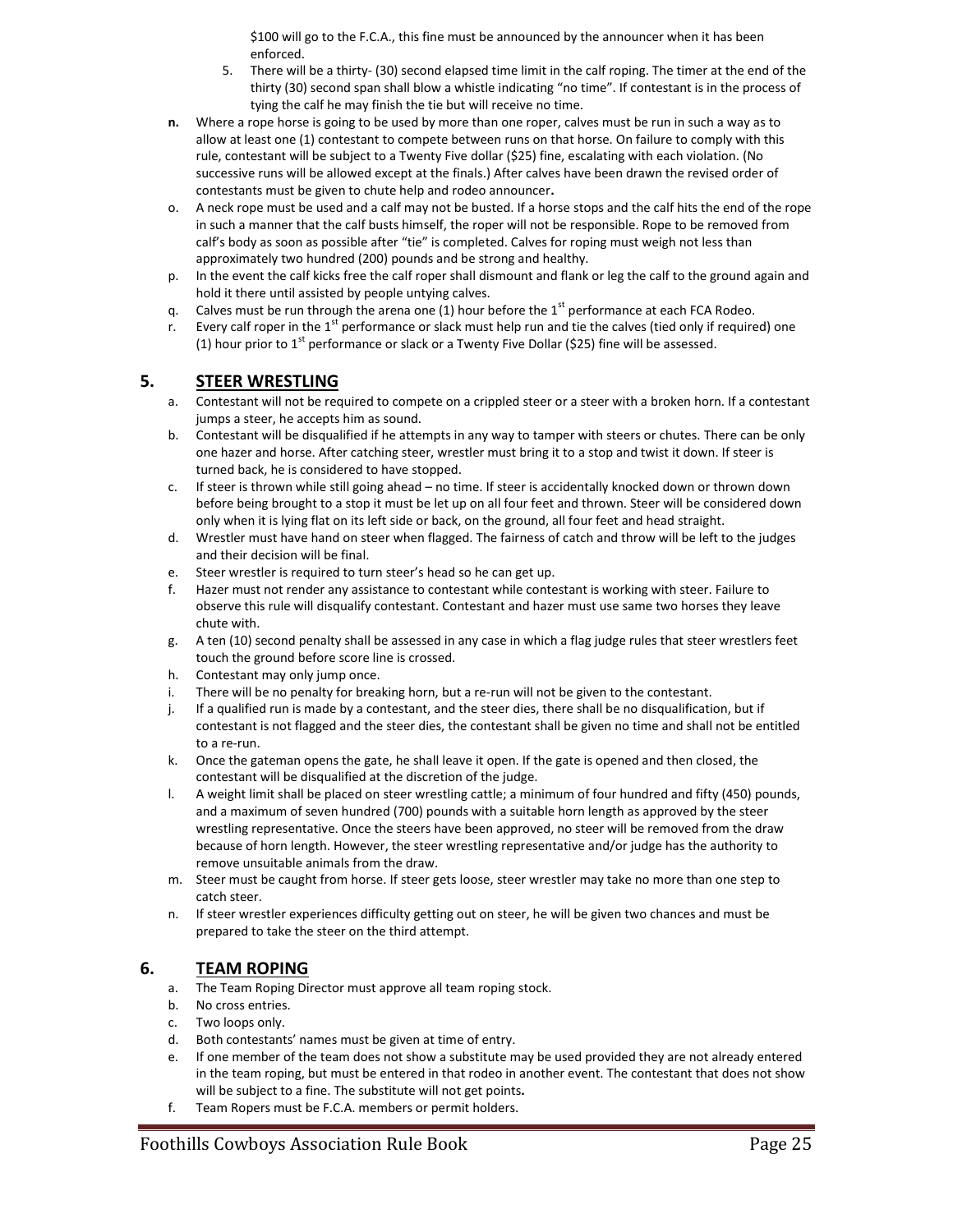- g. There will be a thirty (30) second time limit on the first loop.
- h. Team Roping is to be run with a barrier.
- i. Any Junior Boys Steer riders or Junior Barrel racers wishing to compete in Team Roping may enter on their minor card however winnings will not count toward FCA Finals.
- j. A 5 second penalty will be assessed for only catching one heel.
- k. Contestants will be disqualified for unnecessary dragging or stretching of animal.
- l. Team Roper behind barrier must throw first loop.
- m. Animal belongs to contestant when he calls for him regardless of what happens, except cases of mechanical failure.
- n. Once the gateman opens the gate he shall leave it open. If gate is opened and then closed, contestant will be disqualified at judges' discretion.
- o. If the animal dies before the completion of a run and before the flag is dropped the contestant shall be given no time, and shall not be entitled to a re-run.
- p. If header accidentally jerks animal off its feet or animal trips and falls, header must not drag animal over 8 feet before animal regains its feet or the team will be disqualified.
- 
- q. Broken or dropped rope will be considered no time.<br>r. If steer is roped by one horn, roper is not allowed to If steer is roped by one horn, roper is not allowed to ride up and put rope over other horn or head with his hands.
- s. If the heeler ropes a front foot or feet with heel rope, this is a foul catch. Neither contestant may remove the front foot or feet by hand. However should the front foot or feet come out of the heel loop by the time the field flag judge drops his flag, time will be taken.
- t. Roping animal without releasing the loop from hand is not permitted.
- u. Roper must dally to stop animal. No tied ropes allowed. Any team roping heeler over the age of 51 years may tie on hard and fast provided he/she has proper breakaway. Length of entire rope if tied on can be no shorter than 20"6".
- v. Time will be taken when animal is roped with both horses facing animal in line, with ropes dallied and tight. Animal must be standing up when roped by head or heels.
- w. The judges will decide any question as to catches in this contest.
- x. LEGAL CATCHES: both horns; half a head; around neck; any heel catch behind shoulder is legal if rope goes up heels.
- y. All other catches are illegal.
- z. ILLEGAL CATCHES: Hondo passed over one horn and loop over other horn; figure eight on both horns; figure eight on nose and horns; belly catch, defined as any catch when loop passes over head and front feet; horn or neck catch with any feet in loop; loop in animal's mouth; any figure eight or loop crossing itself.
- aa. Only three team roping teams be allowed in the arena at any one time.
	- 1. Time limit on team roping will be 60 seconds between time barrier flag is released and flagman flags the run.
	- 2. No ropes shall be taken off in the arena without flagman's approval.
	- 3. No cross firing. Cross firing defined as heeler throwing heel rope before the header changes direction of steer's travel.
	- 4. Dallies must be completed for qualifying run. Dallies means the rope must cross itself when wrapped around the horn of the saddle.
	- 5. Team ropers will be flagged out as soon as flagman sees front foot in header's loop. No time will be allowed for fishing front foot out of head loop.
	- 6. No time will result if any of the above rules are broken.
- bb. Where a team roping horse is going to be used by more than one (1) contestant, the steer must be run in such a way as to allow at least one (1) contestant to compete between runs on that horse. On failure to comply with this rule contestant will be subject to a twenty five dollar (\$25) dollar fine, escalating with each violation. (No successive runs will be allowed except in finals.) After stock has been drawn, the revised order of contestants must be given to chute help and rodeo announcer.
- **cc.** FCA does not approve any rodeo that has dual entries in any event.

# **7. LADIES BARREL RACING**

#### **POLICY RULES RE: ENTRIES**

- a. There shall be no exhibition (unofficial) runs allowed.
- b. If contestant turns out first run, she can still take her remaining runs and run for the go-round money only.
- c. It is a contestant's responsibility to find out when she is drawn up.
- d. The barrel racing event must be run on a horse or pony of any size and ridden by a female only.
- e. A contestant is privileged, if she so desires, to see the records of all contestants at the end of each goround, provided that said request is made at a time convenient to the Rodeo Secretary and when the records are available.
- f. There will be no drawing out after positions are drawn without a doctor's or a veterinarian's certificate. Contestant may not compete at another rodeo for eight (8) clear days. Only three (3) veterinarian and/or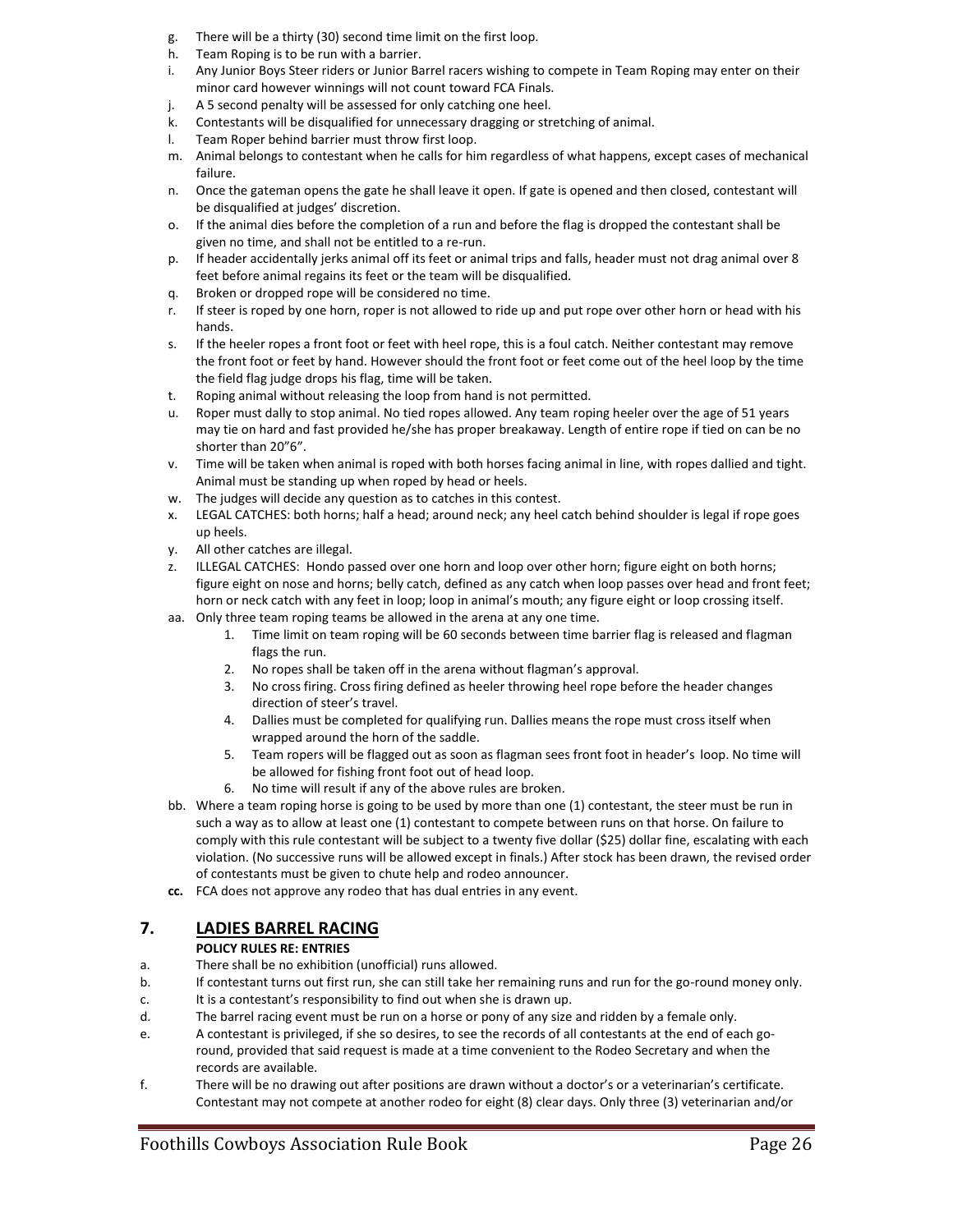doctor releases can be submitted in one (1) year. Contestant may also turn out stock on a visible injury release. Refer to F.C.A. rules for information regarding turning out, doctor release, visible injury release, etc.

- g. There must be four contestants to make an approved barrel race to count for points. If there are less than four entries, the contestants may compete for the purse only.
- h. After contestant has been set up for the day, positions will be drawn for her.
- i. A contestant must ride in the Grand Entry when requested to do so.
- k. REGULATION COURSE, ALLOWABLE RIDING TECHNIQUES, EQUIPMENT
	- 1. Barrel distances will be set-up as follows: where arena conditions permit, 90 x 105 foot arc, 60 foot score (or 90 x 110 foot arc, with a 40 foot score) with 35 feet stopping distance closed gate, 30 feet stopping distance open gate. Arena conditions not permitting, pattern to be as big as possible, with at least 20 feet off all fences outdoors, and 15 feet off all fences indoors. Barrel racing eye must be "boxed" at all FCA rodeos. See Director for instructions.
	- 2. The barrels and starting line must be permanently staked for each go-round. If any distances are changed for any reason during a go-round, then split monies must be paid and this money will not count toward the finals.
	- 3. Whenever split go-rounds are run, barrel distances must be measured with a measuring tape. When the barrels are being marked, a judge should be present to witness the figures used and recorded as the measurements to be turned into the secretary and used the next day. The paper is to be signed by girls and judge where possible.
	- 4. A horse can be ridden more than once in a go-round and/or performance by different girls, but a girl may only ride one (1) horse in a go-round (i.e. A contestant may change horses between gorounds). When girls are riding the same horse they may be traded within the same section but must trade down the section.
	- 5. Barrels are to be 45-gallon (202.5 litre) metal drums, closed at both ends.
	- 6. Either barrel one or two may be taken first but a contestant will be disqualified for not following the cloverleaf pattern.
	- 7. If at the judge's discretion a LBR horse falls down during a paid performance or slack due to unsafe ground conditions each contestant in that section will have the option, if the ground can be improved, to re-run or keep her recorded time; however the rodeo announcer must announce the fact that there will be a re-run in the LBR as soon as this information is available.
	- 8. If barrels are not properly marked or barrel duties not performed, contestants responsible will be subject to a to a fifty (\$50) dollar fine. The first three (3) Ladies Barrel Racers in each performance and slack are responsible for taking down the timer, getting the read-out box from announcer stand, putting the timer in the timer box & finding the barrel covers and put both away in the office. The last three (3) barrel racers in each performance or slack are responsible for checking the markers with a judge, making sure the barrel covers and barrels are ready. FCA Judges will be responsible for setting up the timer (on the markers) at all FCA Rodeos & Slack, Barrel Racers are still in charge of marking, checking the pattern, putting on the barrel covers for each performance & slack and removing barrel covers after the performance and taking back to the rodeo office, and taking the read-out box to the announcer stand. Fine for Senior Barrel Racers not complying will be fifty dollars (\$50) per occurrence. The last two Junior Barrel Racers in each performance and slack must help set up the timer and complete all duties. Fine for Junior Barrel Racers not complying will be twenty-five dollars (\$25) per occurrence. Barrel Racers are responsible for carrying timers and barrel covers between rodeos.
	- 9. A contestant will be disqualified for not being ready to contest when called. Ill-mannered horses will be disqualified at the judge's discretion.
	- 10. A running or standing start can be used depending on the arena conditions, but in no case may a contestant cause any unnecessary delay in starting the race. If the setup allows for a "run in" meaning it has a center alley, contestants must continue in a forward motion and will be disqualified for circling inside the arena before crossing the eye. This includes circling in the arena in the area before the plane of the electronic eye when pattern is marked square to the entrance gate. Failure to comply would result in a disqualification of the contestant's time.
	- 11. When a contestant knocks over a barrel or goes off course, she must complete the course at race speed.
	- 12. A contestant may, from a riding position, hold a barrel from falling.
	- 13. A contestant may hang onto the saddle or use both hands on the reins if she so desires.
	- 14. Arena gates are to be left open for all contestants or closed for all contestants during a race. The decision is to be made before the race starts by the majority of the contestants and the arena director, depending on the arena conditions.
	- 15. If the Management furnishes numbers, contestants must wear them while contesting so as to be visible to the judges.
	- 16. Once barrel markers have been placed, no practicing is allowed on the course marked. For the purposes of practicing, barrels must be placed at least ten (10) feet (3m) away from the markers.
	- 17. No contestant shall run a barrel pattern in the arena within one (1) hour of show time.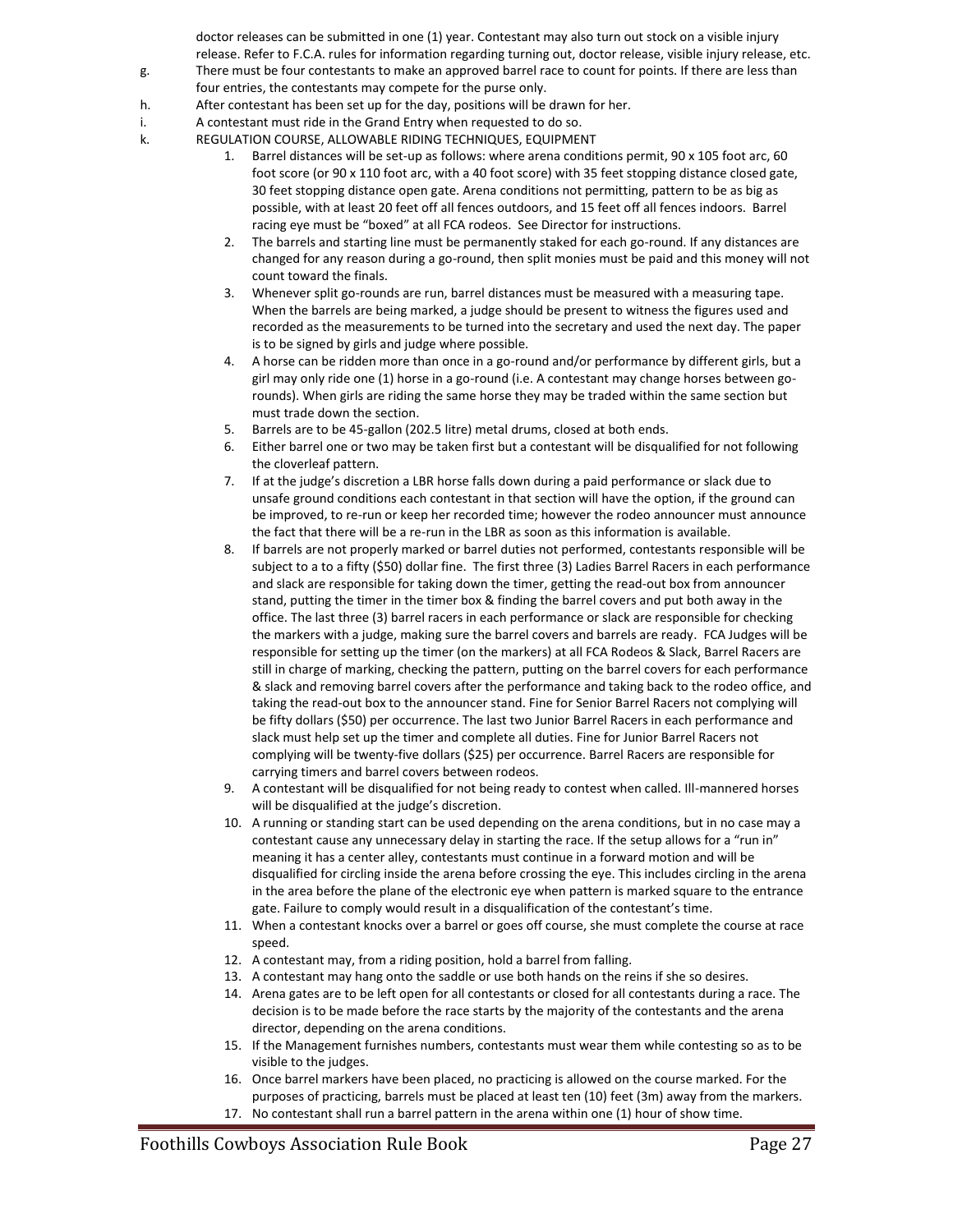- 18. Western equipment must be used. The snaffle bit will be accepted as western equipment.
- 19. The use of bats and spurs are allowed. A fine will result from a contestant batting her horse in front of the shoulder during a race. If roping or dogging box is closed barrel racers have the option of entering or exiting the box.
- 20. In the Ladies, Juniors & Pee Wee Barrels Racing a rake must be completed after a maximum of 5 runs on the ground during each performance & slack. There must also be a rake between LBR & JBR & Pee Wee.
- 21. In a performance or slack where there are more than 35 barrel racers, a rake will be done after 20 runs on the ground, using whatever equipment that is used at the beginning of each performance or slack.
- 22. Arena care (working & watering) must be consistent for each performance, including slack. Arena conditions must be kept consistent within committee control for each performance/slack of the rodeo.

#### **TIMING THE BARREL RACE**

- 1. A five second penalty will be assessed for each barrel knocked over.
- 2. Horses are to be timed on the nose both at the start and finish of the race. The contestant must complete the race on the horse in order to have her time count.
- 3. Once official racing time begins, re-runs are not allowed, however, if time is missed due to the electric timer or flagman not being ready, official time will be taken again.
- 4. If there is obvious interference during a run the girl may take a re-run upon the judge's discretion.
- 5. Electric timer must be used whenever available. Judge will record the official times to the 1/1000<sup>th</sup>. It must also be backed up by two timers using watches, at least to the tenth (1/10th) of a second. Both sets of times must be recorded.
- 6. Judges are required to flag the barrel racing event whether the electric timer is used or not. When the electric timer is used, judges shall watch to see that no one walks in front of the electric eye and shall further make sure that each barrel racer completes the racing pattern properly.
- 7. If stop watches alone are used to time the barrel race, they are to be in no less than tenths (1/10th) of a second and there shall be not less than two watches.
- 8. When the electric timer fails all contestants who do not receive a time on the electric timer, regardless of how many contestants receive electric times, receive a manual time to the hundredth of a second, with a 0 being the hundredth (i.e. 17.46 manual will be read 17.40), and both to be recorded.

#### **FINALS OR SHORT GO-ROUND**

- 1. The number of contestants to compete in a final or short go-round must be posted in the office before the start of the show.
- 2. The number of contestants in the finals must be at least two more than the monies paid.
- 3. When a finals is held, all times will be counted for the average.

### **8. JUNIOR BARREL RACING**

- a. A birth certificate must be presented to be eligible for a junior membership. The age of the contestant as on January 1 of the current year will be considered their age for the duration of that rodeo year. Junior Barrel Racing age is 15 years and under
- b. Once declared a Junior, a Barrel Racer may only count points in Junior Barrel Racing.
- c. Junior Barrel Racers may only enter Junior Barrel Racing at a rodeo where there is both Junior and Senior Barrel Racing.
- d. A Junior Barrel Racer may enter the Senior Barrel Race, if there is no Junior Barrel Racing at the same show, however no points will be awarded.
- e. Junior Barrel Racers must be F.C.A. members.
- f. Same rules apply in Junior Barrel Racing as in Ladies Barrel Racing.
- g. Both boys and girls will be allowed to ride in the Junior Barrel Racing.

### **9. PEE WEE BARREL RACING (Optional Event)**

- a. A birth certificate must be presented to be eligible for a Pee Wee membership. The age of the contestant as on January 1 of the current year will be considered their age for the duration of that rodeo year. Pee Wee Barrel Racing age is 10 years and under.
- b. Once declared a Pee Wee Barrel Racer may only count points in Pee Wee Barrel Racing.
- c. Pee Wee Barrel Racers may only enter the Pee Wee Barrel Racing at a rodeo where there is both Pee Wee and Junior Barrel Racing.
- d. A Pee Wee Barrel Racer may enter the Junior Barrel Race, if there is no Pee Wee Barrel Racing at the same show, however no points will be awarded.
- e. Pee Wee Barrel Racers must be F.C.A. members.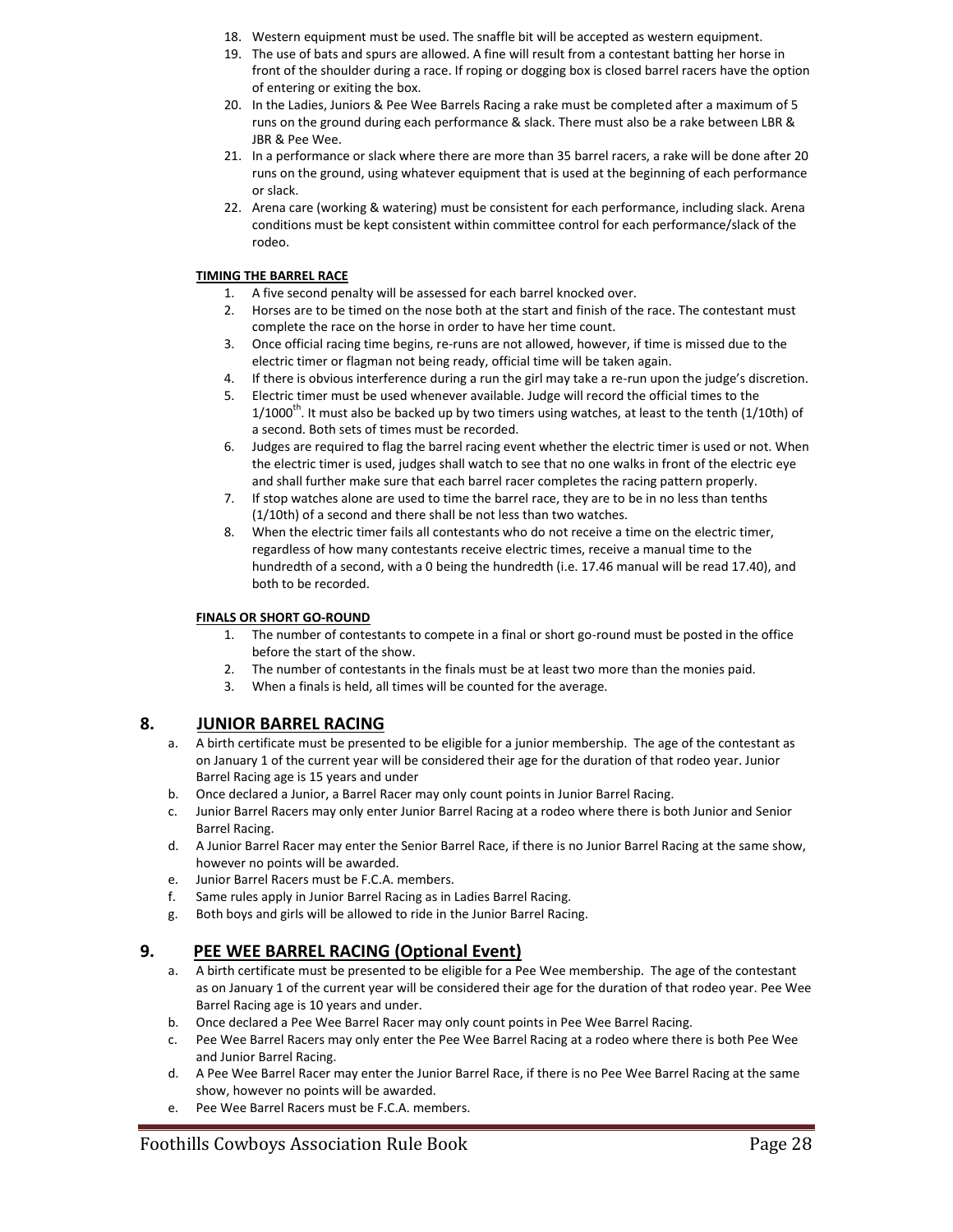- f. Same rules apply in Pee Wee Barrel Racing as in Junior Barrel Racing and Ladies Barrel Racing (no leading on foot/horse allowed.)
- g. Both boys and girls will be allowed to ride in the Pee Wee Barrel Racing.
- **h. It is compulsory for PeeWees to wear a helmet when competing. New Addition**

#### **10. BREAKAWAY ROPING (Optional Event)**

Contestants can be a female of any age, or males that are 14 & under on January 1 of current rodeo year.

- a. Calves or team roping cattle may be used.
- b. There will be a twenty five (25) second time limit to complete the catch.
- c. Barrier and timers rules as used in the Calf Roping apply
- d. One loop only.
- e. Roping calf without releasing loop from hand will result in disqualification.
- f. Rope must be tied to saddle horn with string provided by the committee, and have a colorful cloth, large enough to be seen by the judge, attached to the rope no more than six (6) inches from the saddle horn. Misplacement of cloth will result in disqualification by the flagger.
- g. When roping muleys cattle or calves, the rope must pass over the head and may draw up on any part of the animal's body to make a break from the horn.
- h. When roping horned cattle the three (3) legal team roping head catches will be allowed.
- i. The judge will flag the contestant when the rope breaks away from the horn and time will be taken.
- j. The contestant will receive NO TIME should he or she break the rope away from the horn by hand. However, should the rope dally around the saddle horn, contestant may ride ahead, un-dally the rope and stop the horse or turn off to make the rope break away from the saddle horn.
- k. The contestant must be mounted on horse when time is taken
- l. All other calf roping rules apply
- m. There will be open gate at the catch pen.
- n. Stock requirements to be ¼ enough of the entries.

# **SECTION FOURTEEN – FCA FINALS**

#### **1. F.C.A. FINALS RODEO**

- a. Anyone supplying stock to an F.C.A. rodeo may submit a list of stock to be voted on for the F.C.A. finals providing they have produced one or more F.C.A. rodeos during the current season. Rough stock submitted to F.C.A. finals must be drawn twice during that season's rodeos. To qualify stock for the FCA Finals animal can have one (1) trip at a FCA mother rodeo,  $2^{nd}$  trip can be at a co-approved rodeo (LRA/WRA/CRA/CCA). Non-bucked 1<sup>st</sup> or 2<sup>nd</sup> re-ride will count as one (1) trip. **Stock Contractor must provide name of coapproved rodeo where stock made 2nd trip. – New Addition**
- b. Sub-Contractors in the SB, BB, BR will be the responsibility of one of the Main Carded Stock Contractors, and their stock must be submitted for vote, by one of the main carded Stock Contractors to be considered.
- c. Sub-Contractors in the NHR, Jr Bulls, Steer Riding can be submitted for vote, under their own membership name. Sub-Contractors can and will be fined just like any other member for rule infractions. \*\* This applies to owners of Leased Stock to all FCA Main Carded Stock Contractor.
- d. At the FCA Finals Stock Draw, re-rides will be designated not drawn for.  $1^{st}$  &  $2^{nd}$  round re-rides will go into draw for the  $3^{rd}$  &  $4^{th}$  rounds and new re-rides be designated.
- e. Best bucking stock of the finals will be voted on after the finals before that event is over.
- f. In the case of a tie at the finals a ride off or a run off will be held.
- g. Anyone competing in the F.C.A. finals rodeo in any event cannot judge that rodeo.
- h. The stock lists for the finals rodeo shall be submitted by FCA Stock Contractors for each event and then a selection committee of the top 10 contestants in the major events & top 6 in the NHR and Jr. Bull Riding will select the stock in that event
- i. When finals stock lists are submitted the contractors must send a letter of commitment with respect to selected animals at a set price and they must get in touch with the event director about any substitutions that will be made.
- j. Finals contestants shall vote on the judges for the finals. The pickup men will be selected by the Saddle Bronc and Bareback riders. The bullfighters will be selected by the Bull Riders and Steer Riders. Any pickup men or bull fighters chosen to work at the FCA Finals must have worked 1 (one) FCA rodeo during the current year. Any ballots sent out to vote on finals personnel, stock, etc., must be signed when returned to the F.C.A. Office. **To have name on the ballot the personnel must have purchased their membership prior to working their first rodeo. New Addition**
- k. The F.C.A. Champion will be decided at the Sudden Death Finals.
	- 1. FCA Championships will be determined by the total number of points won at the Sudden Death Finals Rodeo in each of the following events: Saddle Bronc, Bareback, Bull Riding, Steer Wrestling,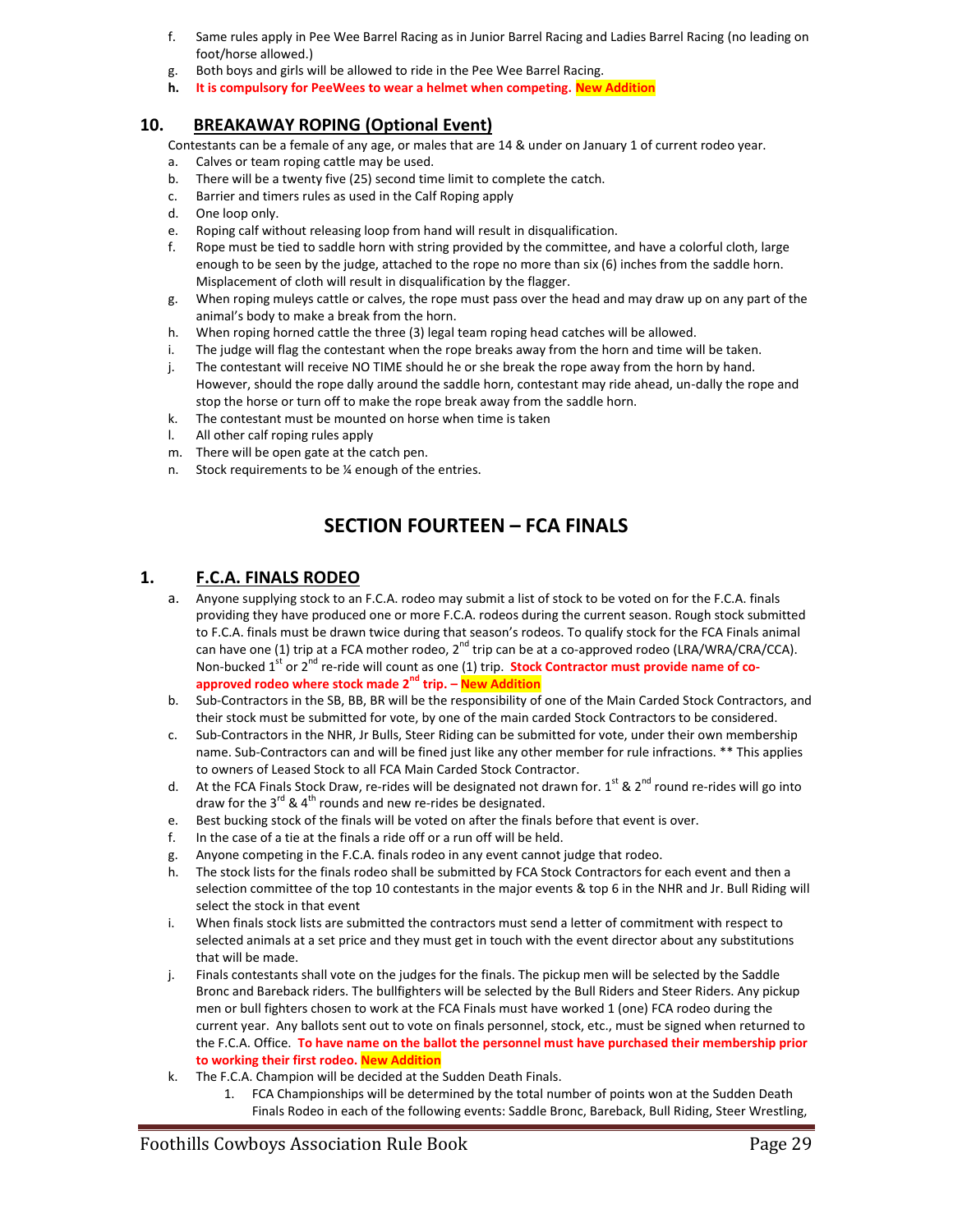Calf Roping, Ladies Barrel Race, Team Roping, Junior Steer Riding, Junior Barrel Race, Junior Bull Riding, Novice Horse Riding.

- l. The F.C.A. Board of Directors shall be allowed to use the 5% account to boost the finals at their discretion.
- m. The F.C.A. will have a four man judging system at the F.C.A. finals. To qualify to judge the FCA Finals, judge must work 2 FCA mother rodeos in that season and be a current member in good standing.
- n. Any member qualified for the F.C.A. finals must withdraw by stock selection meeting or they will be levied a fine found suitable by the directorship.
- o. Any stock contractor or any person submitting a list of stock and given the opportunity to supply stock to the F.C.A. finals will not be allowed to submit a stock list for 3 years, if they withdraw from bringing stock after the stock selection meeting.
- p. **To Qualify for the FCA Finals in All Events, except roughstock, Contestants must have entered and competed in that event, at a minimum of 10 Rodeos during the season, 50% (to a maximum of 7) of those rodeos must be FCA "Mother" sanctioned rodeos (in Roughstock only 5 Mother Rodeos are needed to make the finals). In the case where a rodeo is not formally approved by the FCA 6 weeks prior to the date of entries the board will adjust the rodeo count accordingly in favor of the contestant. If said rodeo is subsequently approved by the board then it will still count as a mother sanctioned rodeo in the contestants count.**
- q. At the FCA Finals in the Timed Events (except Ladies & Junior Barrel Racing), contestants will compete as  $10^{th}$  place coming into finals to  $1^{st}$  place in all first 3 go-rounds. In the LBR and JBR season leaders will go  $1^{st}$ in the 1<sup>st</sup> performance then roll 4 places each for 2<sup>nd</sup> and 3<sup>rd</sup> performances. Last performance in all events will go according to points earned in first 3 performances.
- r. Any Finalist that does not fulfill the 10 rodeo rule Finals qualification, but is invited to compete in the Finals, cannot win the Finals Championship.
- s. The fine for not attending the Finals General Meeting will be one hundred dollars (\$100). This meeting is mandatory for all finalists at each FCA Finals rodeo, including Junior Members.
- t. MEDICAL EXEMPTION: A member may request a Medical Exemption for the FCA Finals, all the following must apply:
	- 1. have earnings enough to qualify through standings, but due to medical reasons was unable to compete at the required number of rodeos,
	- 2. have competed in 50% of approved rodeos up time of injury,
	- 3. provide FCA office with proper documentation-medical to indicate when injury occurred and medical indicating when member is able to compete again,
	- 4. have FCA board approval.
- u. The FCA Board of Directors & FCA Finals Committee will choose the Finals Production Team for each annual FCA Finals. Finals Production Team consists of: Timers, Arena Directors, Announcer, VIP Manager, Chute Boss for Roughstock and Timed Events, Rodeo Secretary, Rodeo Office Personnel, Stock Boss, Rodeo Clown, Specialty Acts and Photographer. Bids will be taken each year for Announcer, Rodeo Clown, Specialty Acts and Photographer**.**

### **2. Turning Out Finals Stock**

a. If a contestant fails to notify the secretary before the draw is made that they will not be available to compete in the finals and the final stock is drawn for, they will be assessed a fifty dollar (\$50) fine.

# **SECTION TWELVE – TROPHY AWARDS AND DONORS**

### **1. Trophy Awards and Donors**

- a. Season Leader Awards will be given to the contestants having the most points won in the Association's Standings at the year-end in each of the seven major events (SB,BB,BR,CR,SW,TR,LBR) plus JBR, BSR, NHR, BBR and the All Around & have fulfilled the Rodeo Count for that year. The year-end Season Leader will receive a saddle (in optional events if sponsorship permits, Optional Events are: Novice Horse Riding, Junior Bull Riding, Pee Wee Barrels, Breakaway Roping), the Sudden Death Finals Champion will receive a buckle.
- b. Saddle and buckle donors shall receive tickets to the finals rodeo.
- c. Year-end award winners must be paid up and in good standing with the F.C.A. or they won't receive their award. Donor has the right to present the award to the runner-up or hold it over until the next year.
- d. Any contestant winning a year-end trophy is expected to be at the presentation. If he/she is not present without a legitimate excuse, donor has the right to present the award to the runner-up or hold it over until the next year. Each trophy award winner is expected to show their appreciation by written thanks to the donor.
- e. The F.C.A. will pay for saddles in all Major events & Jr. Steer Riding & Jr. Barrel Racing if sponsorship is not available.
- f. The F.C.A. will award finals buckles in all events, but will not pay for any year-end runner-up awards.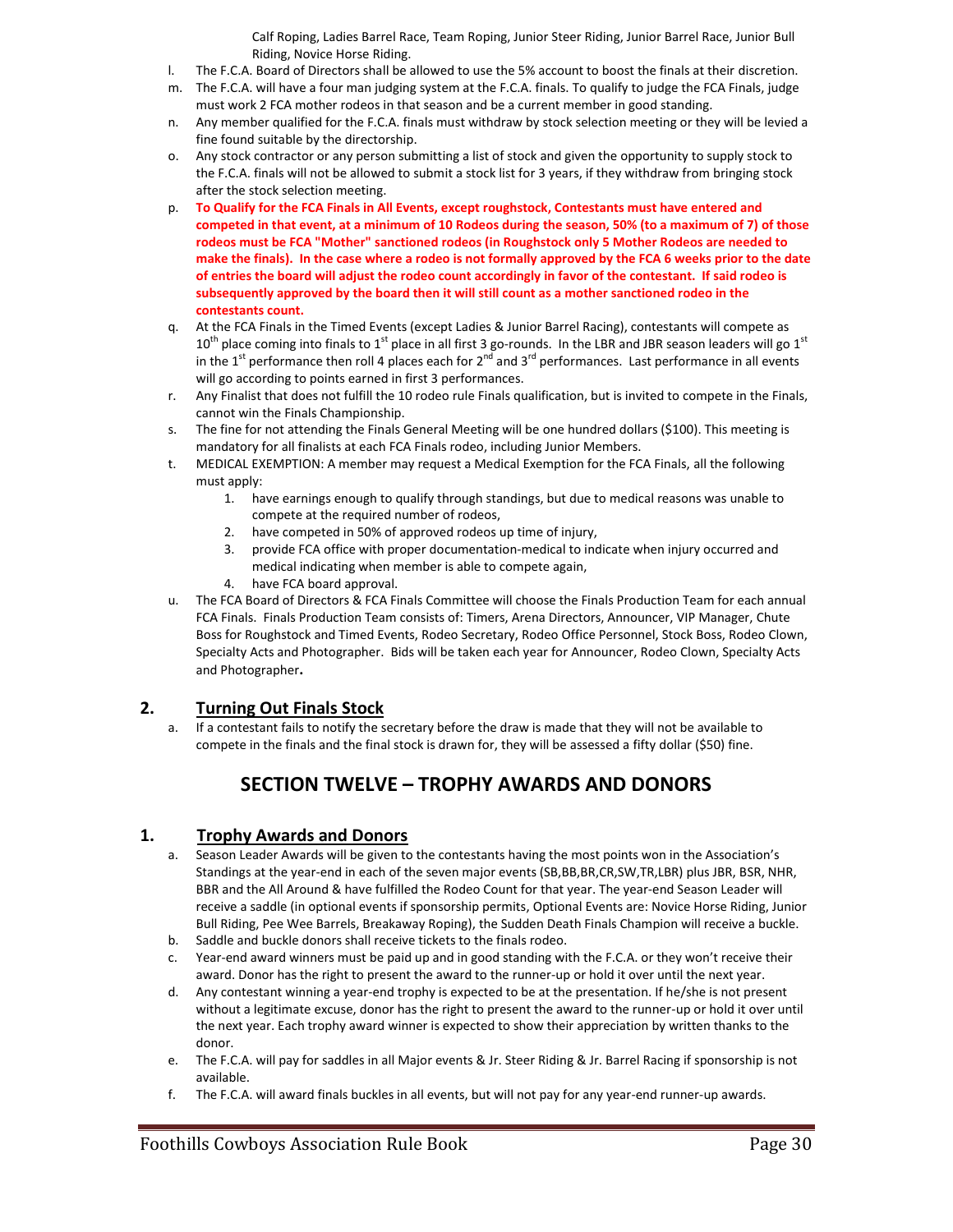- g. Before a year-end trophy is put up by the F.C.A. for any event there must be four approved F.C.A. rodeos holding that approved event.
- h. F.C.A. Awards and Trophies and those approved by the F.C.A. will be the only ones presented at the annual banquet and trophy presentation.

### **2. All Around Award**

a. The Season Leader All Around Champion will be determined on the basis of the contestants who qualify at two separate rodeos in a major timed event and two separate rodeos in a major riding event. If no one qualifies for the finals as an "All Around" contestant in the major events or optional major events, this award will go to the "high point" champion at the sudden death finals rodeo. (High point champion is the one contestant obtaining the most points at the sudden death finals in the major events plus Ladies Barrel Race and Team Roping.)

### **3. Rookie of the Year**

a. Rookie of the Year be awarded to the person with the most points at the end of the year provided that the person has never held a full a card in any comparable Association (i.e.: LRA, WRA, CCA, CRA, NRA, BCRA, etc) excluding minor events and regardless of contestant's age.

# **SECTION THIRTEEN – TIMED EVENT/ROUGHSTOCK CHALLENGE**

**All Contestants entering a Timed Event/Roughstock Challenge must have a current FCA Membership. To be classed as a Timed Event/Roughstock Challenge – there is no requirement to have added money. These are held between November 1 and April 30th and are considered a fundraiser for the association and put on by the FCA. The Finals Fee, Office Fee & Barrel Timer Fees will all be charged same as regular season.**

#### **The following rules apply:**

- **1. In any stock event 67% is deducted from the entry fees and payout is calculated**
- **2. In the Barrel Racing events, 70% is deducted from the entry fees and payout is**
- **calculated as stated earlier in the rule book.**
- **3. In the Team Roping**
	- **a. Can enter 2x – different partners, no cross entries**
	- **b. All teams dollars count toward season standings**
	- **c. Entry fees \$60/man/go –**
	- **d. Stock charge of \$5/entry, this will not be calculated in the payout.**
	- **e. All stock chute ran, no draw**
	- **f. If payout is less than \$1000/side, only 4 holes will be paid, 40,30,20,10, if**
	- **payout is over \$1000/side payout will be calculated as stated earlier in the rule book g. All other rules to follow FCA rule book**
- **4. In the Calf Roping and Steer Wrestling**
	- **a. Can enter 2x**
	- **b. All dollars count toward season standings**
	- **c. Entry Fees \$60/man/go**
	- **d. All stock chute ran, no draw**
	- **e. Stock charge of \$5/entry, this will not be calculated in the payout.**
	- **f. If payout is less than \$1000, only 4 holes will be paid, 40,30,20,10, if payout is over \$1000/side payout will be calculated as stated earlier in the rule book g. All other rules to follow FCA rule book**
- **5. In the Ladies Barrel Racing**
	- **a. Can enter 2x**
	- **b. All runs count toward season standings**
	- **c. Entry fees \$60/run**
	- **d. Can be 2 times on same horse or different horses**
	- **e. If payout is less than \$1000, only 4 holes will be paid, 40,30,20,10, , if payout is over \$1000/side payout will be calculated as stated earlier in the rule book**
	- **f. All other rules to follow FCA rule book**
- **6. In the Junior Barrel Racing and PeeWee Barrel Racing**
	- **a. Can enter 2x** 
		- **b. All runs count toward season standings**
		- **c. Entry fees \$30/run.**